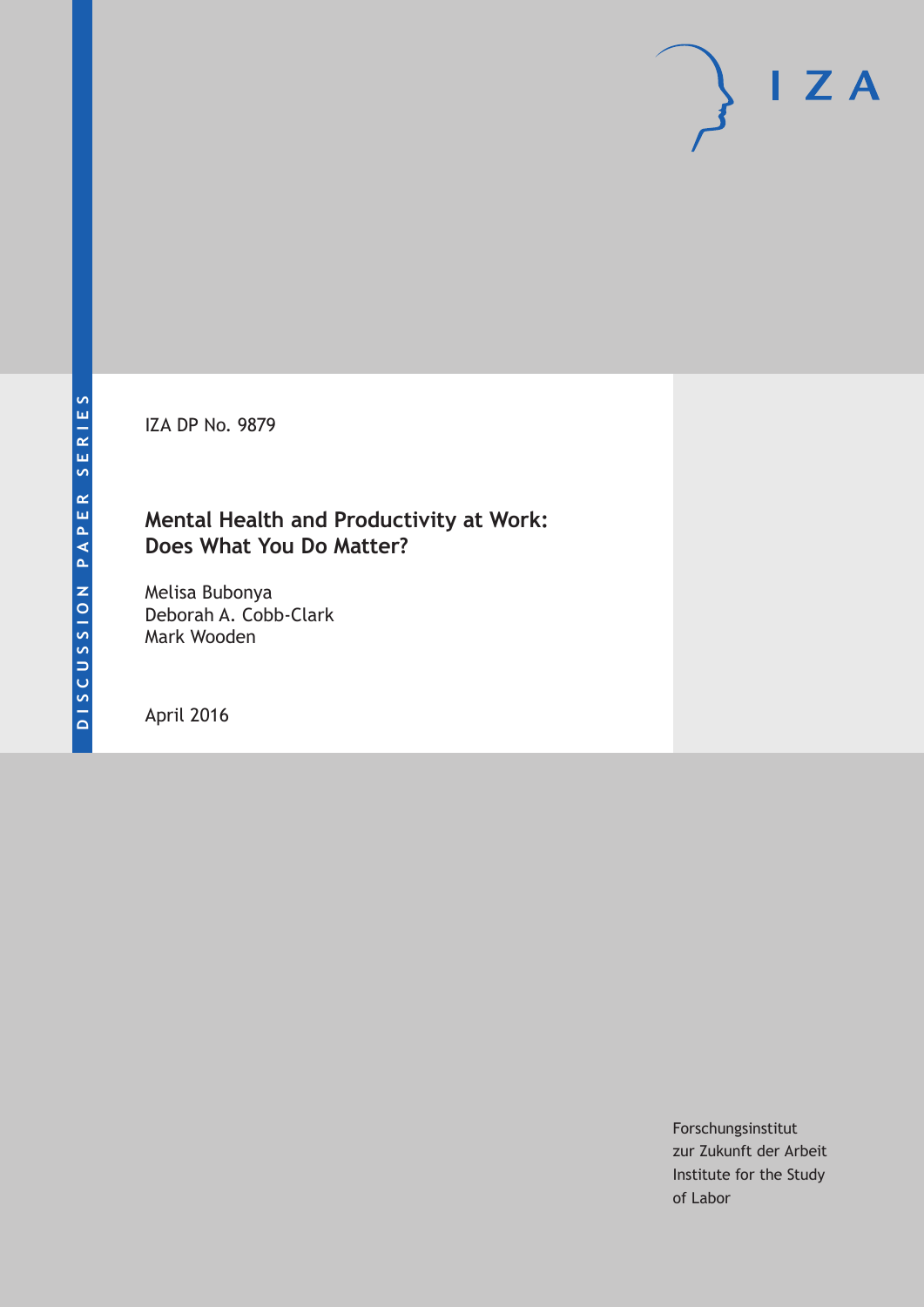# **Mental Health and Productivity at Work: Does What You Do Matter?**

### **Melisa Bubonya**

*Melbourne Institute, University of Melbourne* 

# **Deborah A. Cobb-Clark**

*University of Sydney, ARC Life Course Centre and IZA* 

### **Mark Wooden**

*Melbourne Institute, University of Melbourne and IZA*

> Discussion Paper No. 9879 April 2016

> > IZA

P.O. Box 7240 53072 Bonn **Germany** 

Phone: +49-228-3894-0 Fax: +49-228-3894-180 E-mail: iza@iza.org

Any opinions expressed here are those of the author(s) and not those of IZA. Research published in this series may include views on policy, but the institute itself takes no institutional policy positions. The IZA research network is committed to the IZA Guiding Principles of Research Integrity.

The Institute for the Study of Labor (IZA) in Bonn is a local and virtual international research center and a place of communication between science, politics and business. IZA is an independent nonprofit organization supported by Deutsche Post Foundation. The center is associated with the University of Bonn and offers a stimulating research environment through its international network, workshops and conferences, data service, project support, research visits and doctoral program. IZA engages in (i) original and internationally competitive research in all fields of labor economics, (ii) development of policy concepts, and (iii) dissemination of research results and concepts to the interested public.

IZA Discussion Papers often represent preliminary work and are circulated to encourage discussion. Citation of such a paper should account for its provisional character. A revised version may be available directly from the author.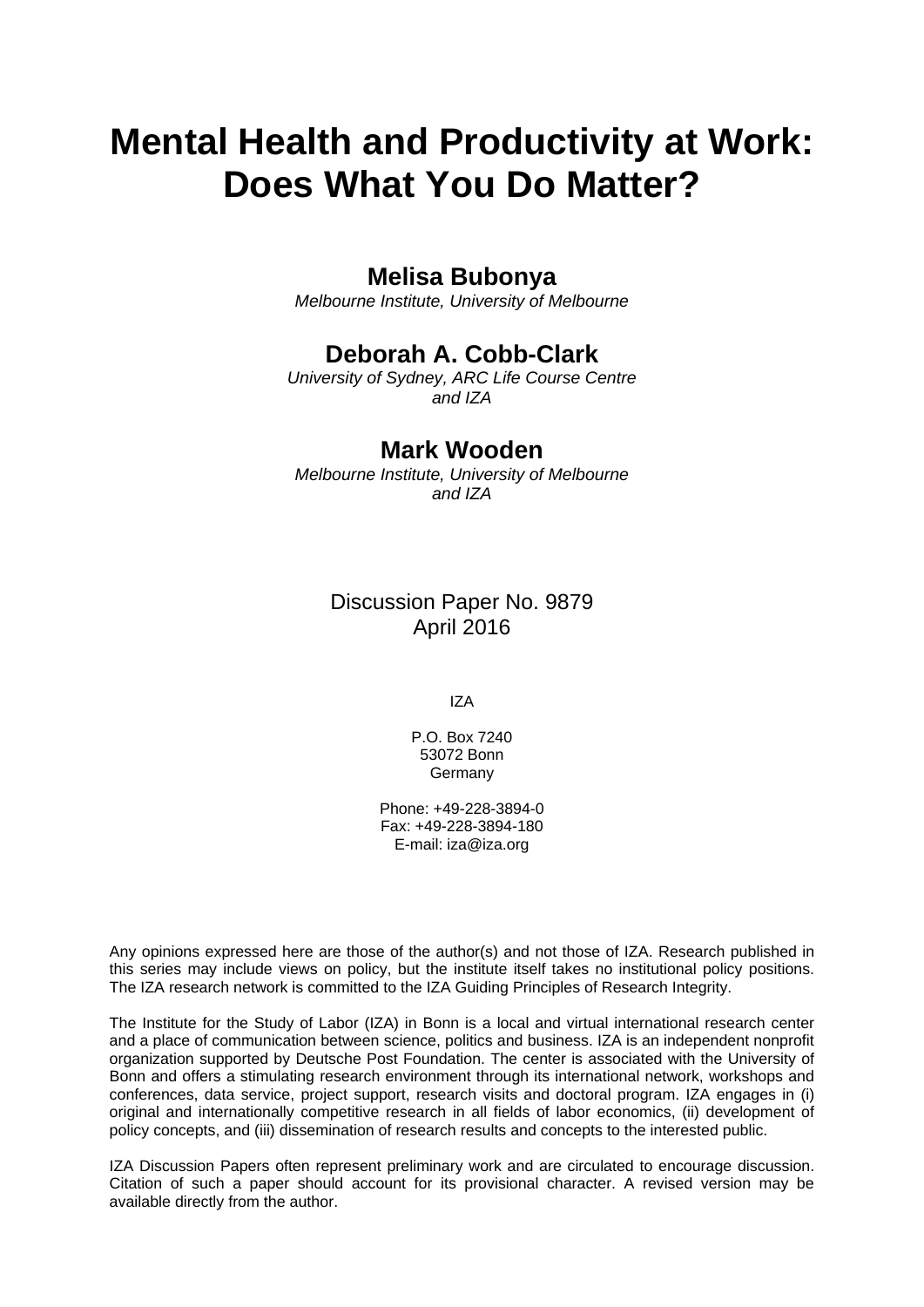IZA Discussion Paper No. 9879 April 2016

# **ABSTRACT**

# **Mental Health and Productivity at Work: Does What You Do Matter?\***

Much of the economic cost of mental illness stems from workers' reduced productivity. We analyze the links between mental health and two alternative workplace productivity measures – absenteeism and presenteeism (i.e., lower productivity while attending work) – explicitly allowing these relationships to be moderated by the nature of the job itself. We find that absence rates are approximately five percent higher among workers who report being in poor mental health. Moreover, job conditions are related to both presenteeism and absenteeism even after accounting for workers' self-reported mental health status. Job conditions are relatively more important in understanding diminished productivity at work if workers are in good rather than poor mental health. The effects of job complexity and stress on absenteeism do not depend on workers' mental health, while job security and control moderate the effect of mental illness on absence days.

JEL Classification: I12, J22, J24

Keywords: mental health, presenteeism, absenteeism, work productivity

Corresponding author:

 $\overline{a}$ 

Deborah A. Cobb-Clark School of Economics University of Sydney Merewether Building, cnr City Road/Butlin Avenue NSW 2006 Sydney Australia E-mail: deborah.cobb-clark@sydney.edu.au

<sup>\*</sup> This paper uses confidentialized unit record file data from the HILDA Survey. The HILDA Survey Project was initiated and is funded by the Department of Social Services (DSS) and is managed by the Melbourne Institute of Applied Economic and Social Research. The findings and views reported in this paper, however, are those of the authors and should not be attributed to either the DSS or the Melbourne Institute. The authors are grateful for financial support from an Australian Research Council Discovery Grant (DP140102614).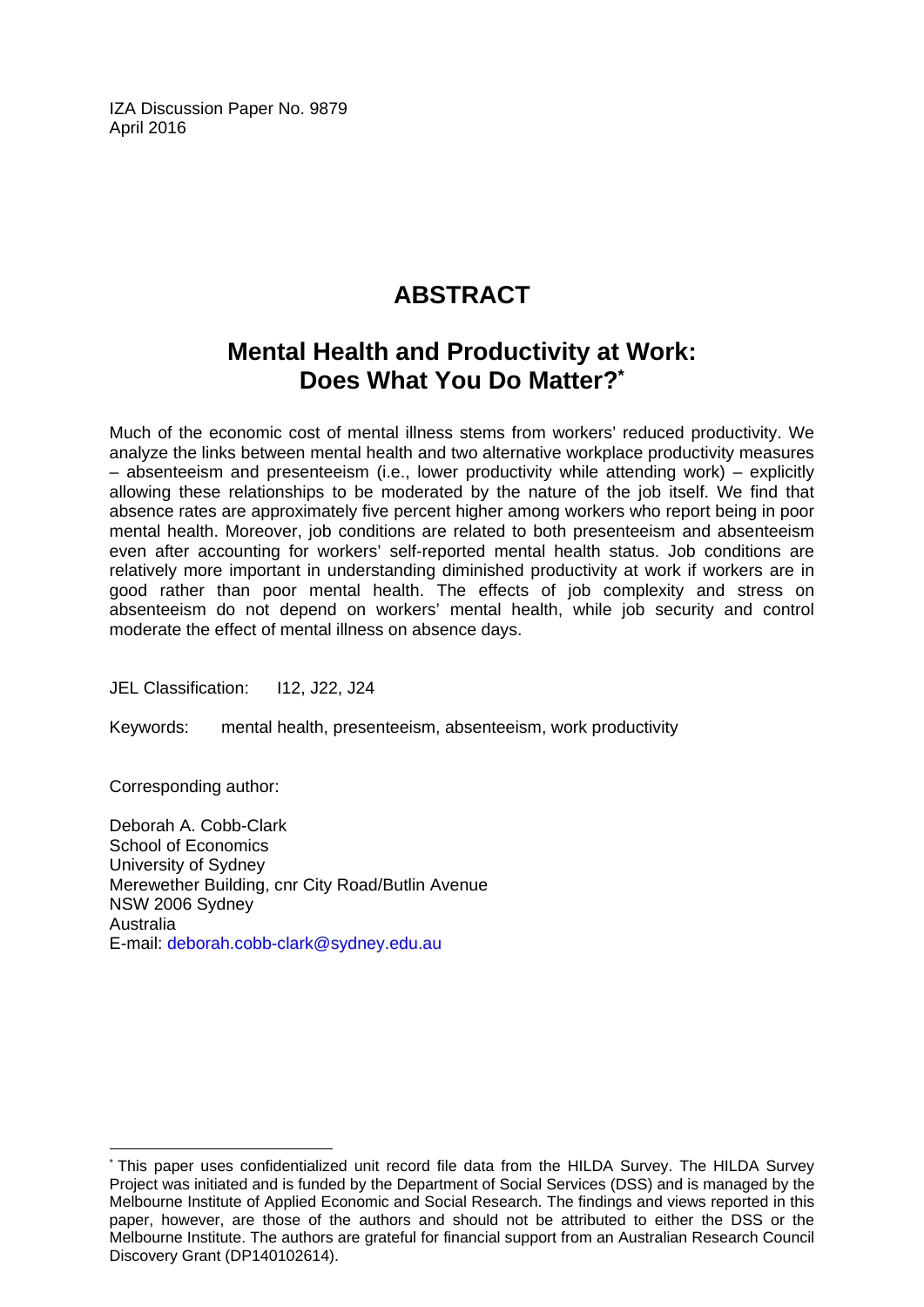#### **1. Introduction**

Mental illness is pervasive and costly. It is estimated that, at any given time, one in five working-age adults has a mental health problem with the lifetime prevalence rate reaching up to 50 percent (OECD 2012). In England the economic cost of mental illness in the 2009-10 financial year has been estimated to equal £105.2 billion (Centre for Mental Health 2010), while in the United States estimates for the period 2001 to 2003 indicate that serious mental illness is associated with an annual loss in earnings totaling \$193.2 billion (Kessler et al. 2008). The economic cost includes both the direct (e.g., health care costs, disability payments, and provision of support services) and indirect costs (imposed on care givers, family members, and communities) of mental illness. It also includes the opportunity cost of the output foregone, with the mentally ill not only less likely to participate in the labor market, but also have higher unemployment rates and diminished productivity when they do (e.g., Kessler and Frank 1997; Lim et al. 2000; Marcotte and Wilcox-Gök 2001; OECD 2012; Frijters et al. 2014).

Public policy often focuses on limiting direct health care expenditure, restricting access to disability support, and creating employment incentives as the primary means to contain the escalating costs of mental illness. Yet most individuals with mental disorders are in work (OECD 2012). Consequently, much of the economic cost of mental illness occurs because workers – most of whom do not access social assistance – are simply less productive when they have mental health issues. In the United States, for example, approximately half of the overall cost of depression is attributable to the reduced productivity of workers (Kessler and Frank 1997; NIMH 2000; Marcotte and Wilcox-Gok 2001; Greenberg et al. 2003). Relatedly, work incapacity due to mental health disorders has been reported to account for 5.9 percent of work days lost in Germany and 14 percent of certified sickness absences in the UK (ILO 2000). Not surprisingly, the Organisation for Economic Co-operation and Development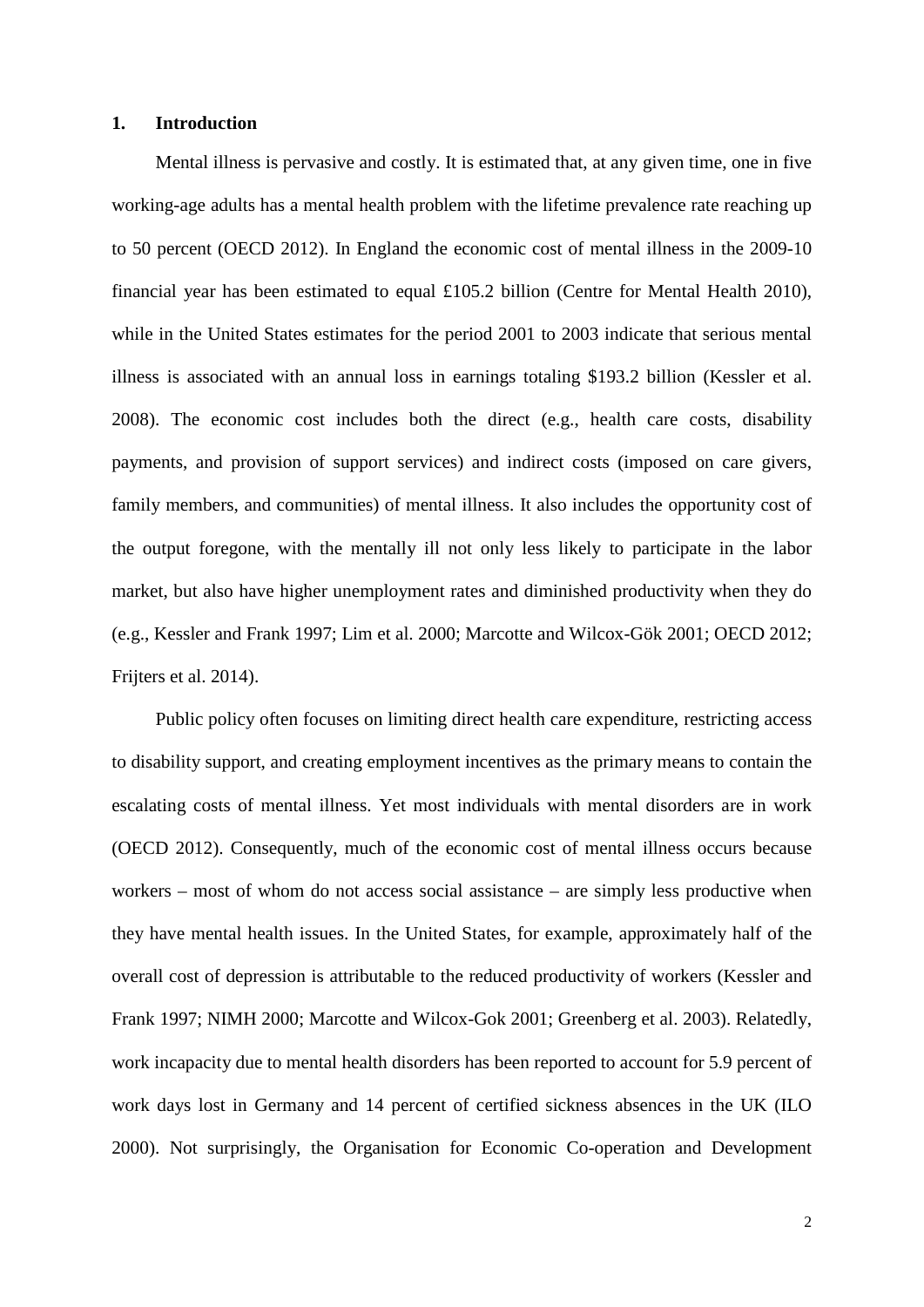(OECD 2012) has prioritized mental health as a new and pressing labor market challenge. More specifically, there is an urgent need to identify ways that employment policies and employer practices can be redesigned to support the inclusion and productivity of those experiencing mental illness.

Our objective is to analyze the relationship between mental health and two alternative measures of workplace productivity: i) absenteeism; and ii) presenteeism (i.e., diminished performance at work). Absenteeism has long been regarded as an important measure of productivity (see Johns 2010; OECD 2012). Interest in presenteeism, on the other hand, is relatively new and stems from the growing recognition that there are large productivity losses associated with attending work while ill. In fact, the overall productivity loss associated with presenteeism is estimated to be greater than that associated with absenteeism in the case of chronic diseases (Collins et al. 2005) and mental health (Lim et al. 2000; Hemp 2004; Hilton et al. 2008). Joint consideration of both forms of productivity loss is important in light of the conceptual links between them and the potential for employers to raise productivity along either dimension (see Johns 2010).

In contrast to much of the previous literature, we take advantage of large-scale, nationally representative panel data in our analysis. Much of the previous evidence is derived from samples that are not representative of the broader population (often drawn from employers or from patients of health service providers) or restricted to coverage of specific occupation or industry groups. In addition, we exploit standard panel data techniques – fixed effects in the case of presenteeism and correlated random effects in the case of absenteeism – to control for unobserved heterogeneity. The estimation strategy minimizes the potential for reverse causality and omitted variable bias. Thus, we move beyond existing cross-sectional estimates of associations to establish a more causal interpretation of the effects of poor mental health on attendance at work.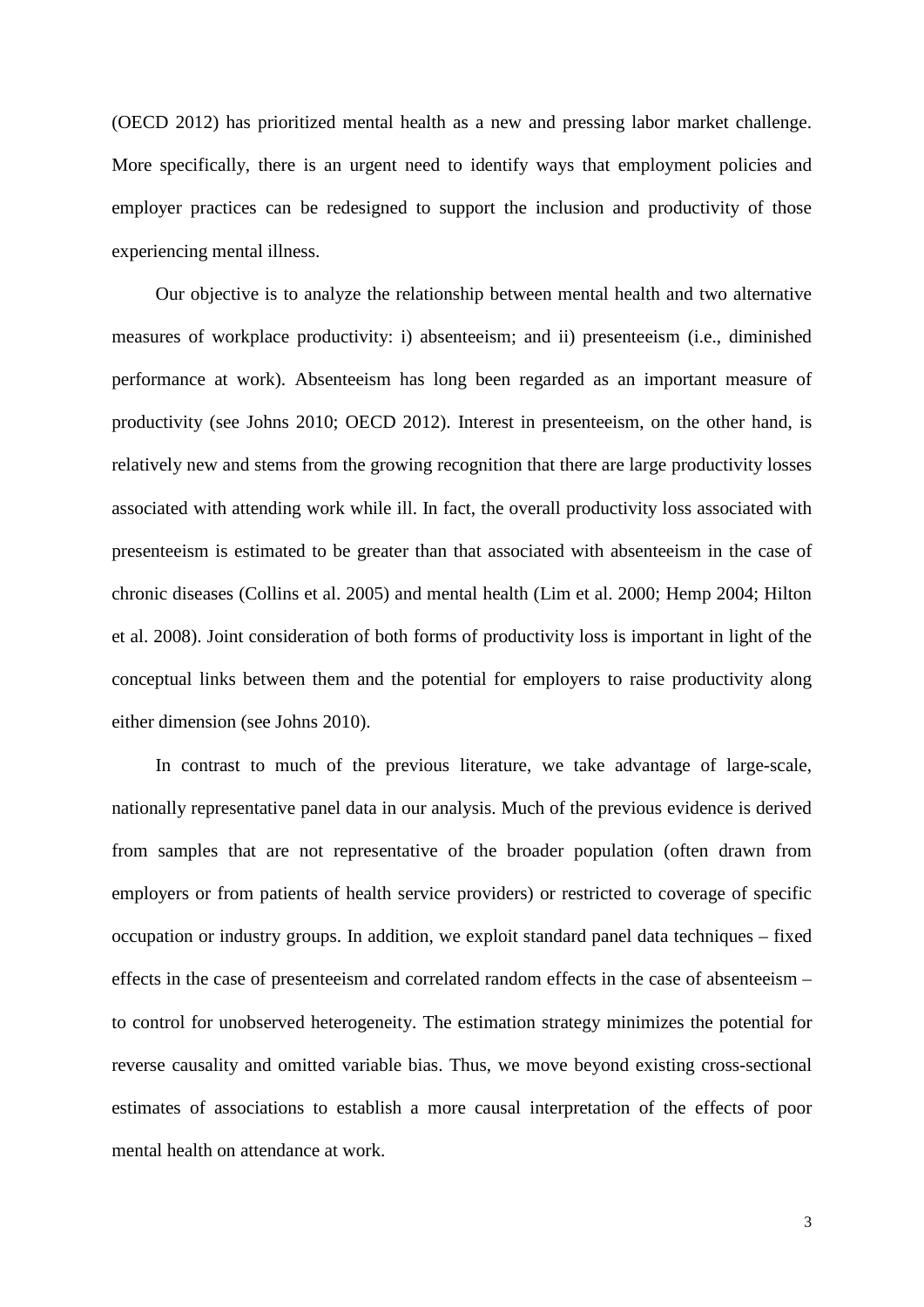We also make an important contribution by explicitly examining the way that the relationship between poor mental health and workplace productivity varies with the nature of the job itself. A small literature suggests that mental health-related productivity loss varies across occupations (see Kessler and Frank 1997; Darr and Johns 2008; Johns 2010). We extend this to consider how absenteeism and presenteeism associated with mental illness varies across four important job dimensions, including the degree of: i) control; ii) security; iii) stress; and iv) complexity. This sheds light on the institutional arrangements that might allow some workers to maintain their productivity in the face of mental health problems.

Finally, there is evidence that women generally experience more internalizing problems, mental health conditions and general health issues than men (see Nolen-Hoeksema 2001; Patton and Johns 2007; Rosenfield and Mouzon 2012) and that women are absent from work more often (Côté and Haccoun 1991; VandenHeuvel and Wooden 1995; Patton and Johns 2007). At the same time, very little is known about gender differences in presenteeism (Johns 2010), or whether men's and women's attendance at work responds to their mental health issues in the same way. Our findings make an important contribution in highlighting that the nature of work influences the extent to which mental illness results in work-related productivity losses and that these patterns are not gender neutral.

We find that absence rates are approximately five percent higher among workers who report being in poor mental health. Moreover, job conditions influence both presenteeism and absenteeism even after accounting for workers' self-reported mental health status. Job conditions are relatively more important in understanding diminished productivity at work if workers are in good rather than poor mental health. The effects of job complexity and stress on absenteeism do not depend on workers' mental health, while job security and control moderate the effect of mental illness on absence days.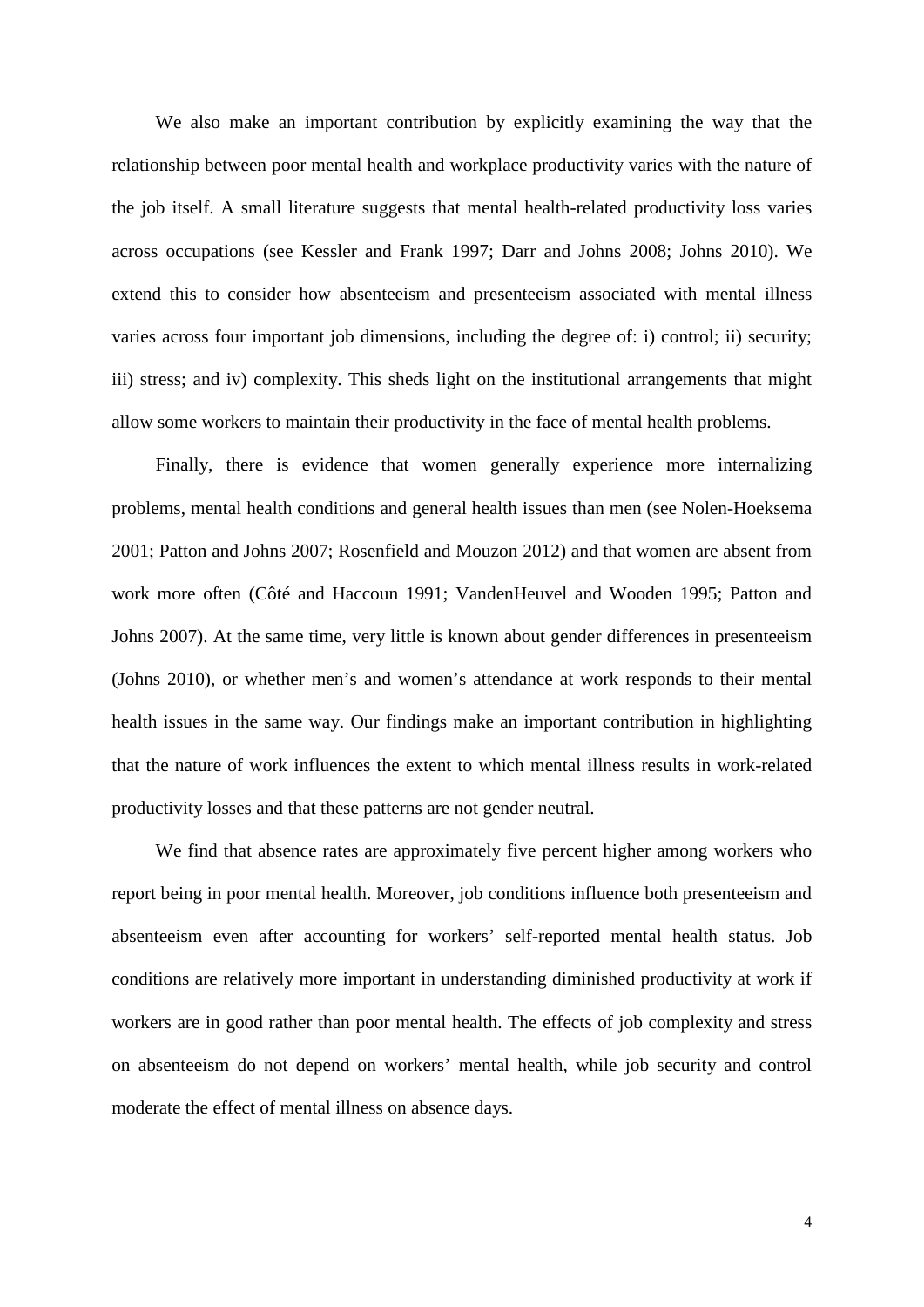In Section 2, we briefly review the vast literature on absenteeism and presenteeism paying particular attention to the role of mental health and job characteristics. Details of our data, estimation sample, and key measures are presented in Section 3, while Section 4 outlines our conceptual framework and estimation strategy. The results of our analysis of the relationship between mental illness and attendance at work are discussed in Section 5, while our conclusions and suggestions for future research are described in Section 6.

#### **2. The Previous Literature**

There are well established literatures in both management and economics investigating the causes and consequences of absenteeism (see Johns 1997; Harrison and Martocchio 1998). Absenteeism – defined as the failure to report for scheduled work (Johns  $2010$ ) – is costly to employers in terms of lost productivity. It is also associated with other counterproductive behaviors such as lateness, reduced personal productivity and turnover (Johns 2002). In general, the most important determinants of absenteeism (in terms of frequency and duration) are those that influence workplace atmosphere (i.e., working conditions, job content, and workplace relationships) and personal well-being (and more specifically health status), as well as individual characteristics and circumstances (such as age, gender, marital status, education and lifestyle behaviors) (see Beemsterboer et al. 2009). Not surprisingly, people with mental health problems have consistently been found to have relatively high propensities to be absent from work (Duijts et al. 2007; Burton et al. 2008; Darr and Johns 2008; Lerner and Henke 2008).

Presenteeism is a related concept, which has at various times been defined in the literature either as: i) the act of attending work while ill (see Johns 2010); or ii) "decreased on-the-job performance due to the presence of health problems" (Schultz and Edington 2007: 548). The former conceptualizes presenteeism as the inverse of absenteeism – i.e., conditional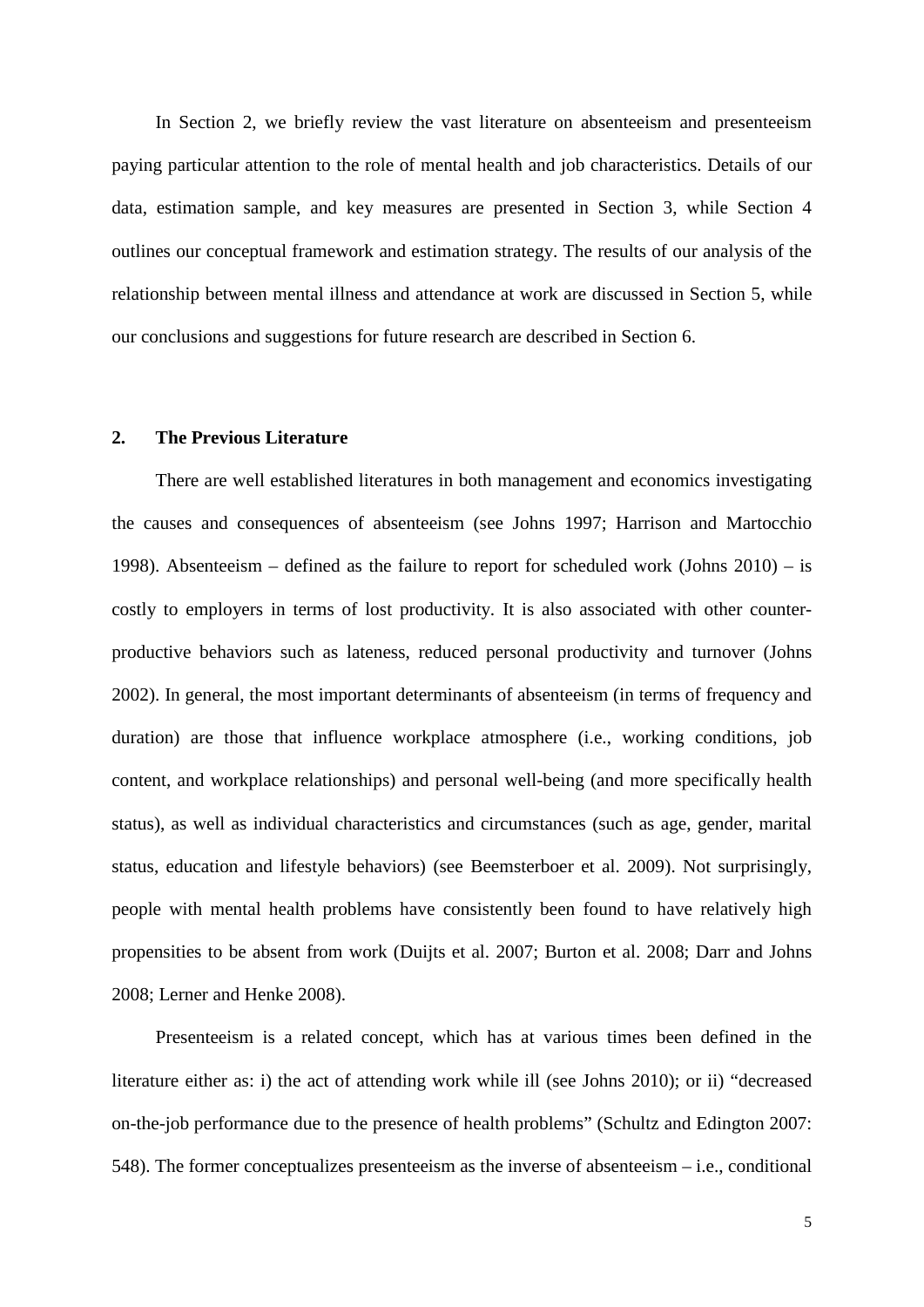on being ill, employees must choose between being absent from or present at work. In contrast, the latter focuses on the potential productivity consequences of going to work while ill. Given the important distinction in these alternative definitions, it is not surprising that there is little consensus on the best approach to measuring presenteeism. While some researchers simply measure the amount of time employees attend work while feeling ill (e.g., Aronsson and Gustafsson 2005; Gosselin et al. 2013; Arnold forthcoming), others attempt to measure the associated productivity loss by asking employees directly about any reduced work performance (Stewart et al. 2003), the degree of lost efficiency (Sanderson et al. 2007; Hilton et al. 2008), or any work limitations stemming from going to work while they were sick (Adler et al. 2006). Unfortunately, the lack of consistent measurement makes it difficult to compare results across studies. However, there is evidence that presenteeism is linked to health status, work-related factors, personal circumstances and attitudes (Schultz and Edington 2007; Hansen and Anderson 2008; Johns 2010). Importantly, depression, anxiety and emotional disorders, and overall mental health have been cited as some of the strongest correlates of presenteeism (Collins et al. 2005; Burton et al. 2008; Lerner and Henke 2008).

Researchers are increasingly recognizing that absenteeism and presenteeism result from the same decision process (Kristensen 1991; Aronsson and Gustafsson 2005), and are therefore beginning to model them jointly. Workers who fall ill or experience a personal crisis, for example, must then make a decision to either go to work or to remain at home. Workplace policies and practices that affect one choice will also affect the other. At first glance, it seems intuitive that those factors which limit the opportunity to be absent from work (e.g., attendance policies, teamwork, job insecurity, etc.) will also be associated with greater presenteeism (Theorell et al. 2003; Koopmanschap et al. 2005), a proposition which has been dubbed the "substitution hypothesis" (Caverley et al. 2007). Others, however, have argued that there are potential complementarities in the relationship between absenteeism and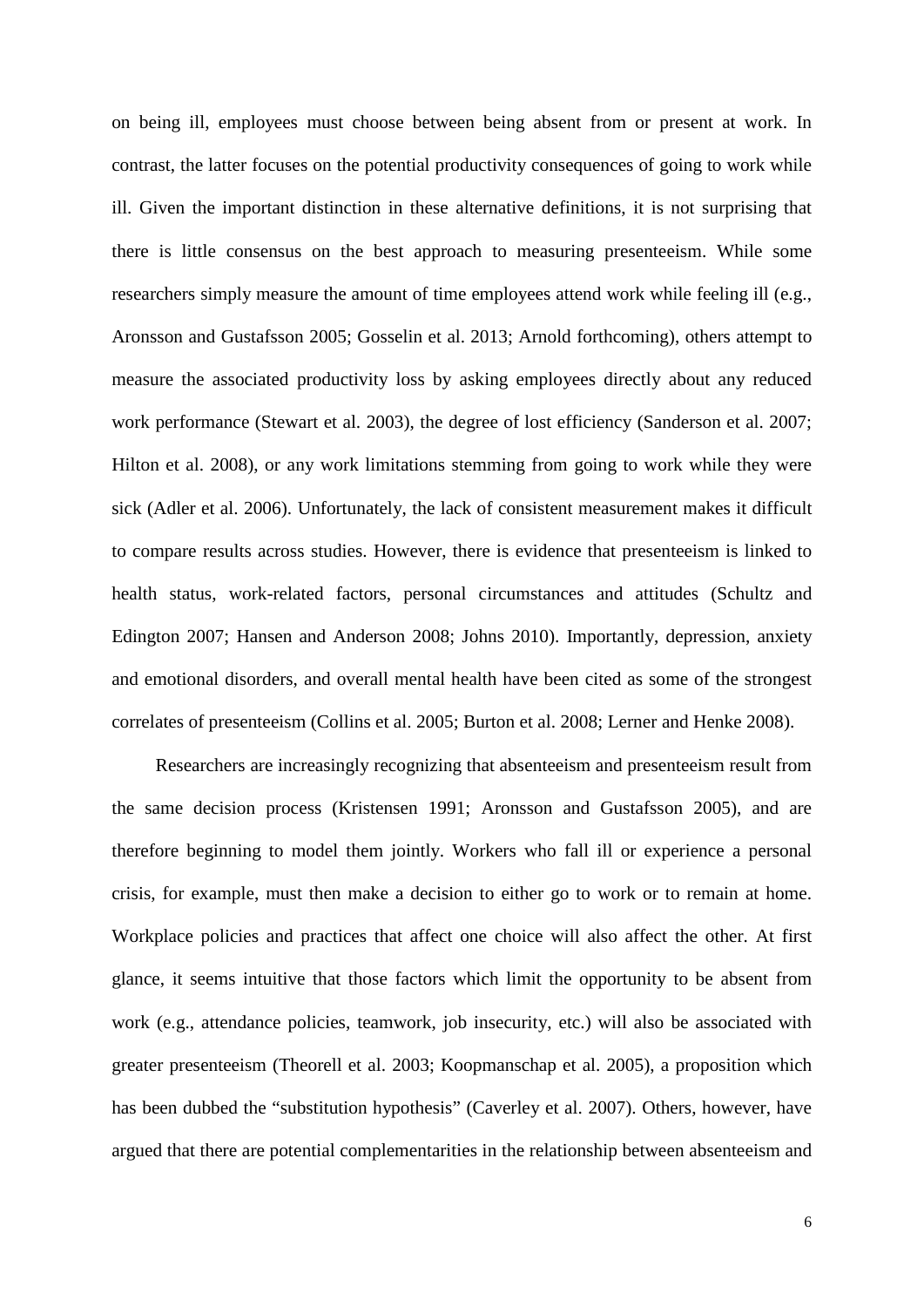presenteeism. Johns (2010), for example, proposes a dynamic framework in which the choice of an ill worker to be absent from or present at work has feedback effects on the severity and longevity of the health event itself. This, in turn, has consequences for subsequent attendance behavior. Workers choosing to go to work when they are ill may relapse, leading to greater, rather than fewer, absences. Similarly, Arnold and de Pinto (2015) also allow health status to be endogenous. In their model, workers are more likely to view the health shocks they experience as a sickness if their productivity is relatively low or they have a high disutility from work. Thus, work-related factors that increase absenteeism may also increase presenteeism by altering workers' individual-specific definition of sickness. Consistent with these theoretical perspectives, empirical evidence suggests that, conditional on health status and a degree of work incapacity, presenteeism is not simply an alternative to absenteeism (Leineweber et al. 2012).

The relationship between presenteeism and absenteeism becomes even more complex when we recognize that firms cannot observe workers' disutility from work. They must, therefore, set wage contracts and employment policies to elicit the desired attendance behavior. Chatterji and Tilly (2002), for example, use a principle agent framework to demonstrate that firms have an incentive to pay more than the statutory sick pay to prevent workers from coming to work while they are sick. Similarly, Brown and Sessions (2004) show that firms can strike a balance between presenteeism (attending work while sick) and shirking (staying home while well) by setting appropriate standards for what constitute an authorized absence. Finally, Hirsch et al. (2015) argue that heterogeneity in workers' underlying health status can result in presenteeism and absenteeism co-existing.

These theoretical frameworks provide a starting point for identifying the potential determinants of workers' work attendance. In particular, understanding how work conditions influence employees' decisions to work or not work while sick is fundamental to identifying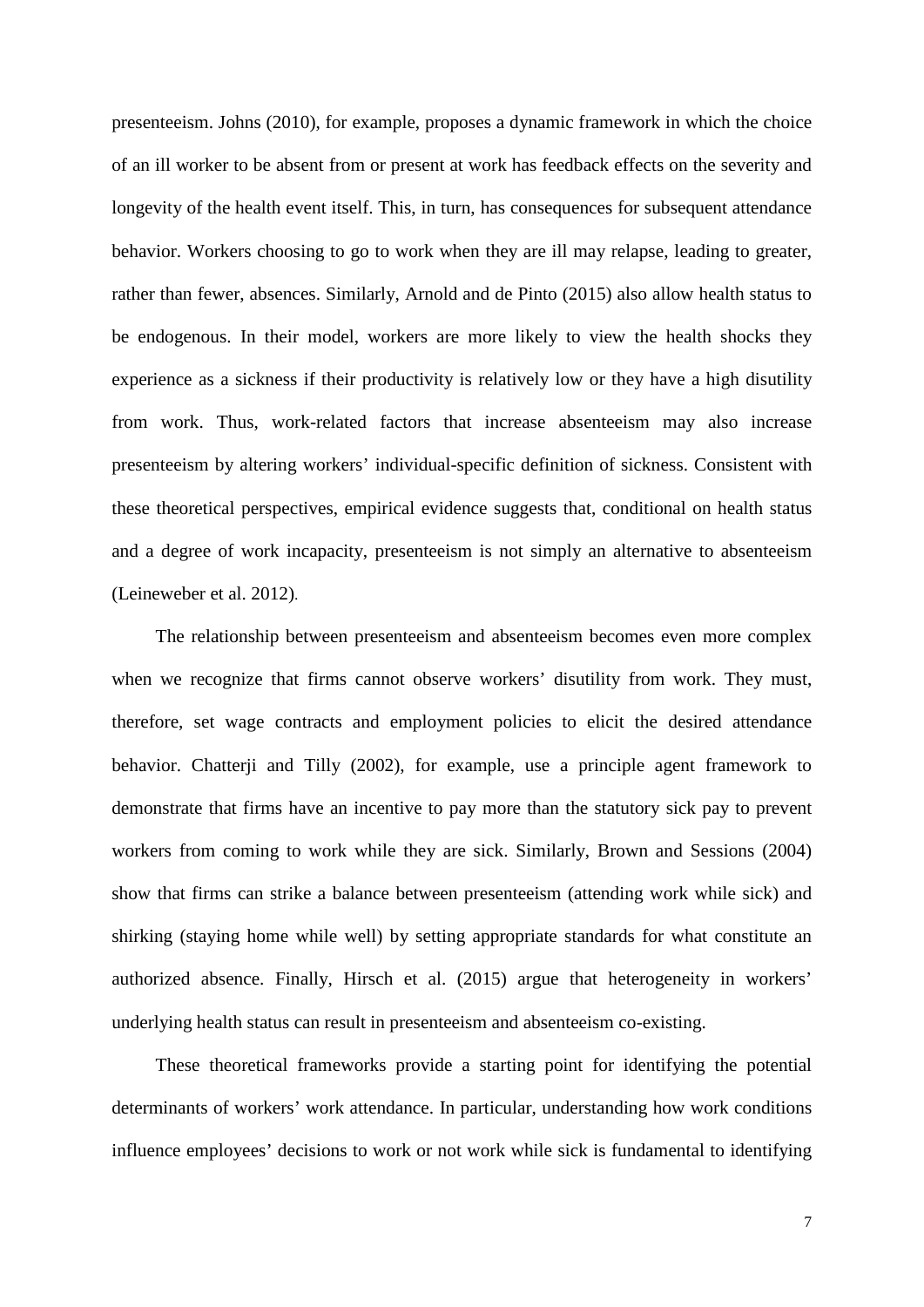the work environments that are more susceptible to high rates of absenteeism and presenteeism. Moreover, employers need to be able to manage productivity more effectively in the face of employee health issues. Researchers have relied on various conceptual frameworks of psychosocial job characteristics to gauge which characteristics are likely to be important. For example, Karasek's (1979) job demands-control model suggests job demands, job control and, more recently, social support, can predict job strain and work-related outcomes (Johnson and Hall 1988). In contrast, the effort-reward imbalance model emphasizes the way the rewards from work interact with the need for effort in producing work-related outcomes (Siegrist 1996).

A number of empirical studies have analyzed the relationship between psychosocial job characteristics and absenteeism. High demands (Gimeno et al. 2004; Vahtera et al. 2000), low control (Melchior et al. 2003; Gimeno et al. 2004; Vahtera et al. 2000; Rugulies et al. 2007; Roelen et al. 2009), their interaction (Dwyer and Ganster 1991; Melchior et al. 2003; Gimeno et al. 2004; Vahtera et al. 2000; Virtanen et al. 2007), and lack of social support (Melchior et al. 2003; Vahtera et al. 2000; Eriksen et al. 2007; Roelen et al. 2009) have all been found to be associated with relatively high rates of absence. Recently, factors such as discrimination, physical abuse, job insecurity, work-life imbalance, working-time arrangements, role conflicts and poor psychosocial job quality, have also been linked to absence behavior (D'Souza et al. 2006; Rugulies et al. 2007; Niedhammer et al. 2013; Lesuffleur et al. 2014; Arnold and de Pinto 2015; Milner et al. 2015).

Not surprisingly, the work factors that influence absences are also correlated with presenteeism (see Johns 2010 for review). Workload (Aronsson and Gustafsson 2005; Biron et al. 2006; Deery et al. 2014; Arnold forthcoming), autonomy (Aronsson and Gustafsson 2005; Biron et al. 2006; Leineweber et al. 2011; Arnold forthcoming), social support (Hansen and Andersen 2008; Leineweber et al. 2011; Gosselin et al. 2013; Arnold forthcoming), job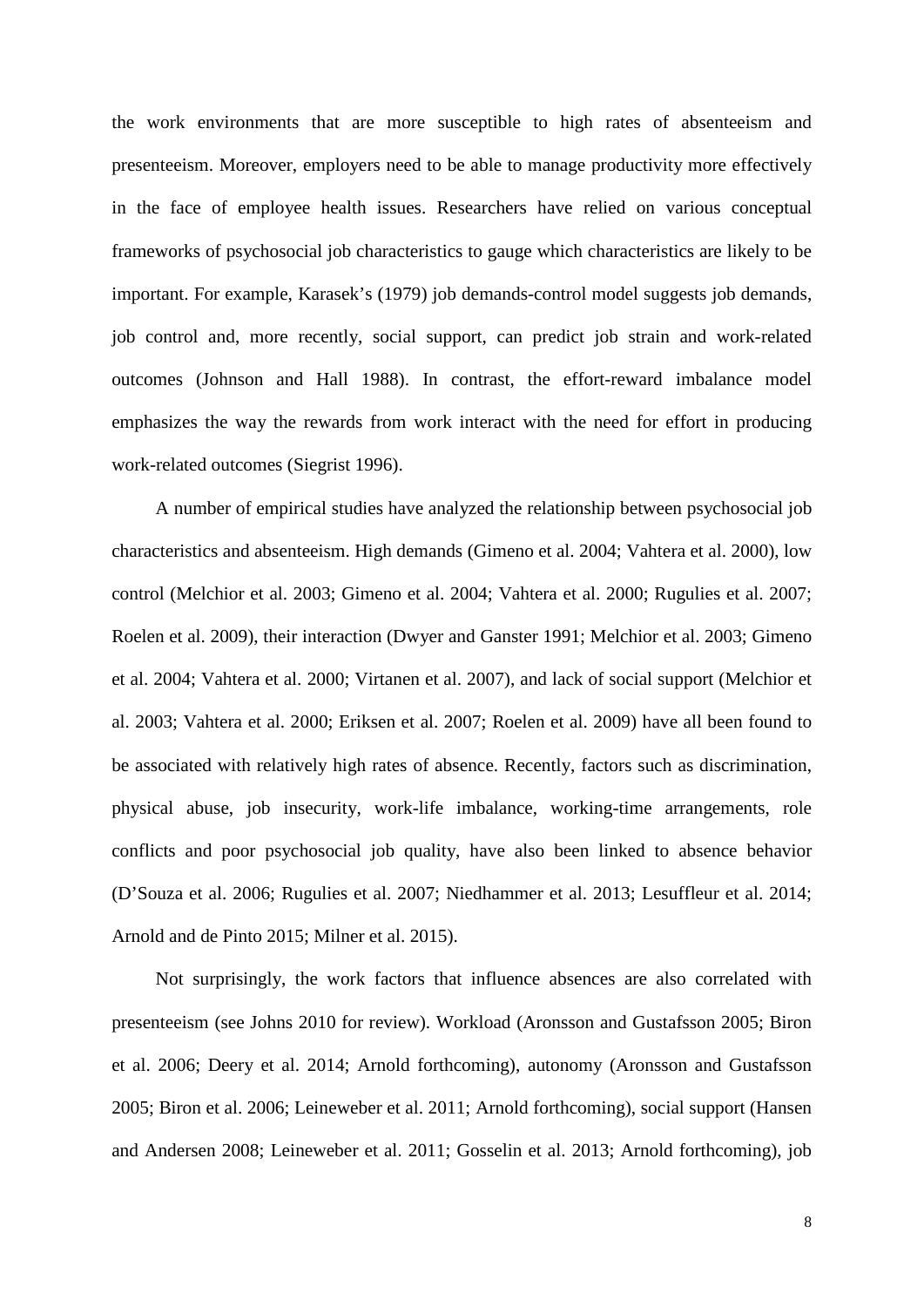insecurity / temporary employment (Biron et al. 2006; Caverley et al. 2007), tenure (Arnold 2015), working-time arrangements (Böckerman and Laukkanen 2010a, 2010b; Arnold and de Pinto 2015) and adjustment latitude (Johansson and Lundberg 2004) have all been linked to presenteeism.

Unfortunately, the existing literature on presenteeism and absenteeism offers little guidance on the role that employment conditions play in shaping the work attendance of employees with mental illness. Most studies are based on very specific populations (clinical, workplace, industry sectors), use cross-sectional or prospective follow-up data, or rely on small samples (see Milner et al. 2015 for a recent exception). As such, findings are largely correlational, not generalizable to general working populations, and may be biased due to the potential for omitted variables and reverse causality. Moreover, there are no studies that explicitly consider the role of job characteristics in moderating the effects of mental illness on both presenteeism and absenteeism despite the conceptual links between the two. D'Souza et al. (2006) provide evidence that the cross-sectional association found between measures of work demands and absence is substantially reduced once mental health is controlled for, suggesting that mental illness may moderate the effect of job stress on absenteeism. However, they do not investigate presenteeism at all, which leaves open many questions about the ways that employment conditions interact with mental illness to produce productivity losses.

We fill this void in the literature by using nationally representative panel data to investigate the interaction between job characteristics and mental well-being on both absenteeism and presenteeism.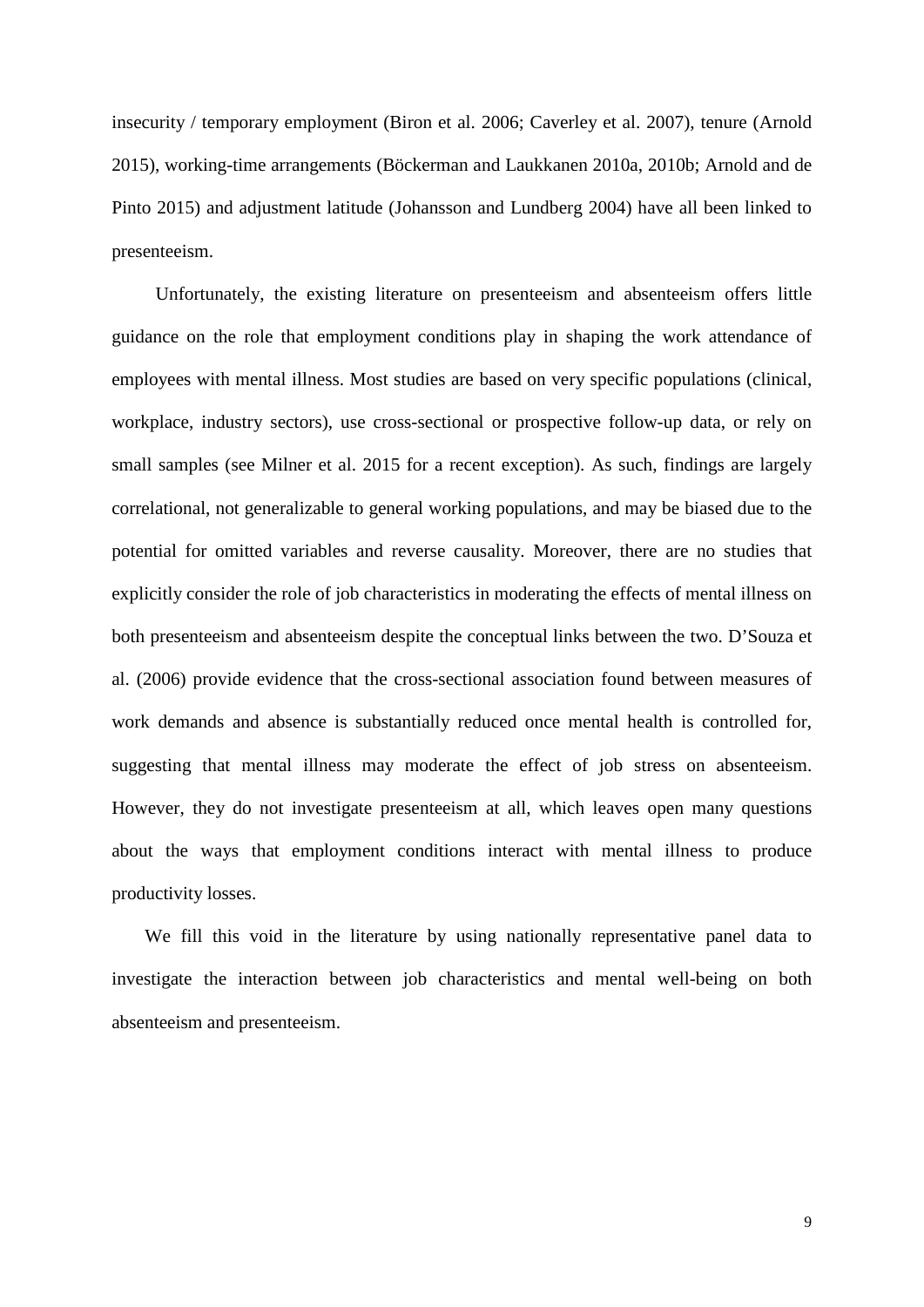#### **3. Data**

#### *3.1 Estimation Samples*

This analysis uses data from the first 14 waves of the Household, Income and Labour Dynamics in Australia (HILDA) Survey, a panel survey that has been collecting data on an annual basis since 2001 from members of a nationally representative sample of Australian households (see Watson and Wooden 2012).

We create separate estimation samples for our two outcomes of interest; namely presenteeism and absenteeism. In the construction of the sample used to analyze presenteeism, we select individuals who are aged between 15 and 64 and employed and working for an employer for wages or salary (i.e., are employees). The estimation sample spans 13 years, covering waves 1 to 13 (years 2001-2013). Observations from wave 14 are also used, but only in the construction of a control for attrition bias. This provides an initial sample comprising 95,646 observations from 18,505 persons. An additional 10.4 percent of observations are dropped due to non-completion of the Self-Completion Questionnaire (SCQ), the instrument from which both the outcome variable and critical explanatory variables (describing mental health and job characteristics) are derived. Finally, after dropping a further 8.6 percent of observations with incomplete data for our control variables, we are left with an estimation sample of 78,305 observations (16,513 persons).

For the absenteeism analysis, in a similar manner to above, we restrict the sample to employees aged between 15 and 64. Information on sick leave days, however, was not collected in waves 1 to 4, and hence this analysis is restricted to observations from waves 5 to 13 (2005-2013). In total, this provides an initial sample of 61,108 observations from 13,571 persons. Again, observations are lost due to SCQ non-completion (10.1%) and missing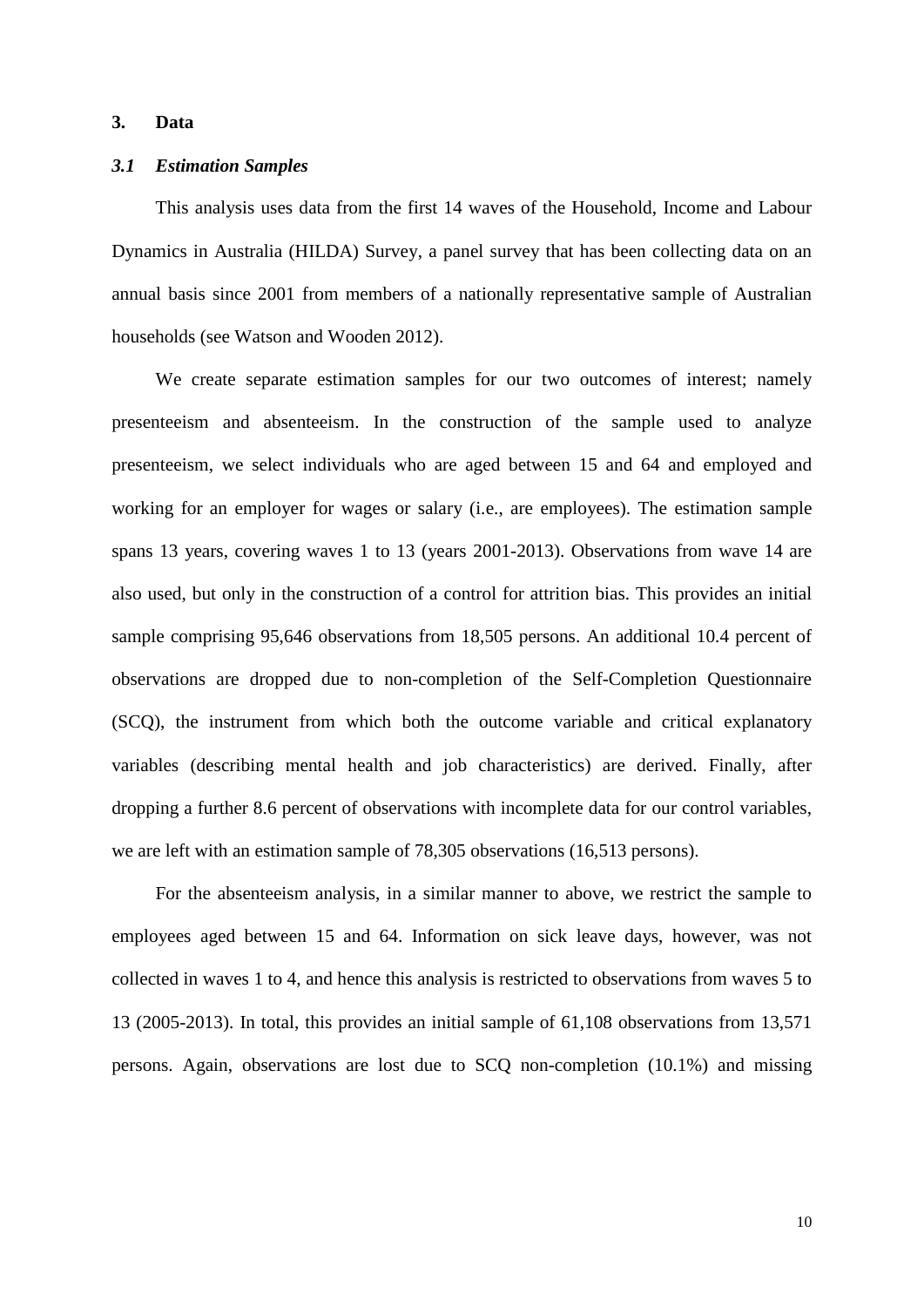information on control variables (6.4%), providing a final estimation sample of 51,455 observations from [1](#page-12-0)2.560 persons.<sup>1</sup>

#### *3.2 Productivity and Mental Health Measures*

Our indicator of presenteeism is derived from the Short Form (SF-36) Health Survey (see Ware et al. 2000), administered every year in the HILDA Survey as part of the SCQ. More specifically, individuals are asked whether, as a result of any emotional problems, they have experienced any of the following in the past four weeks: "cutting down the amount of time you spent on work or other activities"; "accomplished less than you would like"; and "didn't do work or other activities as carefully as usual". Yes or no responses are recoded. Using these questions we construct a binary indicator taking the value of 1 if a respondent answered "Yes" to any of the questions in that year, and 0 otherwise.<sup>[2](#page-12-1)</sup>

Waghorn and Chant (2006) utilize the same SF-36 questions to quantify respondents' work performance. Moreover, our measure is in line with other short-response indicators of presenteeism that aim to assess reduced work performance and work cutback (Kessler and Frank 1997; Kessler et al. 1999; Stewart et al. 2003). Although more detailed questionnaires regarding presenteeism exist (e.g., the Work Limitations Questionnaire), they are currently only used in small-scale studies due to time and space constraints.

For the analysis of absenteeism the outcome variable is a self-reported measure of the number of paid sick leave days taken in the previous 12 months. The average number of paid sick leave days for men and women are 3.2 and 3.5, respectively. While quite low, these figures were not entirely unexpected given the presence of many casual employees, who do not have paid sick leave entitlements but in return are usually required to be paid a wage premium (approximately 20 percent over the period covered by our data). By international

<span id="page-12-0"></span><sup>&</sup>lt;sup>1</sup> Variable definitions can be found in Appendix Table A1, while Appendix Tables A2 and A3 provide descriptive statistics for each sample.

<span id="page-12-1"></span><sup>&</sup>lt;sup>2</sup> Spearman rank correlation coefficients suggest that very little information is gained from using these three presenteeism questions to create either a factor score or a measure that sums the scored responses to each item.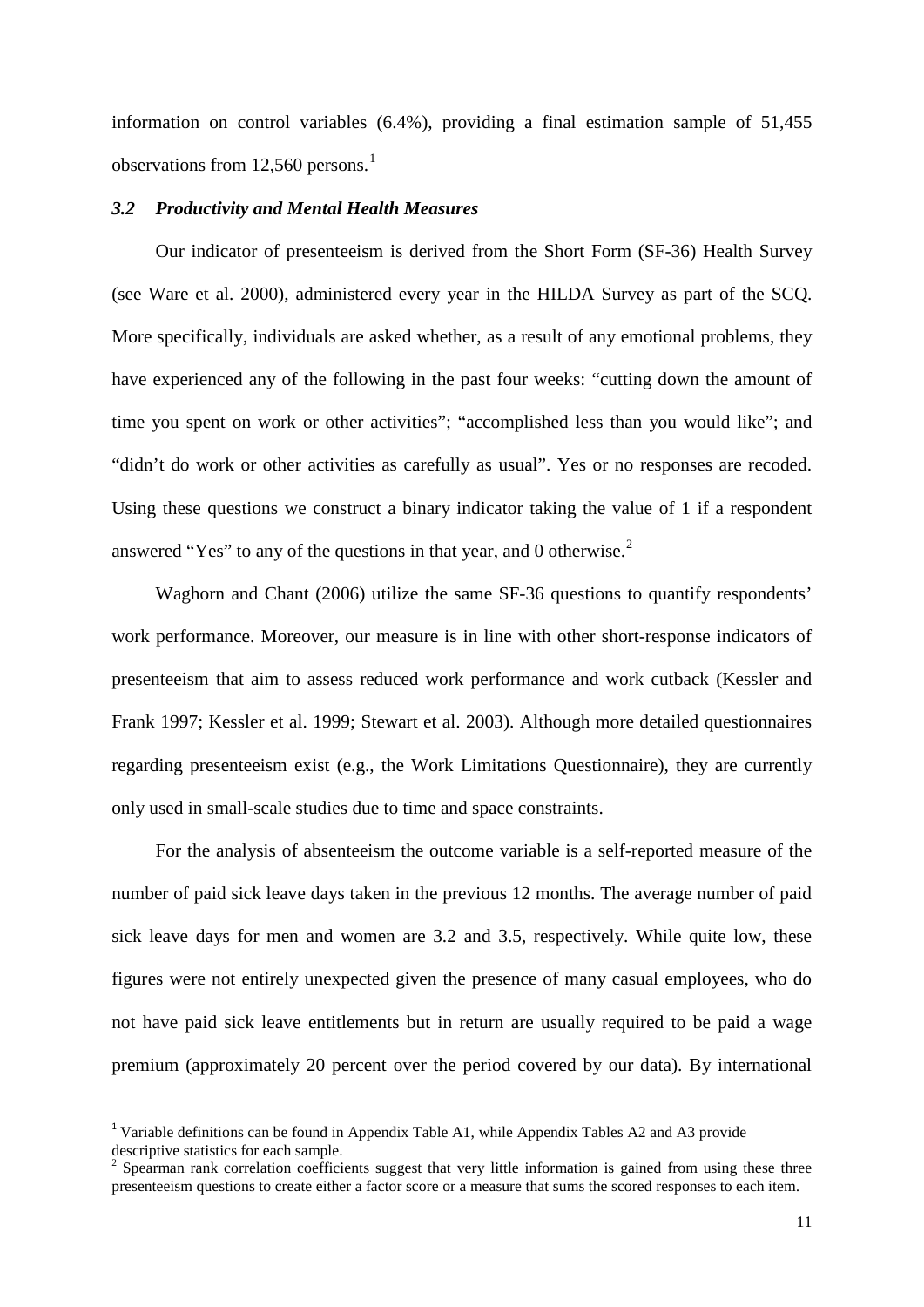standards, the incidence of casual employment in Australia is relatively high, with different sources suggesting that, over the last decade or so, casual employees have accounted for about one in every five Australian workers (Shomos et al. 2013). Indeed, employees without paid sick leave entitlements represent around 26 percent of all observations in our two samples.

Our indicator of mental health is derived from the Mental Health Inventory (MHI-5), a sub-scale of the SF-36, that has been shown to be an effective screening instrument for persons with mental health problems in large populations (Rumpf et al. 2001; Hoeymans et al. 2004). The MHI-5 comprises five items (scored on a 6-point scale) that assess the frequency of anxiety and mood disturbance symptoms over the 4-week period preceding the interview. Responses on each item are summed and then re-scaled so that scores range from 0 to 100, with lower scores representing poorer mental well-being. For this analysis we create a dichotomous variable that distinguishes persons with poor mental health from others, with those in the bottom quintile of the distribution of MHI-5 scores (a score  $\leq 60$ ) classified as having "poor mental health".

Use of a dichotomized variable to separate individuals into high and low risk groups is widespread practice. There is, however, far less agreement about the appropriate threshold. A threshold of 52 is frequently used in the case of MHI-5 (e.g., Holmes 1998; Strand et al. 2003; Bültmann et al. 2004; Vukušić Rukavina et al. 2012), but thresholds as high as 72 have also been adopted (e.g., Hoeymans et al. 2004). In general, choice of a relatively low threshold (such as 52) would be warranted if the focus is on identifying persons with severe depressive symptoms. But given our focus on a sample of employed persons, where average levels of mental health are expected to be superior to that in the general population, we opted for the slightly higher threshold of 60 points. This is supported by Yamazaki et al. (2005)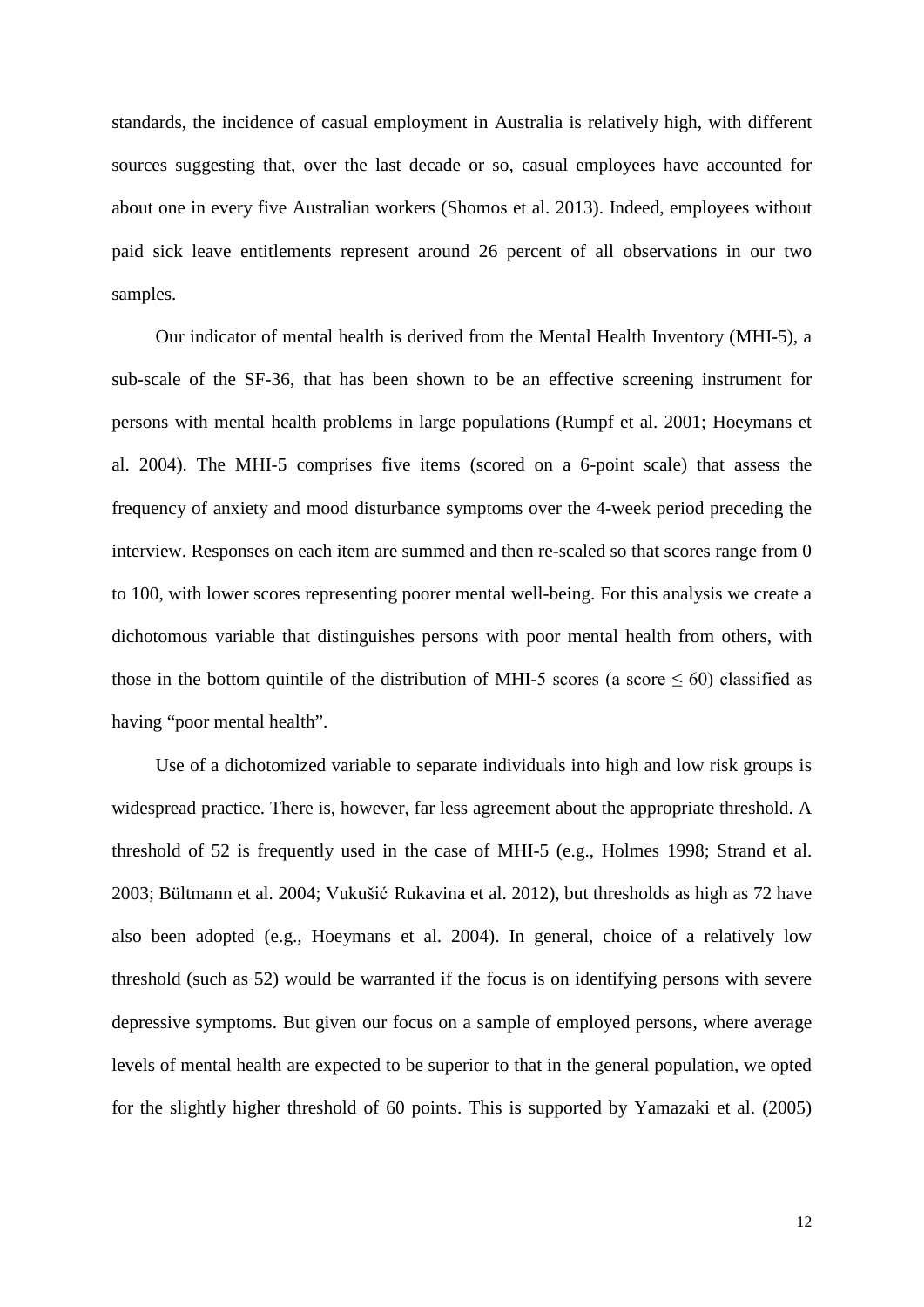who conclude, on the basis of their analysis of Japanese population data, that a threshold of 60 identifies those with either severe or moderate depressive symptoms.

The unconditional relationships between mental health status and reduced work productivity in the form of presenteeism and absenteeism are summarized in Tables 1 and 2 respectively. Men in good mental health have a 9.4 percent chance (odds equal to 1 in 10) of reporting presenteeism, while men with poor mental health a 50.3 percent chance (equal odds) of presenteeism (see Table 1). Irrespective of their mental health, women are more likely than men to report experiencing reduced productivity at work. Like men, however, women's odds of experiencing presenteeism are approximately ten times higher if they are in poor mental health (odds equal 1.4 to 1) than if they are not (odds equal to 1.4 in 10).

Approximately 60 percent of men and women report at least one absence day irrespective of their mental health status (see Table 2). However, among these workers, those with poor mental health report having slightly more than one additional absence day on average. Table 2 also shows that: i) the incidence of any absence days is, not surprisingly, substantially higher for those working 230 days or more per year (i.e., full-time, full-year workers); ii) women take more sick leave days than men, but only if they work 230 days or more per year; and iii) those in poor mental health take approximately one more absence day (conditional on any absence) than those in good mental health.

#### [Tables 1 and 2 about here]

#### *3.3 Measures of Job Characteristics*

All employed respondents are also asked to complete a short battery of questions in the SCQ that assess various characteristics of a respondent's current (main) job. Responses are available every wave and are scored on a  $7$ -point Likert scale.<sup>[3](#page-14-0)</sup> Previous research using the HILDA Survey data provides support for a four-factor model, based on the number of factors

<span id="page-14-0"></span><sup>&</sup>lt;sup>3</sup> The battery used in waves 1 through 4 comprised 12 items. In wave 5 the list of items was expanded to 21. We, however, restrict our analysis to those items available in all survey waves.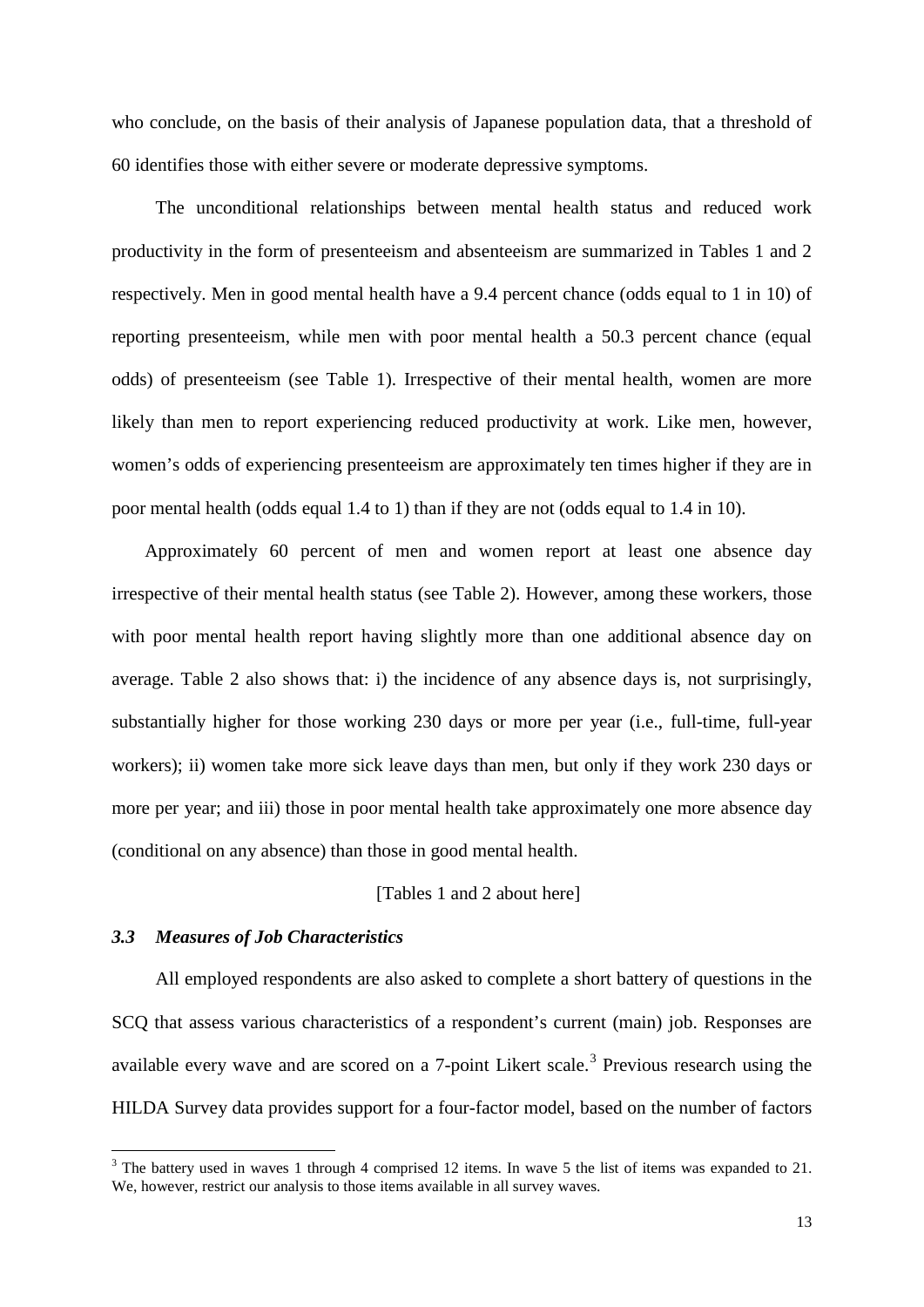with an eigen value exceeding one (Leach et al. 2010). These factors describe: job security; job control; job stress and job complexity. Further, there is evidence that item loadings are time-invariant.

For the presenteeism sample, we use a confirmatory factor analysis on waves 1 to 13 using 11 of the 12 original items and uncover the same underlying latent factors previously identified in Leach et al.  $(2010)$ .<sup>[4](#page-15-0)</sup> Similarly, for the absenteeism sample, we perform a factor analysis using the 11 items across waves 5 to 13 and obtain very similar results. Factor scores are created for each identified job characteristic, where scores are increasing in the degree of control, security, stress and complexity. These scores are standardized to have a mean of 0 and standard deviation of 1.

#### *3.4 Covariates*

Our selection of time-varying covariates is guided by previous research on absenteeism and presenteeism (Böckerman and Laukkanen 2010a, 2010b; Johns 2010; Arnold forthcoming). Specifically, our estimation models include controls for: age (and its square); household composition (the number of children and adults); relationship status; educational attainment; the presence of a long-term health condition and disability other than mental illness (differentiated by the extent to which the condition limits work); physical health (the physical functioning sub-scale of the SF36); smoking status; the log of real annual equivalized household income; and location (the regional unemployment rate, a remoteness indicator, and the SEIFA [Socio-Economic Indexes for Areas] measures of relative advantage versus disadvantage of the areas in which respondents reside). In addition to these standard demographic controls, we also include the following employment-related variables: the proportion of the last 12 months spent in employment; the number of days usually worked in a week; whether respondent works full-time (35 hours or more per week); employment

<span id="page-15-0"></span> $4$  Following Leach et al. (2010), we omitted the item "I get paid fairly for the things I do on my job", which did not load well on to any factor. The factor loadings are reported in Appendix Table A4.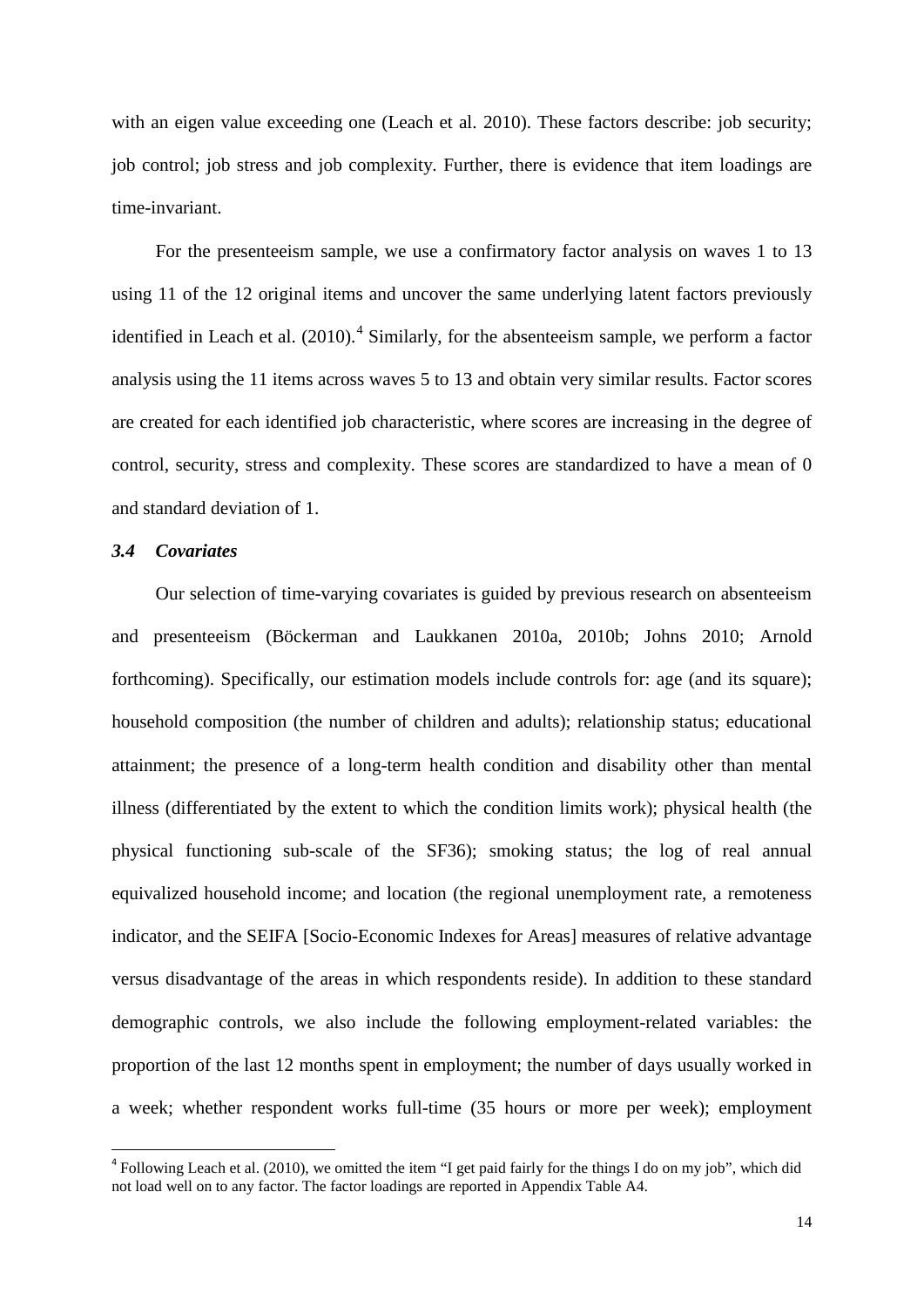contract type (whether employed on a permanent, fixed-term, casual, or other basis); length of tenure with the current employer (and its square); firm size (five categories); shift work; union membership; sector (private or public); occupation (eight categories); and industry (19 categories).

Given the conceptual links between presenteeism and absenteeism, we include a very similar set of covariates in the analyses of each. However, covariates in the presenteeism analysis are measured at the time of the current interview, whereas covariates in the absenteeism model are measured at the previous interview (that is, roughly 12 months earlier). Finally, we also include a variable indicating whether the sample member was a nonrespondent at the next survey wave. This provides a crude control for the effects of any attrition bias (Verbeek and Nijman 1992).

#### **4. Estimation Strategy**

#### *4.1 Conceptual Framework*

We are interested in the work-related productivity loss stemming from employees' mental illness; i.e., in work absence (absenteeism) and diminished on-the-job productivity (presenteeism). Given this, we begin with a conceptual framework in which workers who fall ill must make a decision to either go to work or remain at home. This decision is made on the basis of the costs and benefits of the alternative choices in front of them. Thus, the choices that workers make will be shaped in part by workplace policies (e.g., with respect to sick leave entitlements, sick pay, etc.), practices (e.g., required documentation, notification, etc.), and culture (e.g., supportive vs. not). Workers' decisions about attending work will be also influenced by their individual preferences and personal circumstances. On the one hand, a higher disutility of work results in increased absence. On the other hand, workers may also be intrinsically motivated to attend work out of concerns that they risk being perceived as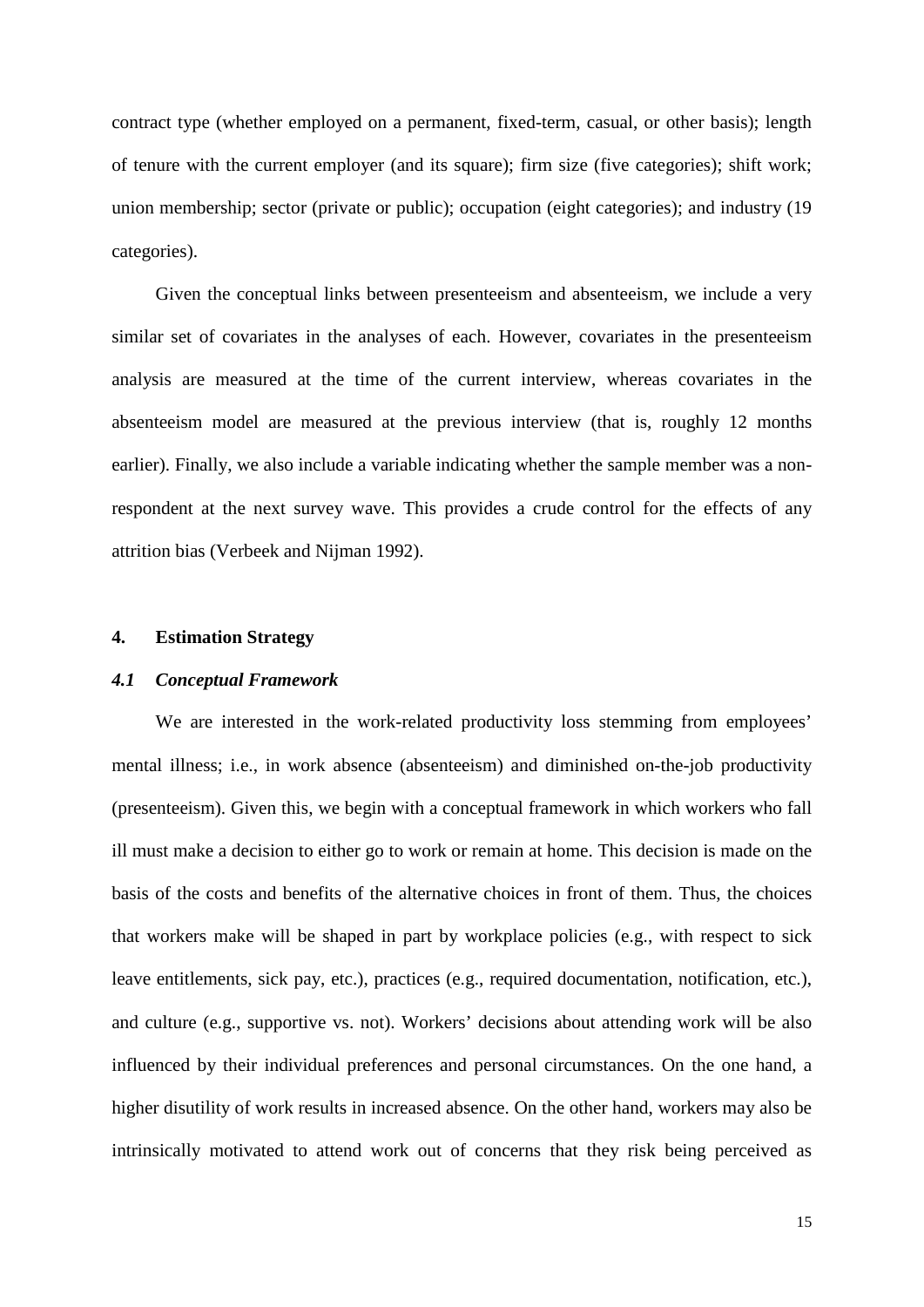"shirking" or "letting the team down" if they remain at home. For this reason, workers who are unwell may choose to go to work – particularly if they are in vulnerable employment situations – despite being entitled to sick leave.

In the process of making a decision, workers form expectations about both their level of on-the-job productivity in the event they go to work and their firms' productivity losses in the event they do not. Not all mental illness results in on-the-job productivity loss, of course, implying that it is possible that neither absenteeism nor presenteeism will occur. Moreover, workers may be naïve and underestimate the extent to which their mental illness affects their work performance. However, those who do anticipate that their on-the-job productivity is likely to be low – perhaps due to the severity of their illness or the nature of their job – are more likely to remain at home. Those who anticipate that their absence would result in large productivity losses for their employer may be more likely to report for work despite being ill.

This conceptual framework leads us to two important observations. First, the productivity loss associated with mental illness will depend on a vast range of factors including: i) the severity of the illness; ii) workers' leave entitlements; iii) workers' employment vulnerability; iv) workers' disutility of, or intrinsic motivation for, work; v) firm practices; and vi) the nature of the job. Not all of these will be observed in our data. Consequently, they will comprise part of the estimation error.

Second, while clearly related, absenteeism and presenteeism are not merely the opposite sides of the same coin. Like other researchers, we unfortunately do not observe each episode of mental illness experienced nor the corresponding attendance decision made. Instead, we observe self-reported mental health in the four weeks preceding the interview. Our dichotomous measure of the degree of on-the-job productivity loss is observed over the same timeframe, while absences are reported over the preceding 12 months. Consequently, although presenteeism and absenteeism are conceptually related, we will be unable to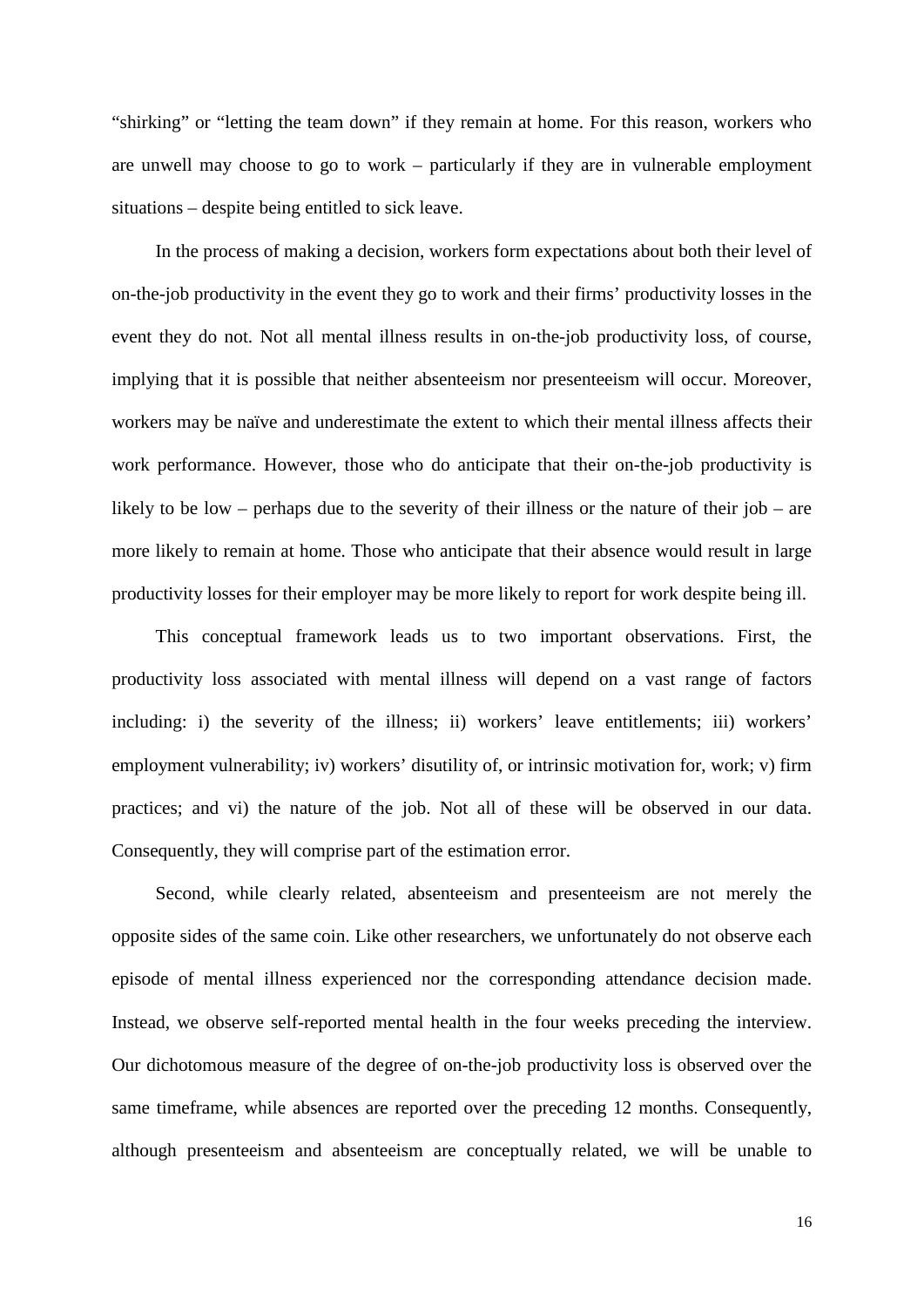estimate them simultaneously. Instead, we estimate separate models for each and shed light on the relationship between them by explicitly comparing the effects of those factors common to both.

#### *4.2 Estimation Model: Presenteeism*

Given the discrete nature of our presenteeism measure, we analyze the relationship between mental health status, job characteristics and diminished performance at work using a conditional fixed-effects logit model. Specifically, we assume that the underlying propensity of experiencing diminished on-the-job productivity as a result of emotional issues is given by the following:

$$
Y_{it}^* = f(MH_{it}, JC_{it}, X_{it}, m_i, \varepsilon_{it})
$$
\n<sup>(1)</sup>

where:  $Y_{it}^*$  is the continuous latent propensity that individual  $i$  experiences presenteeism in period *t*;  $MH_{it}$  is our indicator of poor mental health;  $JC_{it}$  is a vector of job characteristics (i.e., control, security, stress and complexity); and  $X_{it}$  is a vector of time-varying controls for demographic and human capital characteristics, employment characteristics, income, and local labor market conditions, all of which are likely to influence the costs and benefits of going to work while mentally ill. Finally,  $m_i$  captures time-invariant, unobserved individualspecific differences in individuals and  $\varepsilon_{it}$  is a stochastic error term which we assume is independently, logistically distributed.

We do not observe  $Y_{it}^*$  directly. Rather, we observe:

$$
Y_{it} = \begin{cases} 1 & \text{if } Y_{it}^* > 0 \\ 0 & \text{otherwise} \end{cases} \tag{2}
$$

The log-odds of individuals experiencing presenteeism (i.e., that  $Y_{it}=1$ ) is then given by the following:

$$
\log\left(\frac{\Pr(Y_{it} = 1)}{1 - \Pr(Y_{it} = 1)}\right) = \gamma^{MH} M H_{it} + J C_{it} \gamma^{JC} + X_{it} \gamma^{X} + m_{i}
$$
(3)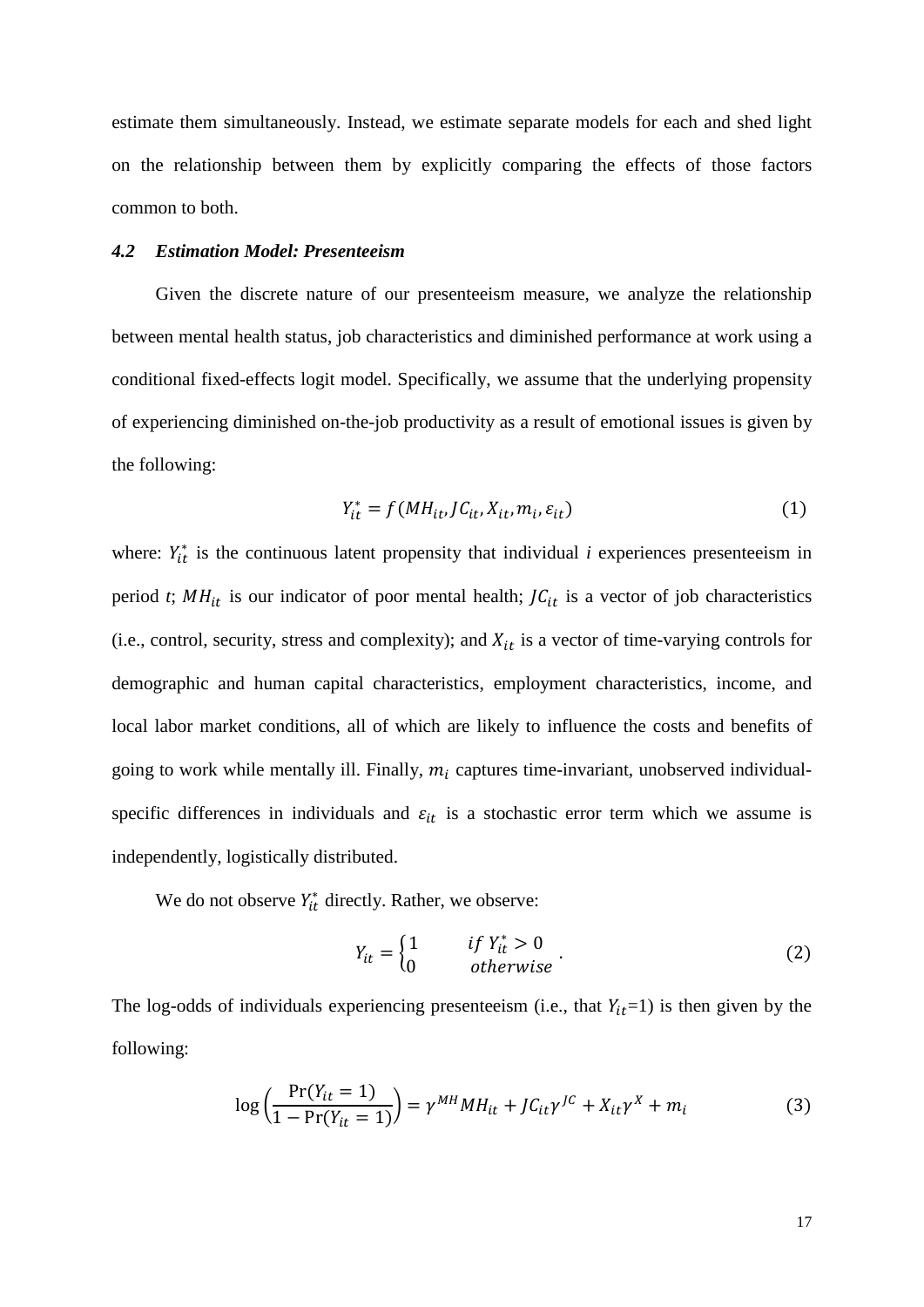where  $\gamma = [\gamma^{MH}, \gamma^{JC}, \gamma^{X}]$  denotes the vector of parameters to be estimated. We account for individual-specific fixed effects  $(m_i)$  using conditional maximum likelihood.

There are two parameters of interest. The first  $(\gamma^{MH})$  captures the effect of self-reported mental health status on the extent to which productivity at work is reduced due to "emotional problems". We expect  $\widehat{v^{MH}}$  to be positive. However, given that mental health issues do not always result in self-assessed productivity loss, the strength of this relationship is an empirical question. The second  $(\gamma^{JC})$  captures the effect of job characteristics on reduced onthe-job productivity, holding constant workers' mental health status.

In addition to this baseline model, we also estimate an extended model in which poor mental health and job characteristics interact to influence the degree of on-the-job productivity loss. Specifically,

$$
\log\left(\frac{\Pr(Y_{it}=1)}{1-\Pr(Y_{it}=1)}\right) = \gamma^{MH} M H_{it} + J C_{it} \gamma^{JC} + \gamma^k (J C_{it}^k \times M H_{it}) + X_{it} \gamma^X + m_i \tag{4}
$$

where  $\int C_{it}$  is the vector of job characteristics (control, security, stress and complexity) as before and  $JC_{it}^{k}$   $k = 1 ... 4$  is a single element of that vector. Thus, we focus on the interaction of mental health with each job characteristic in isolation which facilitates the interpretation of our results. In particular,  $\gamma^k$  captures the disparity in the link between job characteristics and diminished on-the-job productivity among workers who do and do not report a mental health problem.

#### *4.3 Estimation Model: Absenteeism*

Our measure of absenteeism  $(A_{it})$  – the number of days absent in the past year – is a count variable characterized by overdispersion; i.e., the conditional variance is greater than the conditional mean. Given this, we follow standard practice and estimate a random effects negative binomial model (Hausman et al. 1984; Cameron and Trivedi 2015). Specifically,

$$
\Pr(A_{it} = a_{it} | x_{it}, \delta_i) = \frac{\Gamma(\lambda_{it} + a_{it})}{\Gamma(\lambda_{it})\Gamma(a_{it} + 1)} \left(\frac{1}{1 + \delta_i}\right)^{\lambda_{it}} \left(\frac{\delta_i}{1 + \delta_i}\right)^{a_{it}} \tag{5}
$$

18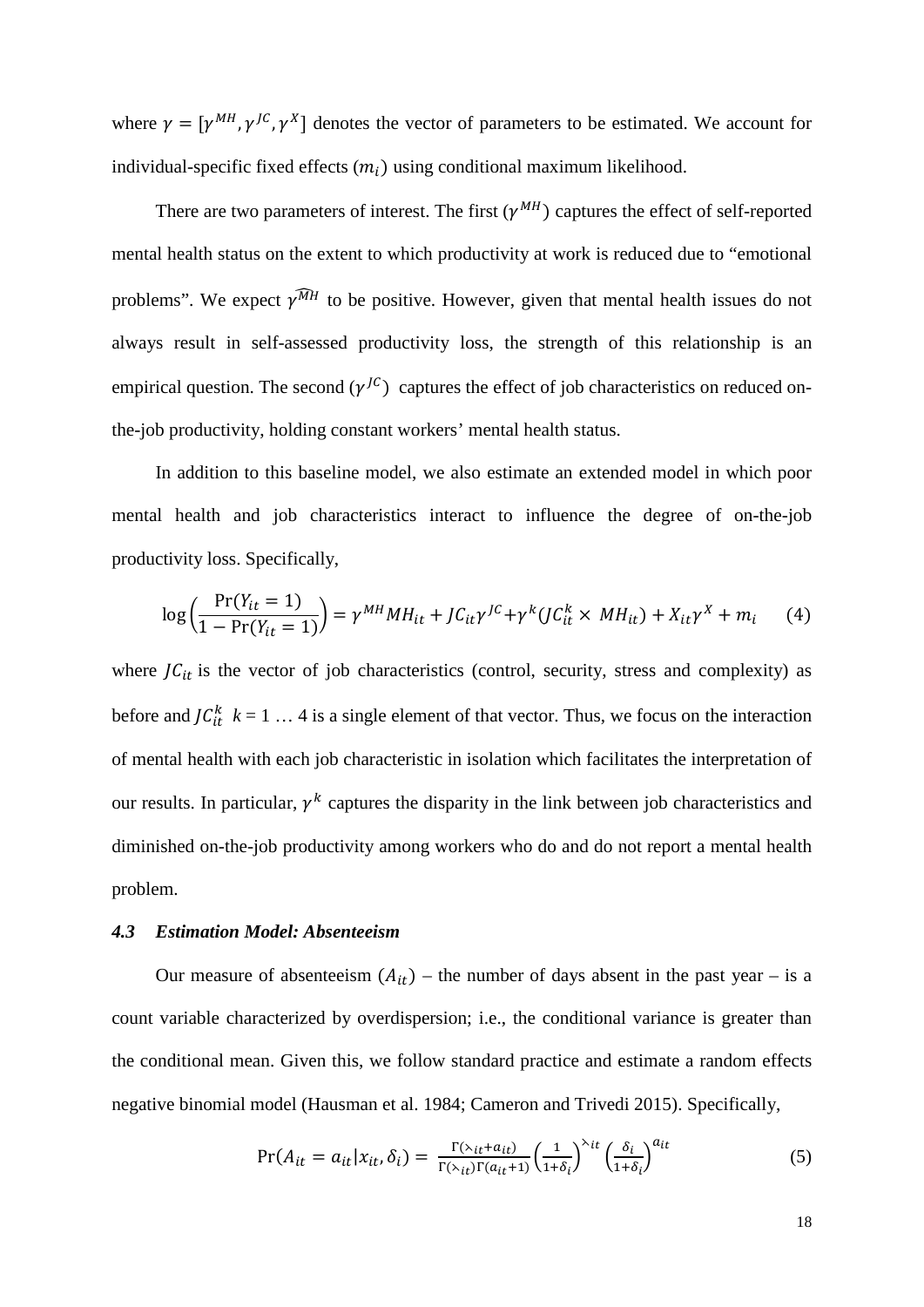where

$$
\lambda_{it} = e^{\chi_{it}\beta} \tag{6}
$$

and  $\delta_i$  is a time-invariant, individual-specific effect, while  $x_{it}$  is a vector of controls (including a constant) measured at the previous interview including self-reported poor mental health status ( $MH_{it-1}$ ), job characteristics ( $JC_{it-1}$ ), and the demographic, human capital, and employment conditions  $(X_{it-1})$  previously noted.

As specified, equation (6) implicitly assumes that employees have equal exposure to the risk of absence; however, this is not the case in our sample since employees have different exposures to work (i.e., the number of days worked during the year). We account for differential exposure across employees and time by multiplying the conditional mean of absences (given in equation 6) by annual work days ( $\xi_{it}$ ) as follows:<sup>[5](#page-20-0)</sup>

$$
\xi_{it} \lambda_{it} = \xi_{it} e^{x_{it}\beta}
$$
  

$$
\xi_{it} \lambda_{it} = e^{x_{it}\beta + \log(\xi_{it})}.
$$
 (7)

In our model, dispersion (i.e., variance relative to the mean) is equal to  $(1 + \delta_i)$  which is constant for individual *i*. In effect, the dispersion parameter,  $\delta_i$ , captures time-invariant, individual-specific unobserved heterogeneity. We account for this by specifying a random effects model in which the individual-specific effects are allowed to depend on the means of all time-varying variables in a Mundlak (1978) fashion in order to increase the likelihood that the conditional independence assumption holds (see Cameron and Trivedi 2015).<sup>[6](#page-20-1)</sup> Our conditionally correlated random effects specification effectively models  $\delta_i$  as:

<span id="page-20-0"></span><sup>&</sup>lt;sup>5</sup> The exposure variable is derived by multiplying the number of weeks potentially worked in a year (46 weeks for employees who report receiving paid annual leave and 52 weeks for those that do not) by both the proportion of the previous 12 months in paid employment and the number of usual work days per week. The six week difference reflects 4 weeks of paid annual leave, which all Australian employees covered by industrial awards are entitled to, plus 2 weeks of paid public holidays. The proportion of previous 12 months spent in employment and the usual work days per week variables are thus not included in the vector of employment controls for the

<span id="page-20-1"></span>analysis of absenteeism.<br><sup>6</sup> We chose not to estimate the conditional fixed-effects negative binomial model since it is not strictly speaking a fixed-effect method (Allison & Waterman 2002). The correlated random-effects method we adopt has been proposed as a suitable alternative (see Allison 2005; Cameron & Trivedi 2015).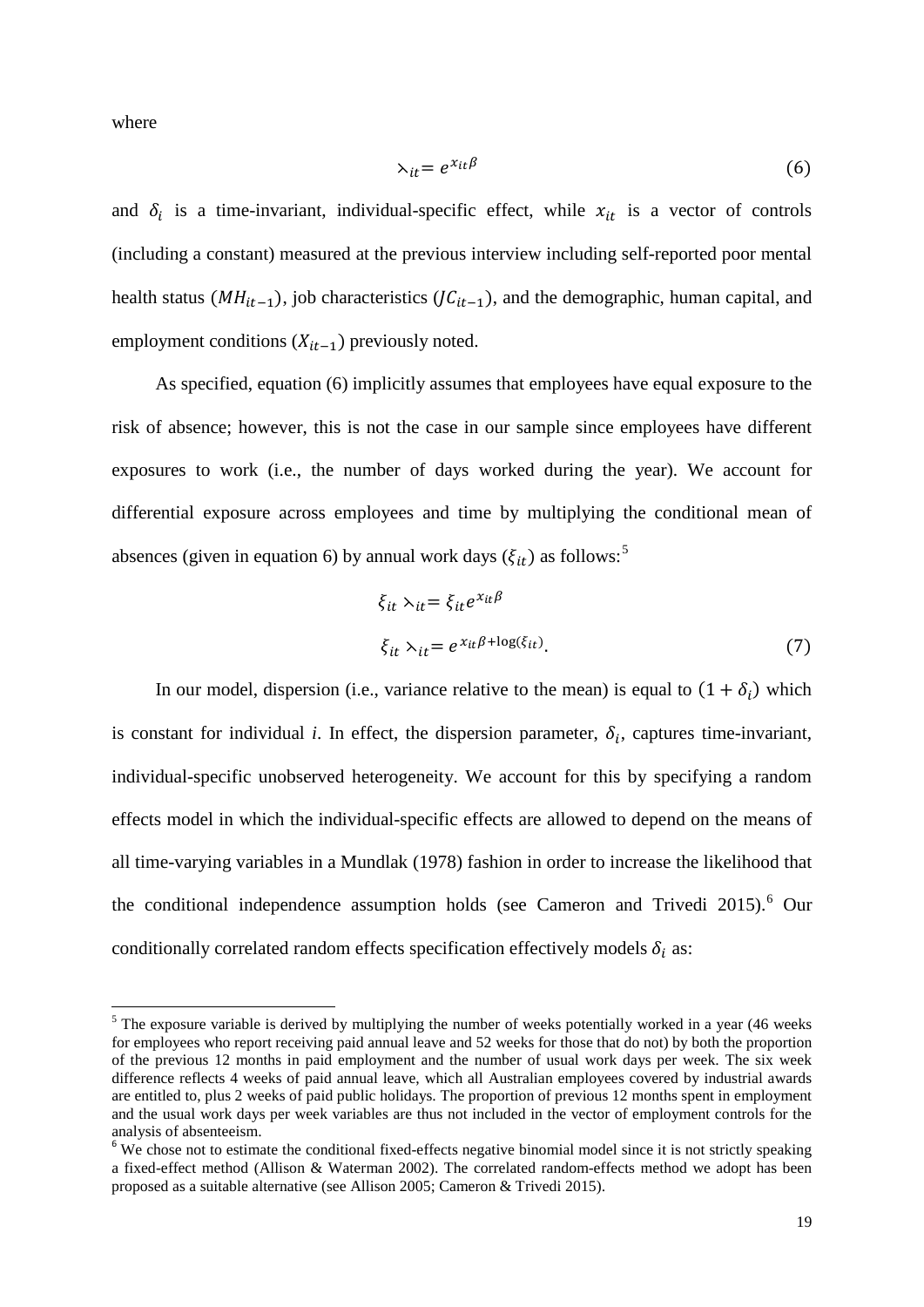$$
\delta_i = e^{(\bar{x}_i \pi + \mu_i)} \tag{8}
$$

where  $\mu_i$  captures unobserved heterogeneity that is uncorrelated with the regressors and  $\pi$  is a vector of parameters to be estimated.

We are interested in modelling the conditional mean of exposure-weighted absences,  $E(\xi_{it} \lambda_{it})$ , rather than absences themselves. Our fully specified model is therefore:

$$
\log(\lambda_{it}) = \beta_0 + \beta^{MH} M H_{it-1} + J C_{it-1} \beta^{JC} + X_{it-1} \beta^{X} + \overline{X}_i \pi + \mu_i + \varepsilon_{it} + \log(\xi_{it})
$$
  

$$
\log\left(\frac{\lambda_{it}}{\xi_{it}}\right) = \beta_0 + \beta^{MH} M H_{it-1} + J C_{it-1} \beta^{JC} + X_{it-1} \beta^{X} + \overline{X}_i \pi + \mu_i + \varepsilon_{it}
$$
 (9)

where  $\left(\frac{\lambda_{it}}{\xi_{it}}\right)$  $\frac{\partial u_t}{\partial t}$  is the absence rate,  $\varepsilon_{it}$  is an i.i.d. error term that follows a gamma distribution, and  $\beta$  and  $\pi$  refer to vectors of parameters to be estimated.

As with our analysis of presenteeism, we investigate the link between job characteristics and absence rates for workers with and without mental health issues by reestimating extended versions of equation (9) that sequentially include an interaction term between a specific job characteristic and poor mental health.

#### **5. Results**

#### *5.1 Presenteeism*

Estimates of the relationship between job characteristics, mental health, and presenteeism are presented in Table 3 separately by gender. Four alternative specifications of equation (3) are considered, each increasing in controls.<sup>[7](#page-21-0)</sup> To facilitate interpretation, our results are presented in the form of odds ratios (OR); i.e., the change in the odds of presenteeism associated with a one-unit change in the relevant independent variable. For example, in our preferred specification with full controls and conditional fixed effects (see column 4), we estimate that the odds that men in poor mental health report diminished

<span id="page-21-0"></span><sup>7</sup> An expanded set of results are presented in Appendix Table A5.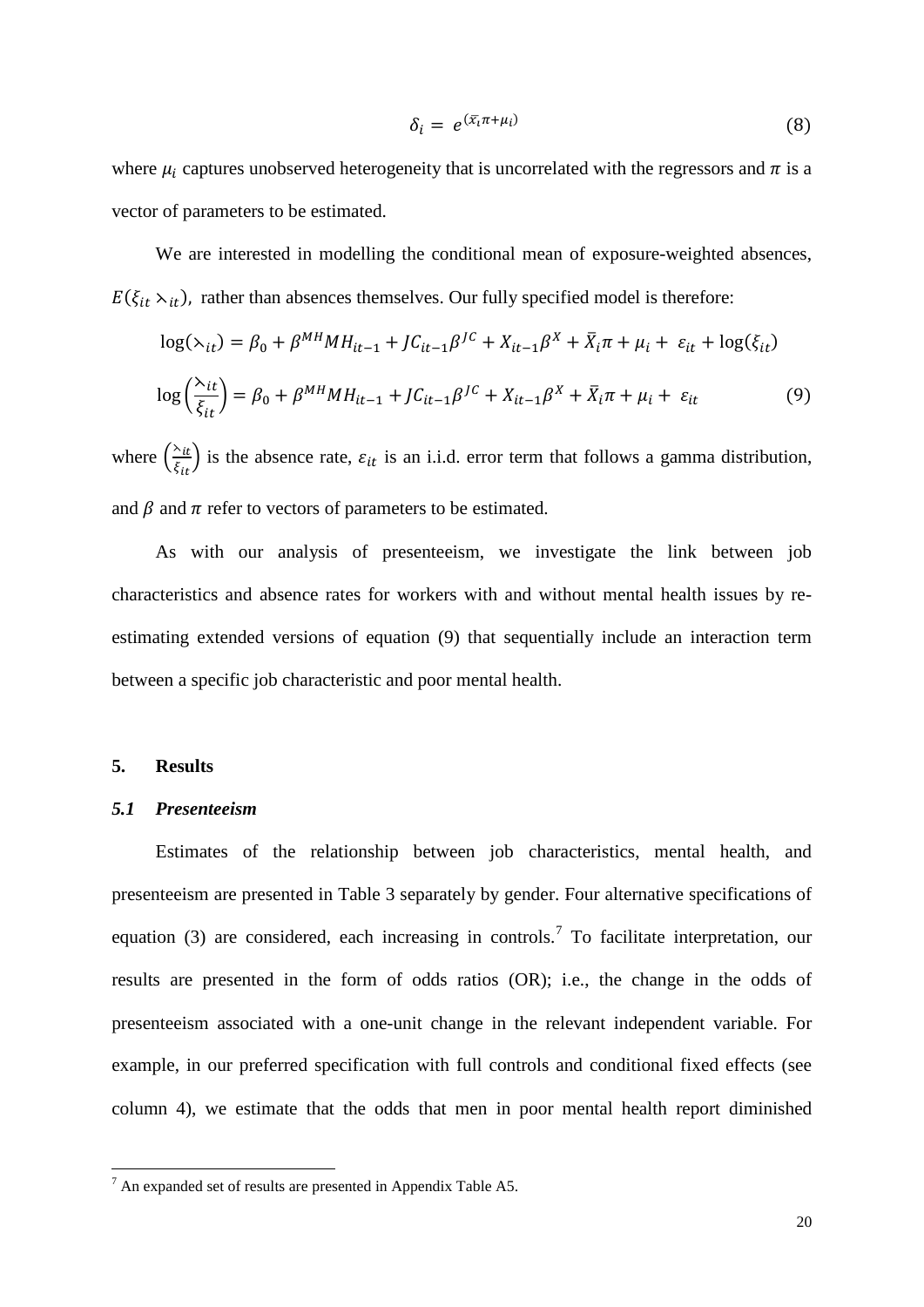productivity at work is 6.18 times higher than those of otherwise similar men in good mental health. Similarly, women with poor mental health have odds of presenteeism that are 6.92 times higher than women in good mental health. The large disparity in the odds of presenteeism associated with mental health status is not surprising given that respondents are explicitly asked about reductions in work effort and productivity that stem from experiencing "emotional problems".

#### [Table 3 about here]

Importantly, employment circumstances also influence the odds of presenteeism even after accounting for workers' self-reported mental health status. Each standard deviation increase in job control, for example, is associated with an 8.3 (5.2) percent reduction in the odds of men (women) experiencing diminished productivity at work. Similarly, the odds of workers' reporting diminished on-the-job productivity are lower in jobs that are more secure (by 10.8 (men) or 8.8 (women) percent) and more complex (by 7.5 (men) or 4.3 (women) percent). In contrast, job stress and presenteeism appear to go hand-in-hand. Each standard deviation increase in job stress is associated with odds of presenteeism that are 33.1 percent higher for women and 41.5 percent higher for men. Taken together, these results indicate that workers' job conditions have a large and meaningful effect on their chances of being less productive at work as a result of their emotional problems. The link between job characteristics and presenteeism is particularly strong for men and exists despite accounting for workers' mental health status.

We turn now to consider whether there is an interaction between employment conditions and mental illness in driving the odds of presenteeism. Specifically, does selfreported mental illness intensify (or mitigate) the relationship between workers' job conditions and the chances that they will be less productive at work? We address this question by estimating the relationship specified in equation (4). In effect, we interact our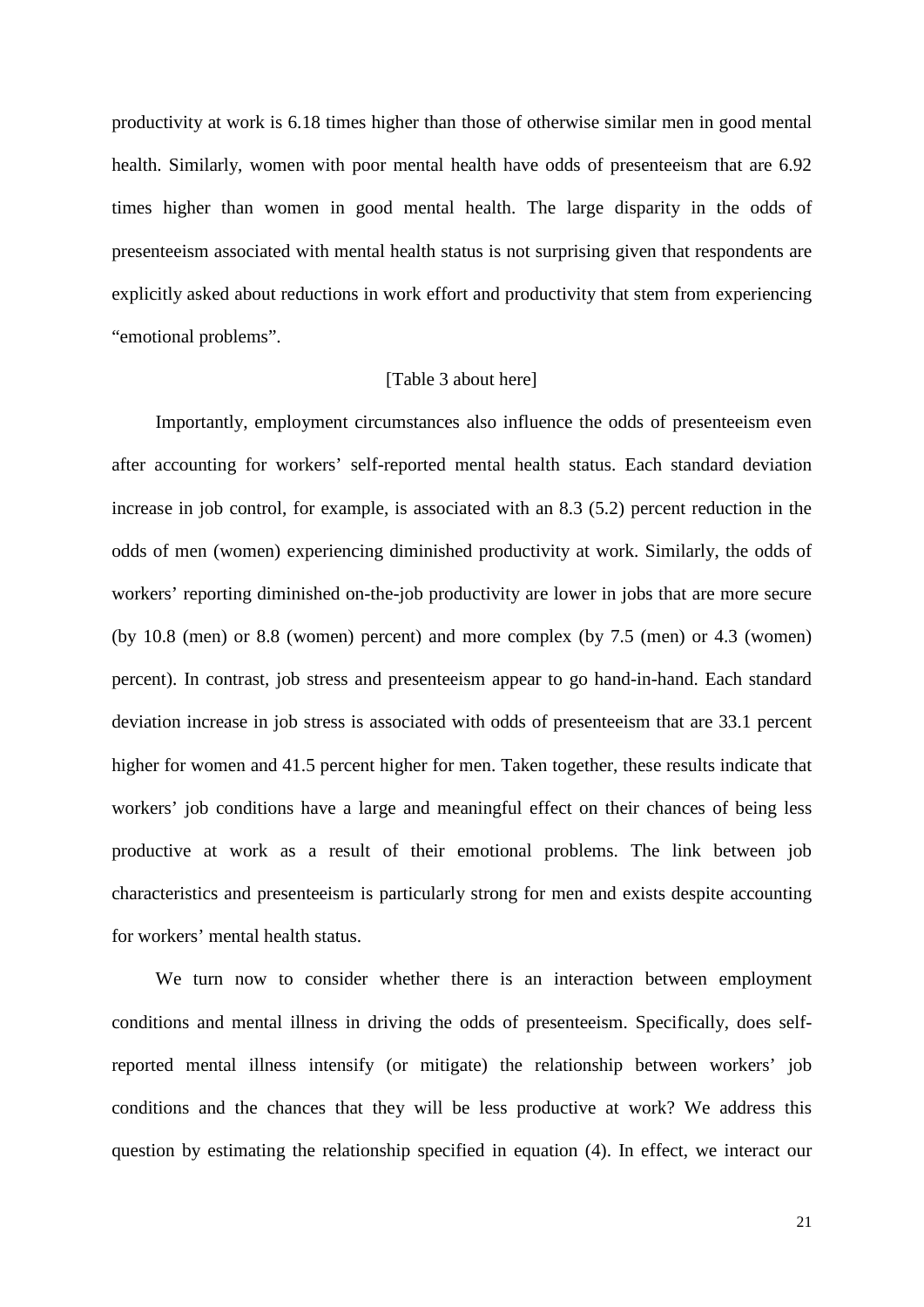indicator of mental illness with our job characteristics and include these interaction terms (one at a time) as additional controls in two specifications: without and with conditional fixed effects (see Table 4).<sup>[8](#page-23-0)</sup>

#### [Table 4 about here]

As before, we present results in terms of odds ratios implying that the interaction term effectively captures the ratio of odds ratios; i.e., the change in the odds of presenteeism associated with a one standard-deviation change in each job characteristic for those with a mental illness relative to those in good mental health. Consider first the interaction between job control and mental illness in the odds of presenteeism (see Panel A Table 4). Each standard deviation increase in men's job control is associated with a 12.0 percent reduction in the odds of presenteeism for those in good mental health ( $OR = 0.880$ ), but no reduction in the odds of presenteeism for those with a mental illness ( $OR = 1.002$ ). The ratio of these two odds ratios is statistically significant and equals 1.139, indicating that increased job control is associated with odds of presenteeism that are significantly higher (by 13.9 percent) for mentally ill men. In short, while increased job control is associated with lower chances that men will experience presenteeism, this is true only for men in good mental health. We find parallel results for women, though the differential impact of job control for women in poor versus good mental health is not statistically significantly.

The interaction effects of increased job security and job complexity are strikingly similar. Higher levels of job security and job complexity serve to reduce the odds of presenteeism much more for those in good mental health than for those reporting a mental illness. As job security increases, for example, women's odds of presenteeism fall by 11.7 percent if they are in good mental health, but by only 2.9 percent if they are not. This disparity is both statistically significant and economically meaningful. Similarly, increased

<span id="page-23-0"></span><sup>&</sup>lt;sup>8</sup> All models contain a full set of controls including the measures of all other job characteristics. The corresponding specifications without the interaction term are presented in columns 3 and 4 of Table 3.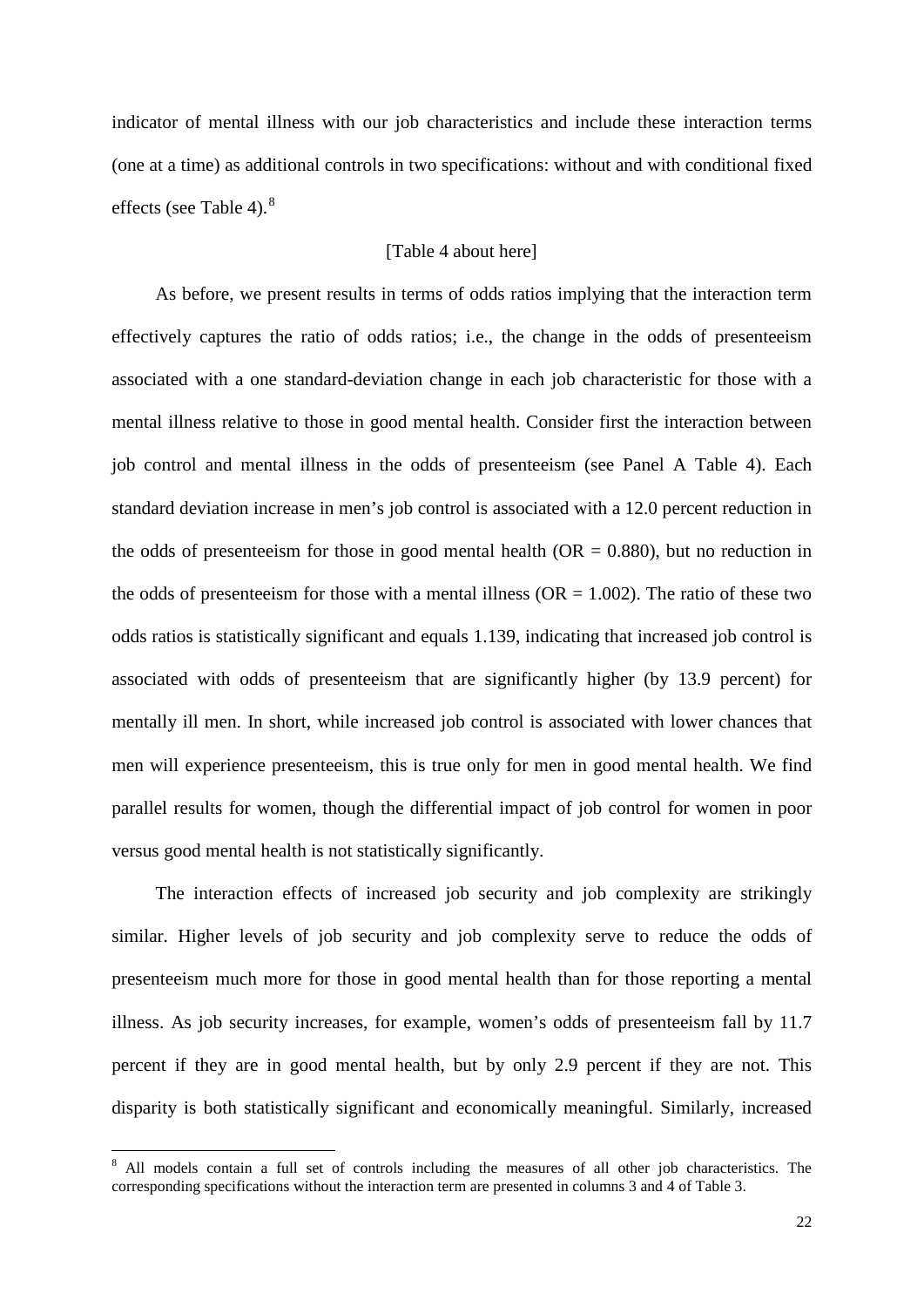job complexity is linked to a 9.6 percent reduction in the odds of presenteeism among men in good mental health, but only a 3.0 percent reduction among those who are not. Although this interaction effect is not statistically significant once we account for conditional fixed effects, it remains sizeable.

Unlike job control, security and complexity, job stress is associated with increased odds of presenteeism – particularly for workers in good mental health. The effect of a one standard deviation increase in job stress on the odds of presenteeism is 7.1 percent smaller if men are mentally ill, and 11.4 percent smaller if women are mentally ill than if they are in good mental health.

Taken together, our results provide clear evidence that job conditions are relatively more important in explaining the variation in diminished work productivity as a result of emotional problems if workers are in good mental health overall. Worker reported presenteeism is less sensitive to the nature of employment if workers' self-reported mental health is consistent with moderate to severe depressive symptoms.

#### *5.2 Absenteeism*

The key results of our model of absenteeism are presented in Table 5 in the form of incidence rate ratios; i.e., the change in absence days as a fraction of annual days worked associated with a one-unit change in each independent variable.<sup>[9](#page-24-0)</sup> We estimate, for example, that the absence rate of men (women) who report being in poor mental health is 4.9 (5.3) percent higher than otherwise similar men (women) in good mental health (see column 4). These disparities take unobserved, individual-specific heterogeneity into account and are less than half the size of those that result when correlated random effects are omitted from the model (see column 3). Thus, estimates of the relationship between absenteeism and mental

<span id="page-24-0"></span><sup>9</sup> Incidence rate ratios are calculated by taking the exponent of the estimated coefficients. An expanded set of results are presented in Appendix Table A6.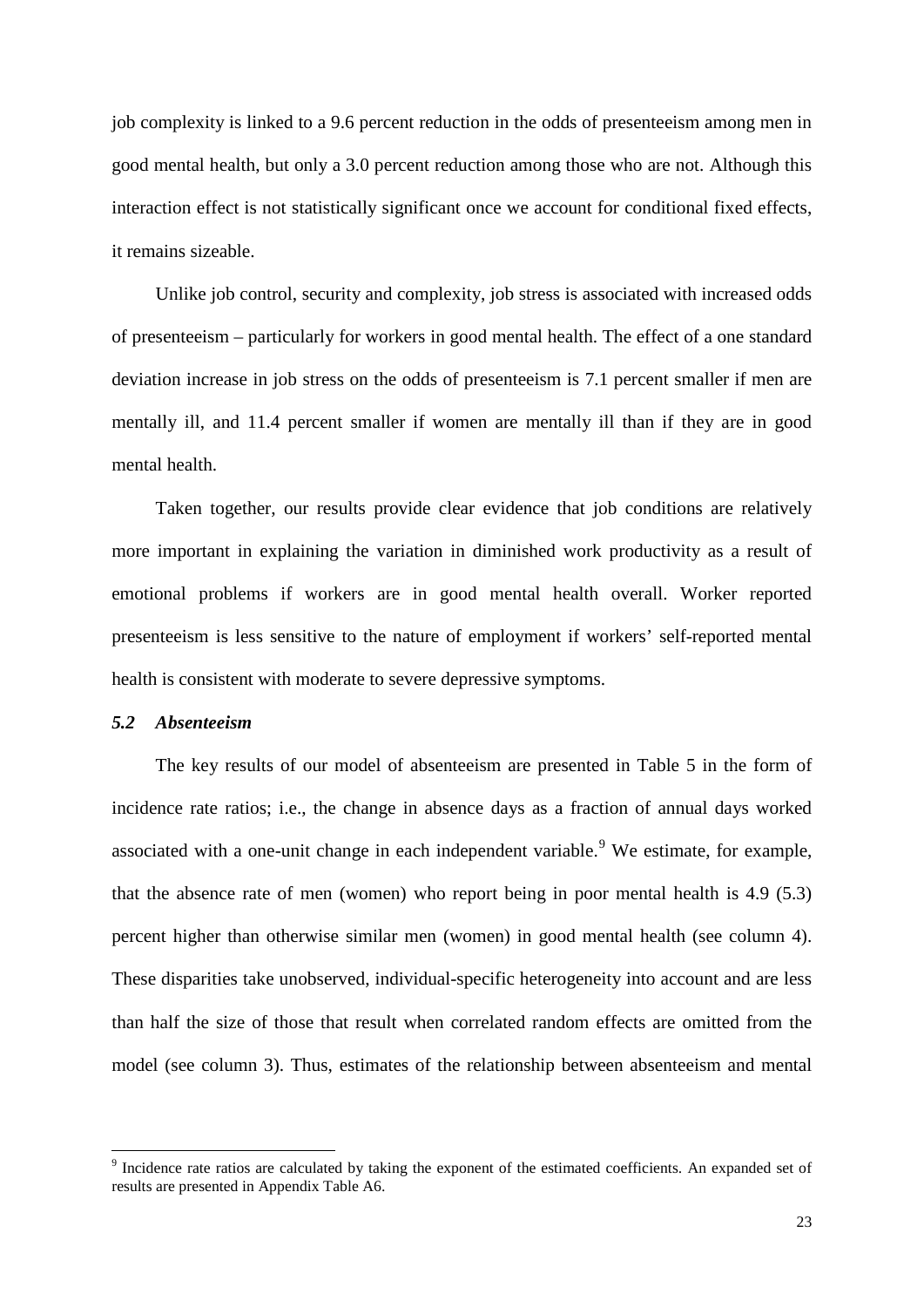illness are likely to be vastly overstated in models which do not account for unobserved heterogeneity.

#### [Table 5 about here]

Absence rates are also related to the degree of control, security, stress, and complexity inherent in workers' jobs, but in ways that often differ for men and women. While absenteeism is unrelated to women's job control, each standard deviation increase in men' job control is associated with absence rates that are 4.4 percent lower. At the same time, increased job stress is associated with increased absence rates (2.7 percent) for women, but not men. Job security is linked to increased rates of absence from work for both male (2.8 percent) and female (3.4 percent) employees, while absence rates do not vary significantly with the complexity of jobs.

Does the relationship between absenteeism and employment conditions vary with workers' mental health status? We address this question using our extended model of absenteeism which includes an interaction between workers' job conditions and our indicator for mental illness. Results are presented in Table 6. In general, we find that the effect of job characteristics on absence rates does not vary significantly by workers' mental health status whether or not we account for correlated random effects. The estimated effect of a one standard deviation increase in job complexity is virtually identical – and in fact nearly zero – whether or not men and women have a mental illness. Results are similar when we consider the relationship between job stress and workers' absence rate.

#### [Table 6 about here]

At the same time, there is evidence of important interactions between workers' mental health status and their job security and control – which while not always statistically significant – are, in some cases, nonetheless large enough to be potentially economically meaningful. The effect of increased job security on absence rates is nearly twice as high (5.1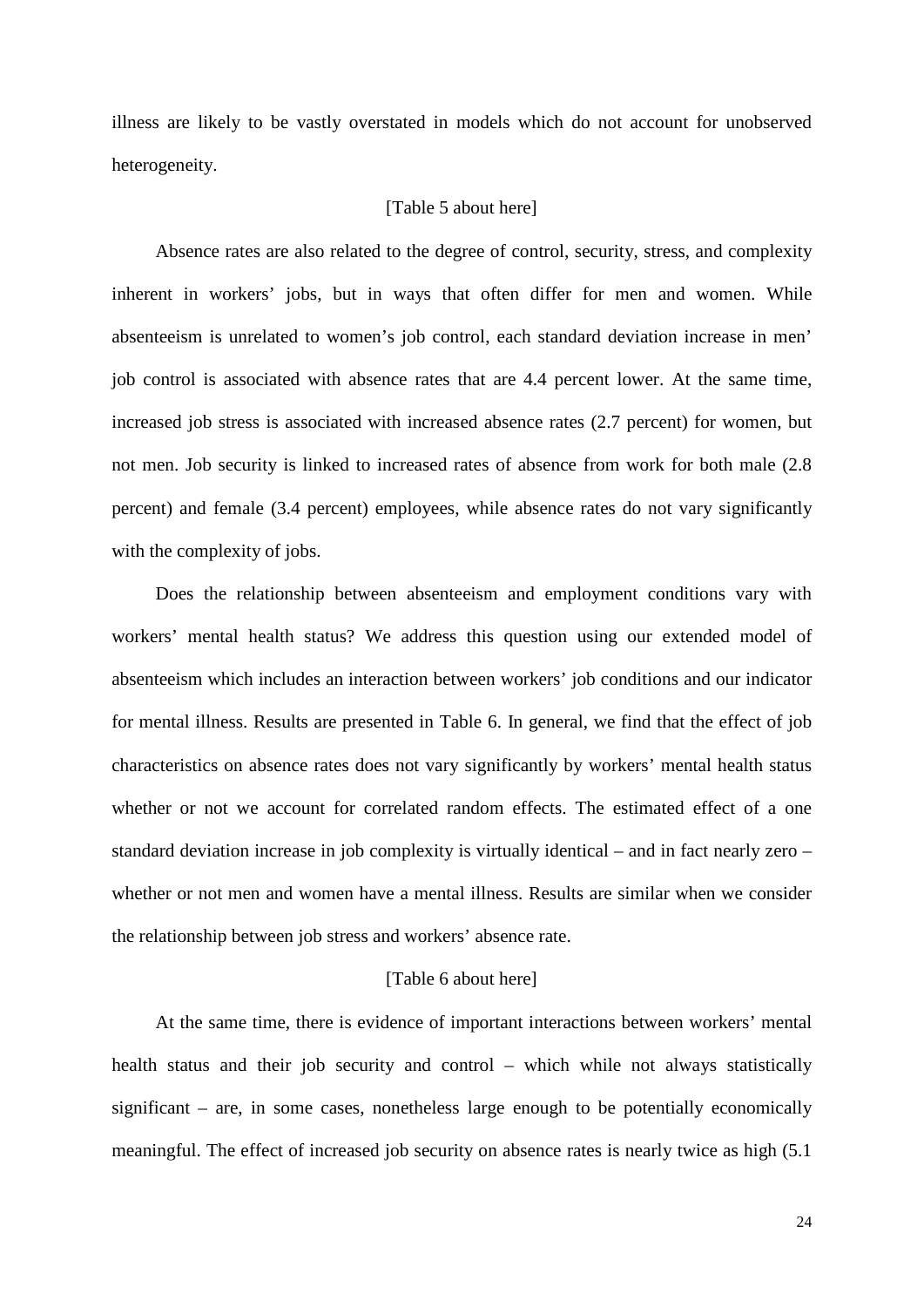vs. 2.8 percent) for women in poor versus good mental health. Similarly, increased job control is associated with a larger drop in absenteeism if men report a mental health issue (6.2 percent) than if they do not (4 percent). Finally, while job control is associated with significantly lower (2.8 percent) absence rates among female workers in good mental health, it is associated with significantly higher absence rates (3.8 percent) if women report that they have poor mental health. This disparity in the effects of job control on women's absence rates is both large (6.8 percent) and statistically significant.

Thus, whether or not job characteristics moderate the link between mental illness absence rates and job conditions depends on workers' gender and the specific job condition we have in mind. The effect of mental illness on men's and women's absenteeism appears to be independent of the complexity and stress level of their jobs. Women's absence rates increase much more in response to greater job control and security if they have a mental illness than if they do not. Men are also more sensitive to increased job control if they have a mental illness, however, greater job control is linked to lower not higher absenteeism.

#### **6. Conclusions**

The toll that mental illness takes on worker productivity results in substantial economic costs for firms, employees, and society more generally. The potential for reducing these costs rests in large part on employers developing employment policies and workplace cultures that support their mentally ill workers in not only attending work, but in also being productive while they are there. Unfortunately, there is a great deal we do not yet understand about the way that the employment context itself influences the link between mental illness and worker productivity.

Our analysis points to absence rates that are approximately five percent higher among workers who report being in poor mental health, while the odds that workers in poor mental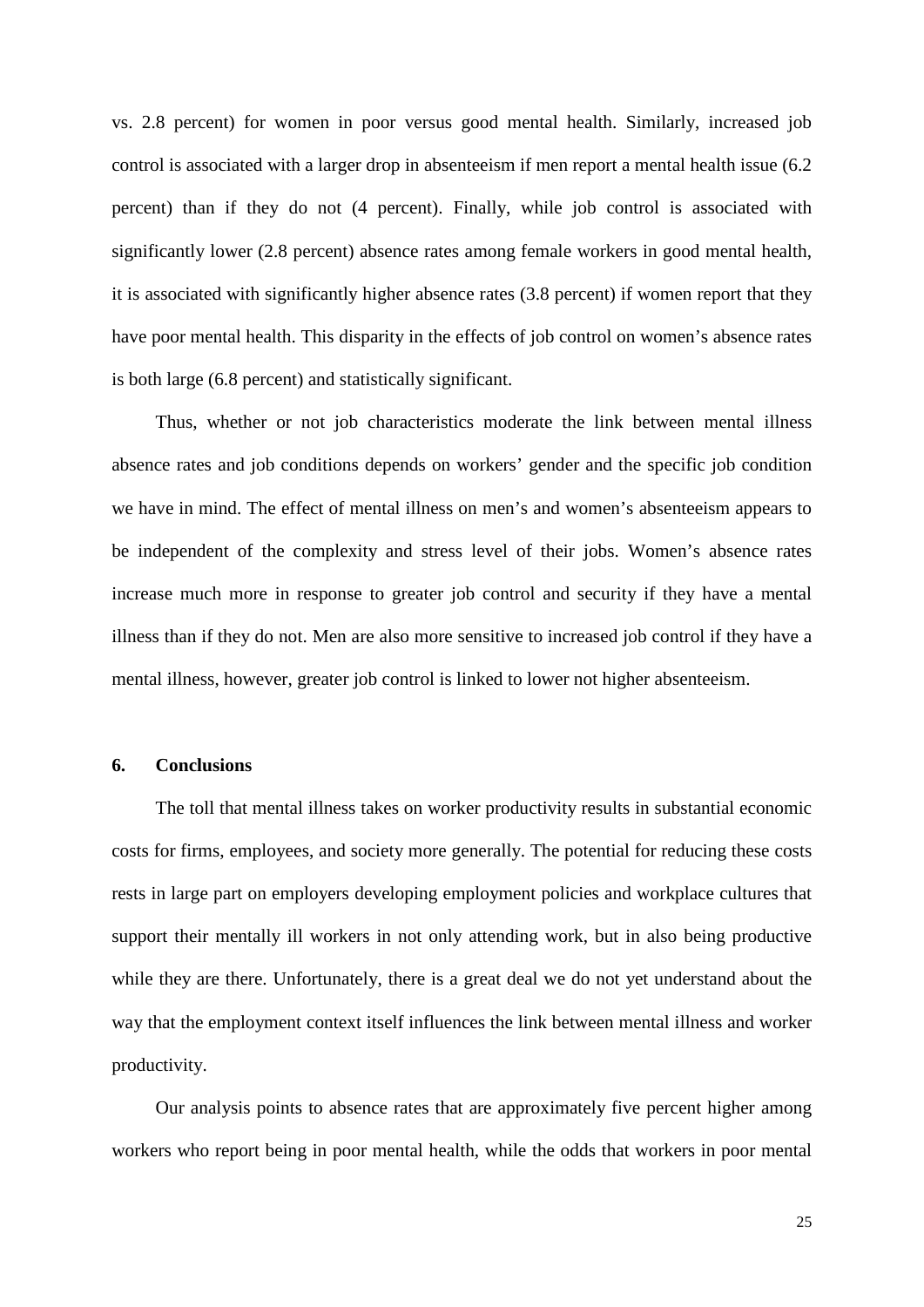health report diminished productivity at work as a result of "emotional issues" is approximately six times higher than those of otherwise similar workers in good mental health. Importantly, the nature of the work environment – as reflected in the level of control workers have over their jobs, job security, work stress, and complexity of jobs – are relatively more important in understanding diminished productivity at work (presenteeism) if workers are in good rather than poor mental health. In contrast, workers' absenteeism is more sensitive to increased job control if they have a mental illness, while women with a mental illness are also more responsive to job security. The effects of job complexity and stress on absenteeism do not depend on workers' mental health. Consistent with the substitution hypothesis (see Caverley et al. 2007), we also find that increased job security is associated with lower presenteeism (except for women with poor mental health), but higher absence rates (except for men with poor mental health). In contrast, increased job control, stress, and complexity have parallel effects on both presenteeism and absenteeism.

These results lead us to several important conclusions. The magic bullet, to the extent that there is one, lies in the reduction of job stress. Initiatives to limit and help workers manage job stress seem to us to be the most promising avenue for improving the productivity of all workers irrespective of their mental health state or gender. In other cases, the complex interaction between job characteristics, mental health, and worker productivity makes such overarching generalizations impossible. Increased job control, for example, appears to be helpful in reducing absences for women with good mental health, but seems more likely to increase the absence days of women in poor mental health. Thus, some sorting of workers across jobs may be optimal. Finally, the fact that presenteeism rates among mentally-ill workers are relatively insensitive to the work environment suggests that developing institutional arrangements to enhance the productivity of those experiencing mental illness may prove challenging.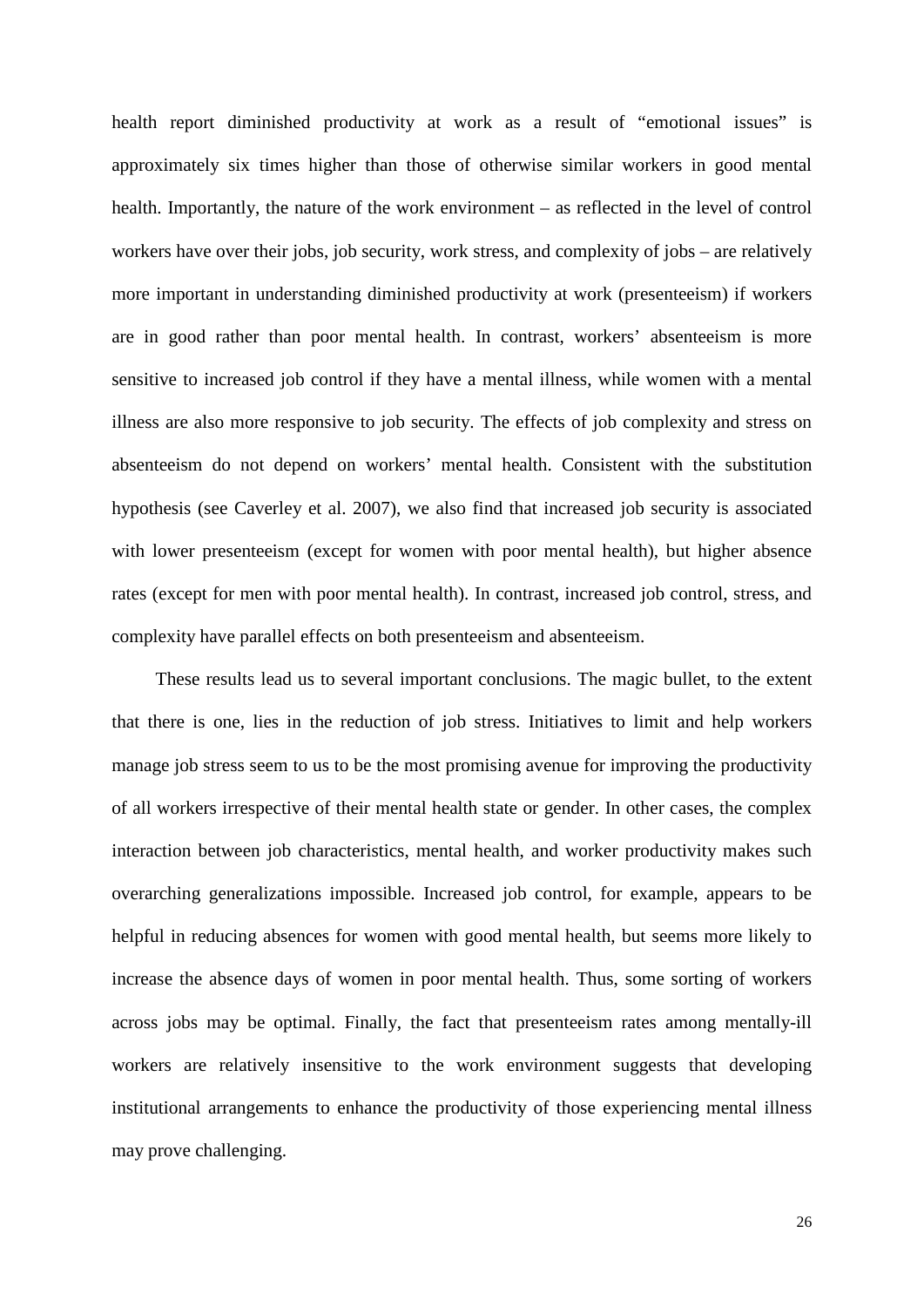Going forward, two areas of research would be particularly valuable. First, we need to know more about the extent to which mental illness diminishes productivity at work and the mechanisms through which this occurs. This would be instrumental in furthering our understanding of the potential for employment policy and practices to minimize presenteeism. Second, we need to know more about the dynamics of the relationship between mental illness and worker productivity in order to understand the tradeoffs between presenteeism and absenteeism. In particular, would policies that incentivize mentally-ill workers to remain at home improve overall productivity by reducing presenteeism?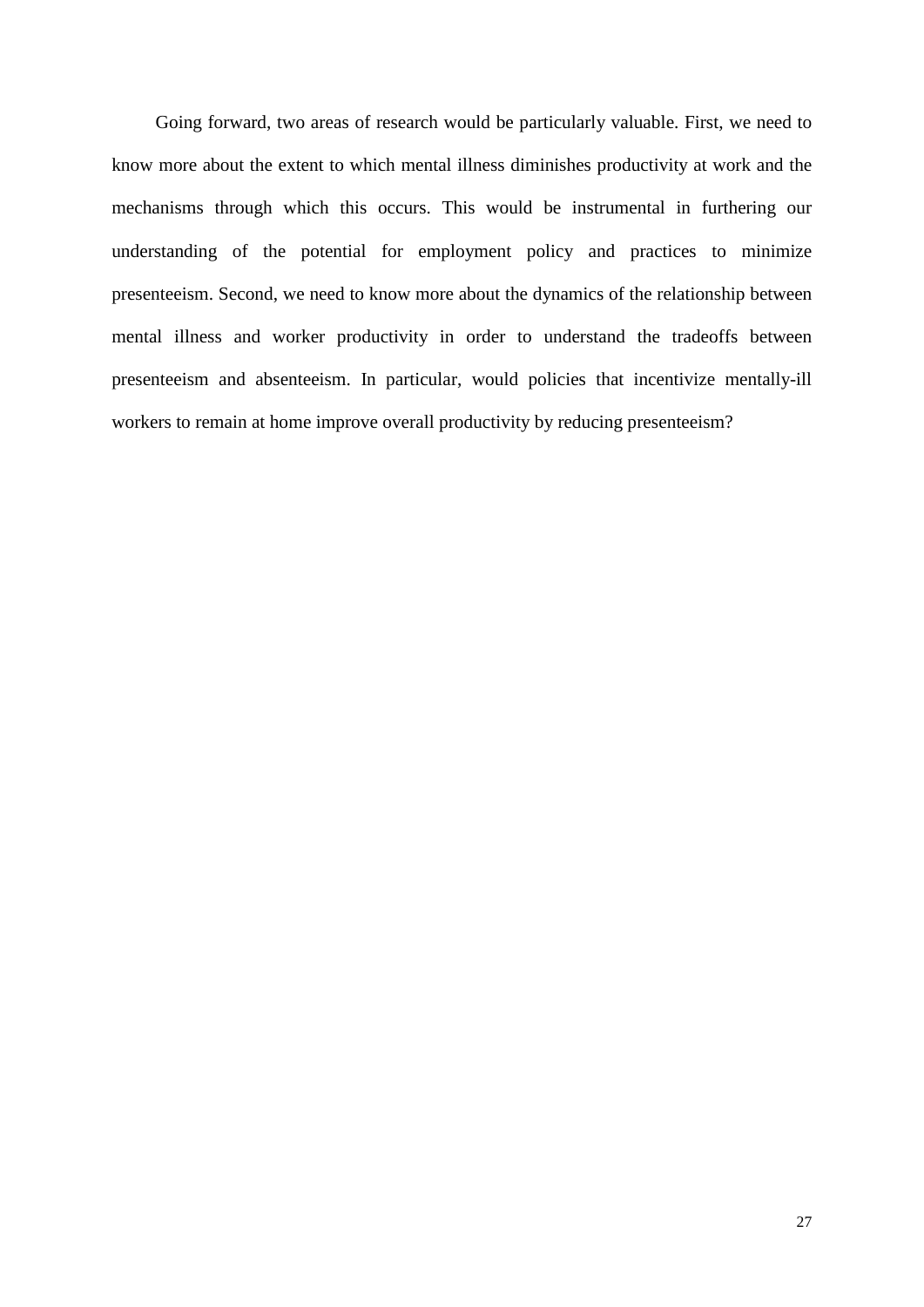#### **REFERENCES**

- Adler, David A., Thomas J. McLaughlin, William H. Rogers, Hong Chang, Laureen Lapitsky, and Debra Lerner. 2006. Job performance deficits due to depression. *American Journal of Psychiatry* 163(9): 1569-76.
- Australian Bureau of Statistics (ABS). 2001. *Census of Population and Housing: Socio-Economic Indexes for Areas (SEIFA), Australia* (ABS cat. no. 2033.0.30.001). Canberra: ABS.
- Allison, Paul D., and Richard P. Waterman. 2002. Fixed-effects negative binomial regression models. *Sociological Methodology* 32(1): 247-65.
- Allison, Paul D. (2005) *[Fixed Effects Regression Methods for Longitudinal Data Using SAS](http://statisticalhorizons.com/resources/books)*. Cary, NC: The SAS Institute.
- Aronsson, Gunnar, and Klas Gustafsson. 2005. Sickness presenteeism: Prevalence, attendance-pressure factors, and an outline of a model for research. *Journal of Occupational and Environmental Medicine* 47(9): 958-66.
- Arnold, Daniel. Forthcoming. Determinants of the annual duration of sickness presenteeism: Empirical evidence from European data. *LABOUR*. First published online: 24 April 2015. DOI: 10.1111/labr. 12053.
- Arnold, Daniel, and Marco De Pinto. 2015. How are work-related characteristics linked to sickness absence and presenteeism? Theory and data. IAAEU Discussion Paper Series in Economics, No. 11/2015. Trier (Germany): Institute for Labour Law and Industrial Relations in the European Union.
- Beemsterboer, Willibrord, Roy Stewart, Johan Groothoff, and Frans Nijhuis. 2009. A literature review on sick leave determinants (1984-2004). *International Journal of Occupational Medicine and Environmental Health* 22(2): 169-79.
- Biron, Caroline, Jean-Pierre Brun, Hans Ivers, and Cary Cooper. 2006. At work but ill: Psychosocial work environment and well-being determinants of presenteeism propensity. *Journal of Public Mental Health* 5(4): 26-37.
- Böckerman, Petri, and Erkki Laukkanen. 2010a. Predictors of sickness absence and presenteeism: Does the pattern differ by a respondent's health? *Journal of Occupational and Environmental Medicine* 52(3): 332-35.
- Böckerman, Petri, and Erkki Laukkanen. 2010b. What makes you work while you are sick? Evidence from a survey of workers. *European Journal of Public Health* 20(1): 43-46.
- Brown, Sarah, and John G. Sessions. 2004. Absenteeism, 'presenteeism', and shirking. *Economic Issues* 9(1): 15-21.
- Bültmann, Ute, Reiner Rugulies, Thomas Lund, Karl Bang Christensen, Merete Labriola, and Hermann Burr. 2006. Depressive symptoms and the risk of long-term sickness absence. *Social Psychiatry and Psychiatric Epidemiology* 41(11): 875-80.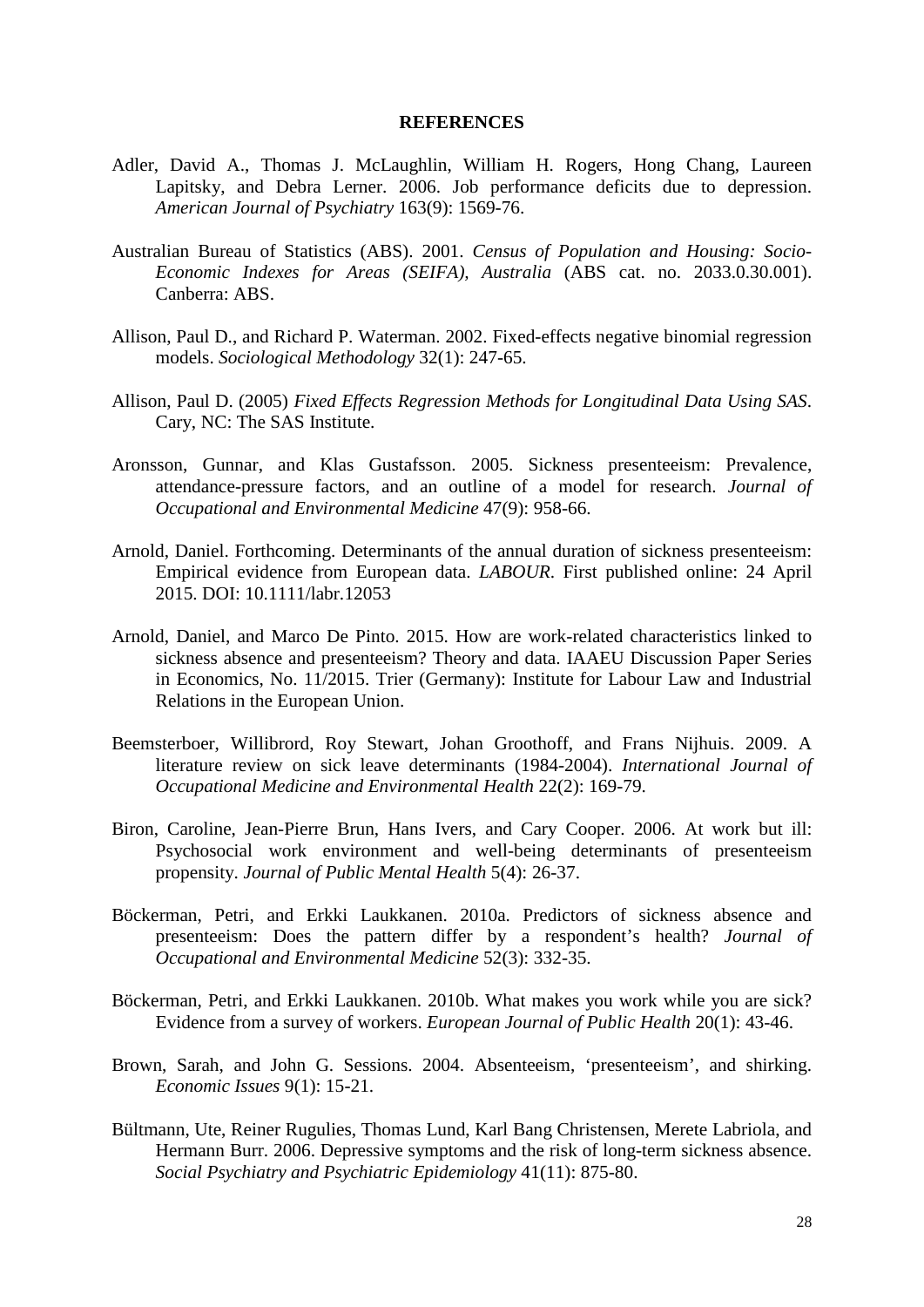- Burton, Wayne N., Alyssa B. Schultz, Chin-Yu Chen, and Dee W. Edington. 2008. The association of worker productivity and mental health: A review of the literature. *International Journal of Workplace Health Management* 1(2): 78-94.
- Cameron, Colin A., and Pravin K. Trivedi. 2015. Count panel data. In Badi H. Baltagi (Eds.), *Oxford Handbook of Panel Data Econometrics*, pp. 233-56. New York: Oxford University Press.
- Caverley, Natasha, J. Barton Cunningham, and James N. MacGregor. 2007. Sickness presenteeism, sickness absenteeism, and health following restructuring in a public service organization. *Journal of Management Studies* 44(2): 304-19.
- Centre for Mental Health. 2010. The economic and social costs of mental health problems in 2009/10. Policy report. Available at: http://www.centreformentalhealth.org.uk/economic-and-social-costs-2009
- Chatterji, Monojit, and Colin J. Tilley. 2002. Sickness, absenteeism, presenteeism, and sick pay. *Oxford Economic Papers* 54(4): 669-87.
- Collins, James J., Catherine M. Baase, Claire E. Sharda, Ronald J. Ozminkowski, Sean Nicholson, Gary M. Billotti, Robin S. Turpin, Michael Olson, and Marc L. Berger. 2005. The assessment of chronic health conditions on work performance, absence, and total economic impact for employers. *Journal of Occupational and Environmental Medicine* 47(6): 547-57.
- Côté, Diane, and Robert R. Haccoun. 1991. L'absentéisme des femmes et des hommes: Une méta-analyse. *Canadian Journal of Administrative Sciences* 8(2): 130-39.
- D'Souza, Rennie M., Lyndall Strazdins, Dorothy H. Broom, Bryan Rodgers, and Helen L. Berry. 2006. Work demands, job insecurity and sickness absence from work: How productive is the new, flexible labour force? *Australian and New Zealand Journal of Public Health* 30(3): 205-12.
- Darr, Wendy, and Gary Johns. 2008. Work strain, health, and absenteeism: A meta-analysis. *Journal of Occupational Health Psychology* 13(4): 293-318.
- Deery, Stephen, Janet Walsh, and Christopher D. Zatzick. 2014. A moderated mediation analysis of job demands, presenteeism, and absenteeism. *Journal of Occupational and Organizational Psychology* 87(2): 352-69.
- Duijts, Saskia F.A., Ijmert Kant, Gerard M.H. Swaen, Piet A. van den Brandt, and Maurice P.A. Zeegers. 2007. A meta-analysis of observational studies identifies predictors of sickness absence. *Journal of Clinical Epidemiology* 60(11): 1105-15.
- Dwyer, Deborah J., and Daniel C. Ganster. 1991. The effects of job demands and control on employee attendance and satisfaction. *Journal of Organizational Behavior* 12(7): 595- 608.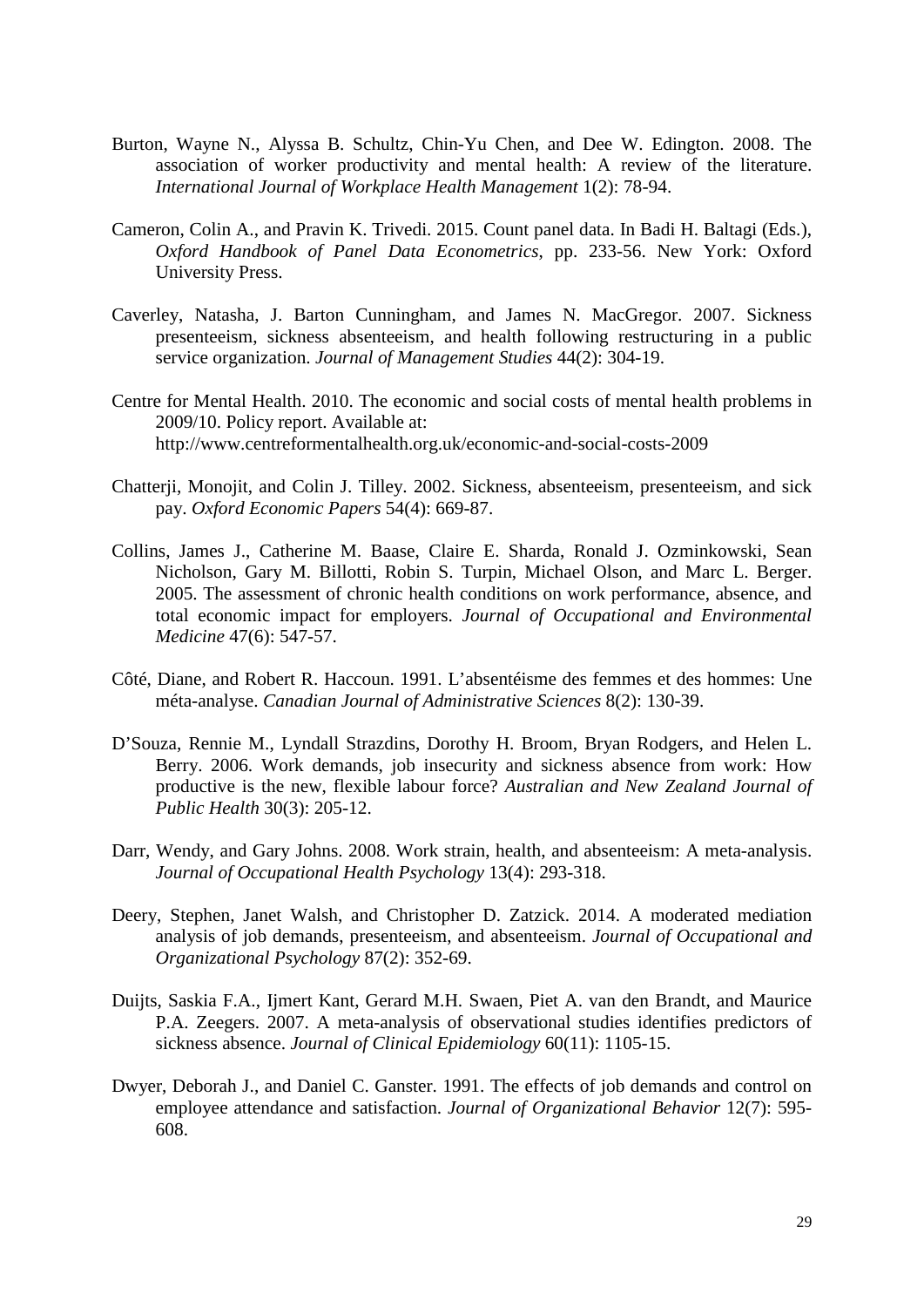- Eriksen, W., D. Bruusgaard, and S. Knardahl. 2003. Work factors as predictors of sickness absence: A three month prospective study of nurses' aides. *Occupational and Environmental Medicine* 60(4): 271-78.
- Frijters, Paul, David W. Johnston, and Michael A. Shields. 2014. The effect of mental health on employment: Evidence from Australian panel data. *Health Economics* 23(9): 1058- 71.
- Gimeno, David, Fernando G. Benavides, Benjamin C. Amick, Joan Benach, and José Miguel Martínez. 2004. Psychosocial factors and work related sickness absence among permanent and non-permanent employees. *Journal of Epidemiology and Community Health* 58(10): 870-76.
- Gosselin, Eric, Louise Lemyre, and Wayne Corneil. 2013. Presenteeism and absenteeism: Differentiated understanding of related phenomena. *Journal of Occupational Health Psychology* 18(1): 75-86.
- Greenberg, Paul E., Ronald C. Kessler, Howard G. Birnbaum, Stephanie A. Leong, Sarah W. Lowe, Patricia A. Berglund, and Patricia K. Corey-Lisle. 2003. The economic burden of depression in the United States: How did it change between 1990-2000? *Journal of Clinical Psychiatry* 64(12): 1465-75.
- Hansen, Claus D., and Johan H. Andersen. 2008. Going ill to work What personal circumstances, attitudes and work-related factors are associated with sickness presenteeism? *Social Science & Medicine* 67(6): 956-64.
- Harrison, David A., and Joseph J. Martocchio. 1998. A time for absenteeism: A 20 year review of origins, offshoots, and outcomes. *Journal of Management* 24(3): 305-50.
- Hausman, Jerry A., Bronwyn H. Hall, and Zvi Griliches. 1984. Econometric models for count data with an application to the patents-R& D relationship. *Econometrica* 52(4): 909-38.
- Hemp, Paul. (2004). Presenteeism: At work-but out of it. *Harvard Business Review* 82(10): 49-58.
- Hilton, Michael F., Paul A. Scuffham, Judith Sheridan, Catherine M. Cleary, and Harvey A. Whiteford. 2008. Mental ill-health and the differential effect of employee type on absenteeism and presenteeism. *Journal of Occupational and Environmental Medicine* 50(11): 1228-43.
- Hirsch, Boris, Daniel S.J. Lechmann, and Claus Schnabel. 2015. Coming to work while sick: An economic theory of presenteeism with an application to German data. IZA Discussion Paper No. 9015. Bonn: Institute for the Study of Labor (IZA).
- Hoeymans, Nancy, Anna A. Garssen, Gert P. Westert, and Peter F. M. Verhaak. 2004. Measuring mental health of the Dutch population: A comparison of the GHQ-12 and the MHI-5. *Health and Quality of Life Outcomes* 2: Article 23.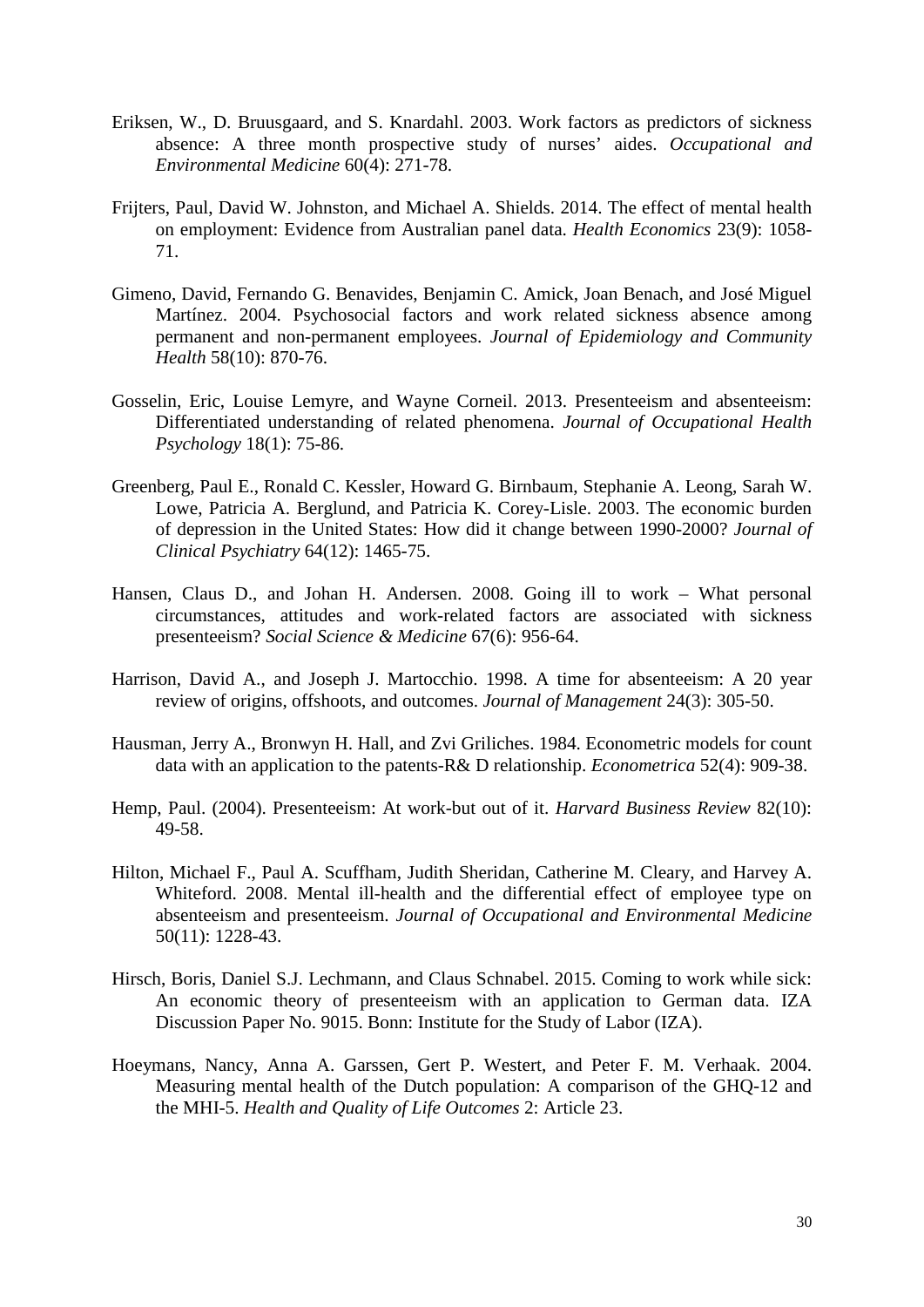- Holmes, William C. 1998. A short, psychiatric, case-finding measure for HIV seropositive outpatients: Performance characteristics of the 5-item mental health subscale of the SF-20 in a male, seropositive sample. *Medical Care* 36(2): 237-43.
- International Labour Organization (ILO). 2000. *Mental Health in the Workplace*. Geneva: ILO.
- Johansson, Gun, and Ingvar Lundberg. 2004. Adjustment latitude and attendance requirements as determinants of sickness absence or attendance: Empirical tests of the illness flexibility model. *Social Science & Medicine* 58(10): 1857-68.
- Johns, Gary. 1997. Contemporary research on absence from work: Correlates, causes and consequences. *International Review of Industrial and Organizational Psychology* 12: 115-74.
- Johns, Gary. 2002. Absenteeism and mental health. In Jay C. Thomas and Michael Hersen (Eds.), *Handbook of Mental Health in the Workplace*, pp. 437-55. Thousand Oaks: SAGE Publications.
- Johns, Gary. 2010. Presenteeism in the workplace: A review and research agenda. *Journal of Organizational Behavior* 31(4): 519-42.
- Johnson, Jeffrey V., and Ellen M. Hall. 1988. Job strain, work place social support, and cardiovascular disease: A cross-sectional study of a random sample of the Swedish working population. *American Journal of Public Health* 78(10): 1336-42.
- Karasek Jr, Robert A. 1979. Job demands, job decision latitude, and mental strain: Implications for job redesign. *Administrative Science Quarterly* 24(2): 285-308.
- Kessler, Ronald C., and Richard G. Frank. 1997. The impact of psychiatric disorders on work loss days. *Psychological Medicine* 27(4): 861-73.
- Kessler, Ronald C., Catherine Barber, Howard G. Birnbaum, Richard G. Frank, Paul E. Greenberg, Robert M. Rose, Gregory E. Simon, and Philip S. Wang. 1999. Depression in the workplace: Effects on short-term disability. *Health Affairs* 18(5): 163-71.
- Kessler, Ronald C., Steven Heeringa, Matthew D. Lakoma, Maria Petukhova, Agnes E. Rupp, Michael Schoenbaum, Philip S. Wang, and Alan M. Zaslavsky. 2008. Individual and societal effects of mental disorders on earnings in the United States: Results from the National Comorbidity Survey Replication. *American Journal of Psychiatry* 165(6): 703-711
- Kristensen, Tage S. 1991. Sickness absence and work strain among Danish slaughterhouse workers: An analysis of absence from work regarded as coping behaviour. *Social Science & Medicine* 32(1): 15-27.
- Koopmanschap, Marc, Alex Burdorf, Karin Jacob, Willem Jan Meerding, Werner Brouwer, and Hans Severens. 2005. Measuring productivity changes in economic evaluation. *Pharmacoeconomics* 23(1): 47-54.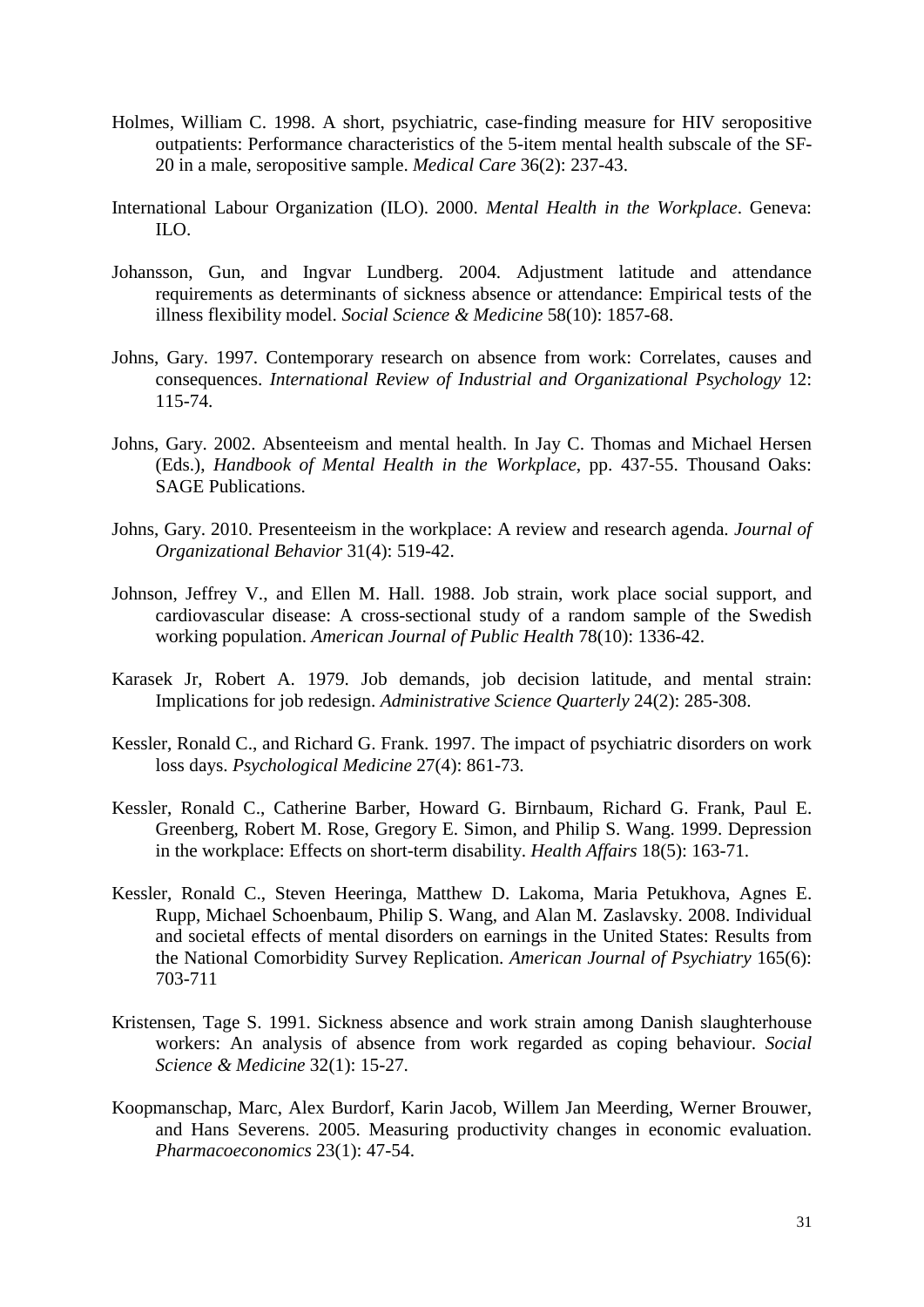- Leach, Liana, Peter Butterworth, Bryan Rodgers, and Lyndall Strazdins. 2010. Deriving an evidence-based measure of job quality from the HILDA Survey. *Australian Social Policy Journal*, No. 9: 67-86.
- Leineweber, Constanze, Hugo Westerlund, Jan Hagberg, Pia Svedberg, Marita Luokkala, and Kristina Alexanderson. 2011. Sickness presenteeism among Swedish police officers. *Journal of Occupational Rehabilitation* 21(1): 17-22.
- Lerner, Debra, and Rachel M. Henke. 2008. What does research tell us about depression, job performance, and work productivity? *Journal of Occupational and Environmental Medicine* 50(4): 401-10.
- Lesuffleur, Thomas, Jean-François Chastang, Nicolas Sandret, and Isabelle Niedhammer. 2014. Psychosocial factors at work and sickness absence: Results from the French National SUMER Survey. *American Journal of Industrial Medicine* 57(6): 695-708.
- Lim, Debbie, Kristy Sanderson, and Gavin Andrews. 2000. Lost productivity among full-time workers with mental disorders. *Journal of Mental Health Policy and Economics* 3(3): 139-46.
- Marcotte, Dave E. and Virginia Wilcox-Gök. 2001. Estimating the employment and earnings cost of mental illness: Recent developments in the United States. *Social Science & Medicine* 53(1): 21-27.
- Melchior, M., I. Niedhammer, L.F. Berkman, and M. Goldberg. 2003. Do psychosocial work factors and social relations exert independent effects on sickness absence? A six year prospective study of the GAZEL cohort. *Journal of Epidemiology and Community Health* 57(4): 285-93.
- Milner, Allison, Peter Butterworth, Rebecca Bentley, Anne M. Kavanagh, and Anthony D. LaMontagne. 2015. Sickness absence and psychosocial job quality: An analysis from a longitudinal survey of working Australians, 2005–2012. *American Journal of Epidemiology* 181(10): 781-88.
- Mundlak, Yair. 1978. On the pooling of time series and cross section data. *Econometrica* 46(1): 69-85.
- National Institute of Mental Health (NIMH). 2000. *The Economic Cost of Mental Illness, 1992.* Rockville (MD): The Lewin Group, National Institute of Mental Health.
- Niedhammer, Isabelle, Jean-François Chastang, Hélène Sultan-Taïeb, Greet Vermeylen, and Agnès Parent-Thirion. 2013. Psychosocial work factors and sickness absence in 31 countries in Europe. *European Journal of Public Health* 23(4): 622-29.
- Nolen-Hoeksema, Susan. 2001. Gender differences in depression. *Current Directions in Psychological Science* 10(5): 173-76.
- OECD. 2012. *Sick on the Job? Myths and Realities about Mental Health and Work, Mental Health and Work*. Paris: OECD Publishing.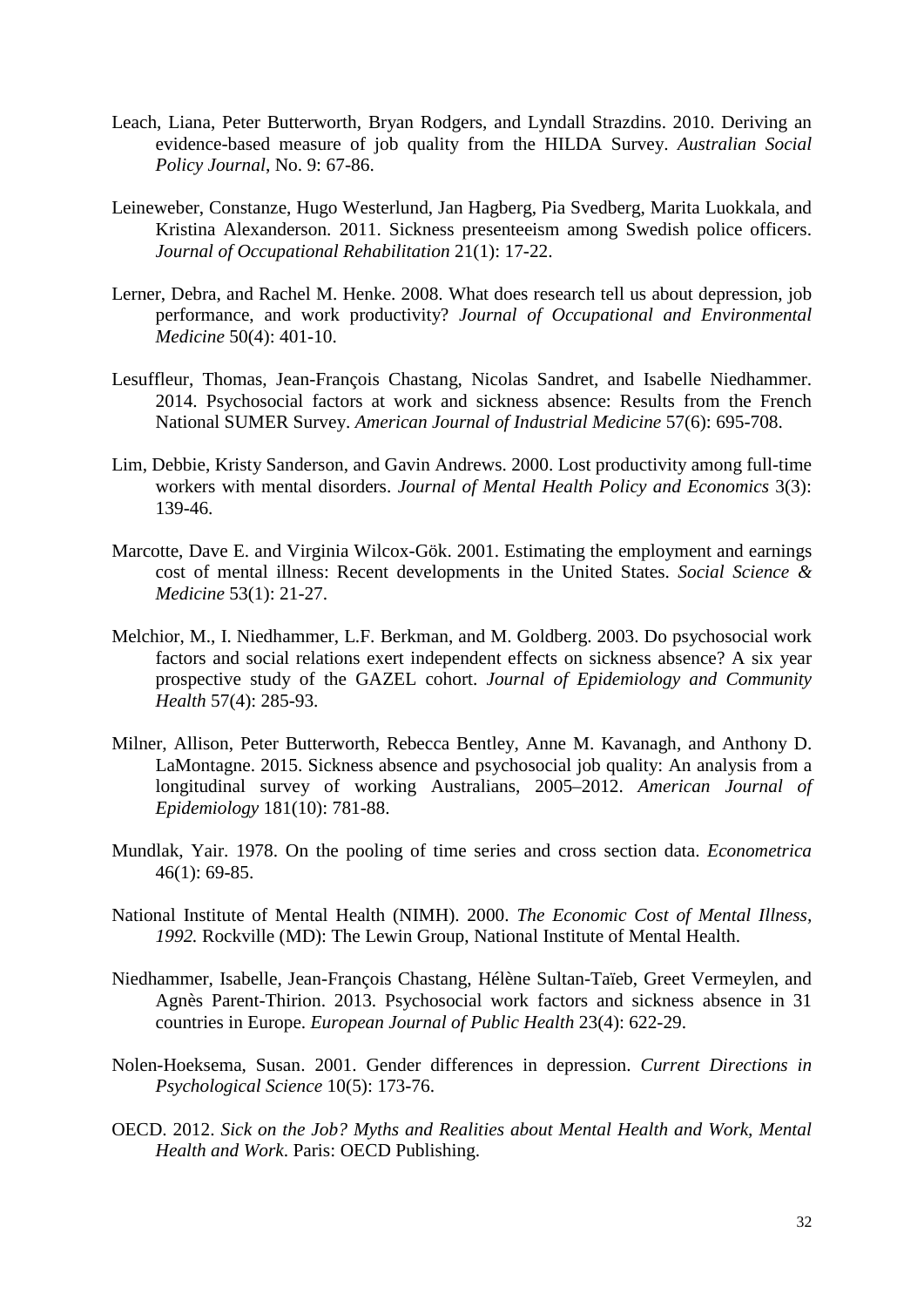- Patton, Eric, and Gary Johns. 2007. Women's absenteeism in the popular press: Evidence for a gender-specific absence culture. *Human Relations* 60(11): 1579-1612.
- Roelen, C.A.M., P.C. Koopmans, U. Bültmann, J.W. Groothoff, and J.J.L. Van Der Klink. 2009. Psychosocial work conditions and registered sickness absence: A 3-year prospective cohort study among office employees. *International Archives of Occupational and Environmental Health* 82(9): 1107-13.
- Rosenfield, Sarah, and Dawne Mouzon. 2013. Gender and mental health. In [Carol S.](http://link.springer.com/search?facet-creator=%22Carol+S.+Aneshensel%22)  [Aneshensel,](http://link.springer.com/search?facet-creator=%22Carol+S.+Aneshensel%22) Jo [C. Phelan](http://link.springer.com/search?facet-creator=%22Jo+C.+Phelan%22) and Alex [Bierman](http://link.springer.com/search?facet-creator=%22Alex+Bierman%22) (Eds.), *Handbook of the Sociology of Mental Health* (2<sup>nd</sup> ed.), pp. 277-96. Dordrecht (Netherlands): Springer.
- Rugulies, Reiner, Karl B. Christensen, Marianne Borritz, Ebbe Villadsen, Ute Bültmann, and Tage S. Kristensen. 2007. The contribution of the psychosocial work environment to sickness absence in human service workers: Results of a 3-year follow-up study. *Work & Stress* 21(4): 293-311.
- Rumpf, Hans-Jürgen, Christian Meyer, Ulfert Hapke, and Ulrich John. 2001. Screening for mental health: Validity of the MHI-5 using DSM-IV Axis I psychiatric disorders as gold standard. *Psychiatry Research* 105(3): 243-53.
- Sanderson, Kristy, Elizabeth Tilse, Jan Nicholson, Brian Oldenburg, and Nick Graves. 2007. Which presenteeism measures are more sensitive to depression and anxiety? *Journal of Affective Disorders* 101(1-3): 65-74.
- Schultz, Alyssa B., and Dee W. Edington. 2007. Employee health and presenteeism: A systematic review. *Journal of Occupational Rehabilitation* 17(3): 547-79.
- Shomos Anthony, Erin Turner, and Lou Will. 2013. *Forms of Work in Australia* (Productivity Commission Staff Working Paper). Melbourne: Productivity Commission.
- Siegrist, Johannes. 1996. Adverse health effects of high-effort/low-reward conditions. *Journal of Occupational Health Psychology* 1(1): 27-41.
- Stewart, Walter F., Judith A. Ricci, Elsbeth Chee, Steven R. Hahn, and David Morganstein. 2003. Cost of lost productive work time among US workers with depression. *JAMA* 289(23): 3135-44.
- Strand, Bjørn Heine, Odd Steffen Dalgard, Kristian Tambs, and Marit Rognerud. 2003. Measuring the mental health status of the Norwegian population: A comparison of the instruments SCL-25, SCL-10, SCL-5 and MHI-5 (SF-36). *Nordic Journal of Psychiatry* 57(2): 113-18.
- Theorell, Töres, Gabriel Oxenstierna, Hugo Westerlund, Jane Ferrie, Jan Hagberg, and Lars Alfredsson. 2003. Downsizing of staff is associated with lowered medically certified sick leave in female employees. *Occupational and Environmental Medicine* 60(9): e9 e9.
- Vahtera, Jussi, Mika Kivimäki, Jaana Pentti, and Töres Theorell. 2000. Effect of change in the psychosocial work environment on sickness absence: A seven year follow up of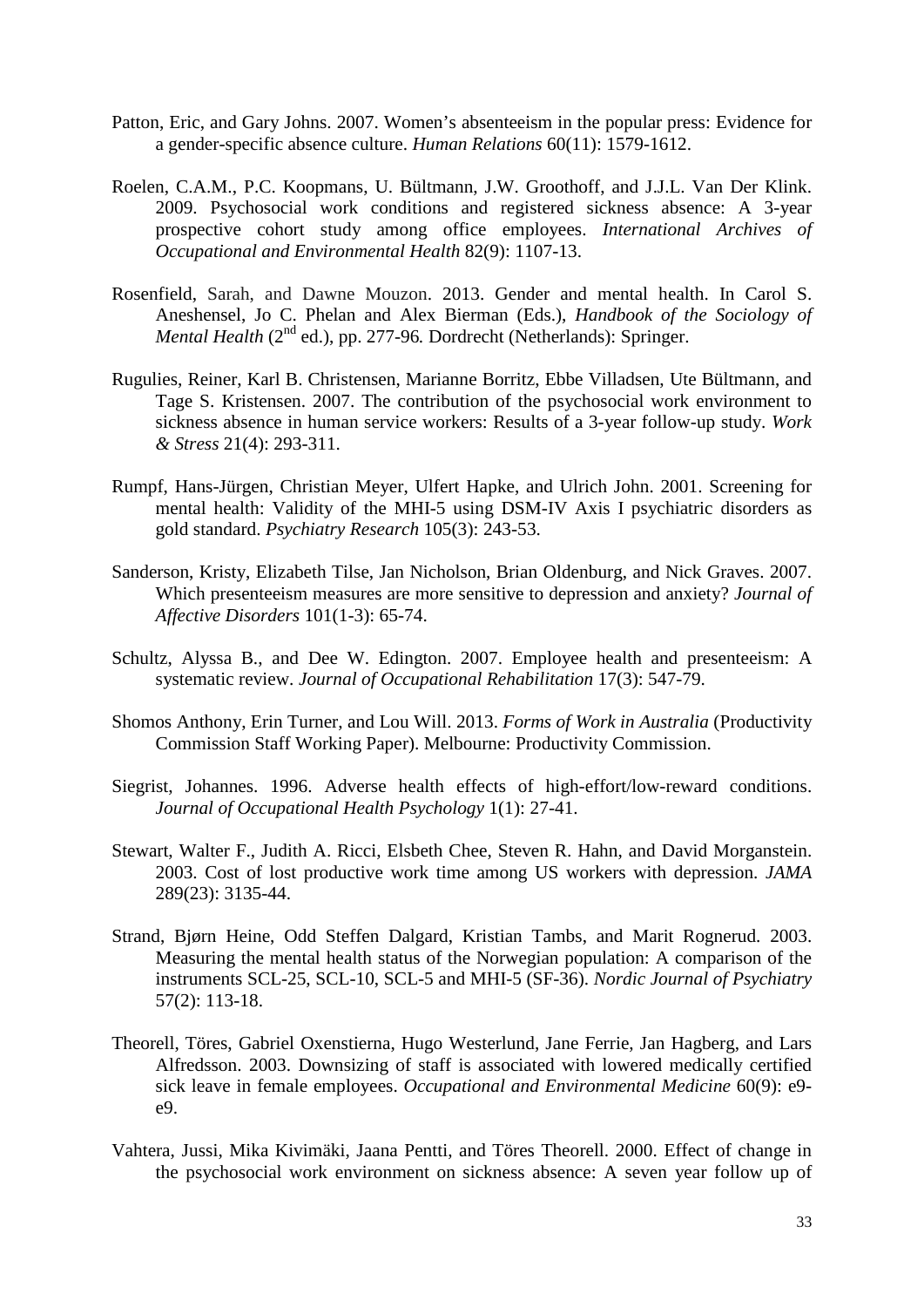initially healthy employees. *Journal of Epidemiology and Community Health* 54(7): 484-93.

- VandenHeuvel, Audrey, and Mark Wooden. 1995. Do explanations of absenteeism differ for men and women? *Human Relations* 48(11): 1309-29.
- Verbeek, Marno, and Theo Nijman. 1992. Testing for selectivity bias in panel data models. *International Economic Review* 33(3): 681-703.
- Virtanen, Marianna, Jussi Vahtera, Jaana Pentti, Teija Honkonen, Marko Elovainio, and Mika Kivimäki. 2007. Job strain and psychologic distress: Influence on sickness absence among Finnish employees. *American Journal of Preventive Medicine* 33(3): 182-87.
- Vukušić Rukavina, Tea, Ognjen Brborović, Hana Fazlić, Aleksandar Džakula, and Bjanka Vuksan Ćusa. 2012. Prevalence and five-year cumulative incidence of psychological distress: The CroHort study. *Collegium Antropologicum* 36(1): 109-12.
- Ware, John E., with Kristin K. Snow, Mark Kosinski, and Barbara Gandek. 2000. *SF-36 Health Survey: Manual and Interpretation Guide*. Lincoln (RI): QualityMetric Inc.
- Watson, Nicole, and Mark Wooden. 2012. The HILDA Survey: A case study in the design and development of a successful household panel survey. *Longitudinal and Life Course Studies* 3(3): 369-81.
- Waghorn, Geoffrey, and David Chant. 2006. Work performance among Australians with depression and anxiety disorders: A population level second order analysis. *The Journal of Nervous and Mental Disease* 194(12): 898-904.
- Yamazaki, Shin, Shunichi Fukuhara, and Joseph Green. 2005. Usefulness of five-item and three-item Mental Health Inventories to screen for depressive symptoms in the general population of Japan. *Health and Quality of Life Outcomes* 3(1): 48-54.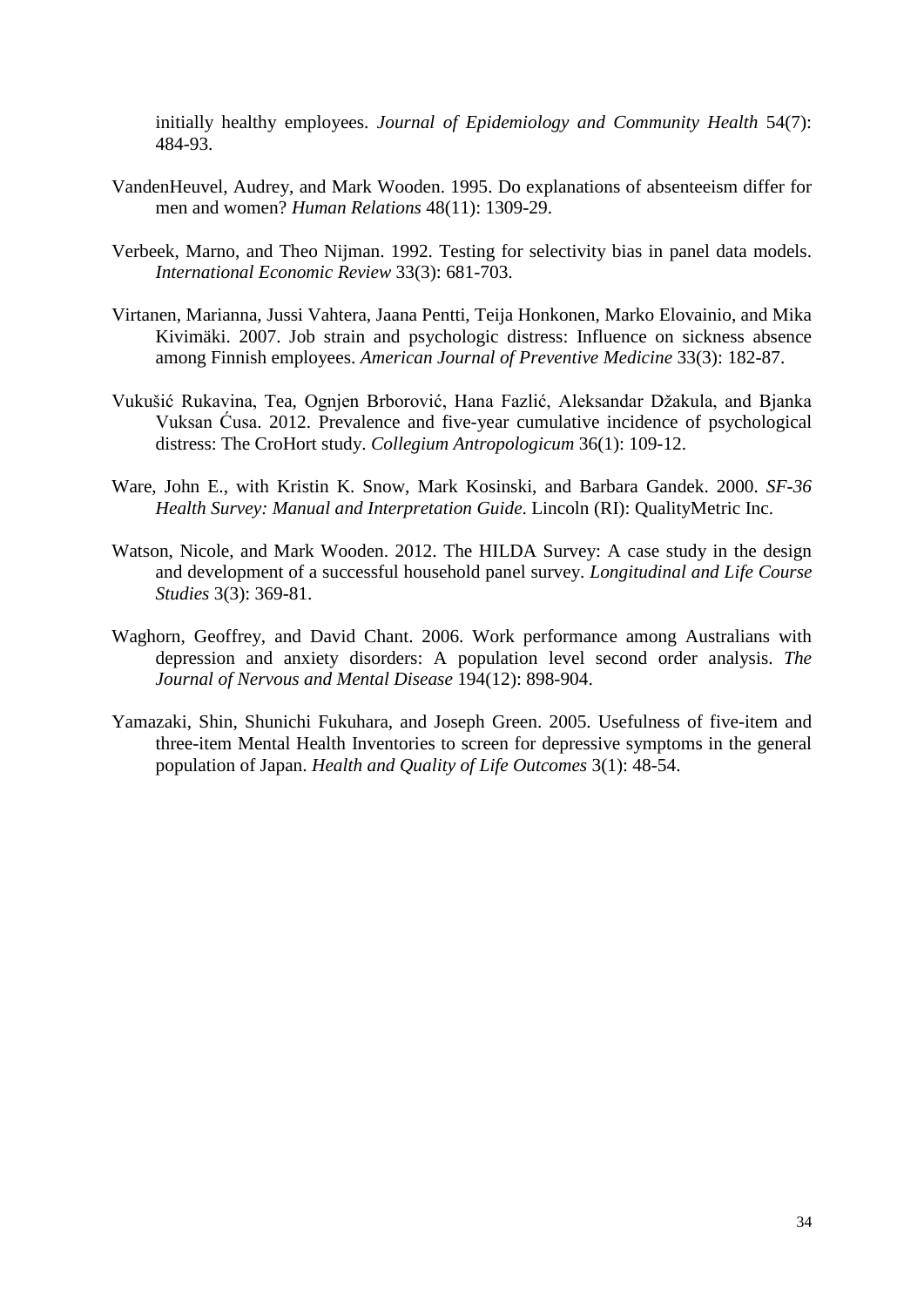|                                       | <i><b>Presenteeism</b></i> |                   |  |
|---------------------------------------|----------------------------|-------------------|--|
| <b>Mental health status</b>           | <b>Probability</b>         | <b>Odds Ratio</b> |  |
| A: Men                                |                            |                   |  |
| Good Mental Health (MHI- $5 > 60$ )   | $(3,000/31,867) = 9.41\%$  | 0.1039            |  |
| Poor Mental Health (MHI- $5 \le 60$ ) | $(3,218/6,394) = 50.33\%$  | 1.0132            |  |
| R: Women                              |                            |                   |  |
| Good Mental Health (MHI- $5 > 60$ )   | $(3,915/31,904) = 12.27\%$ | 0.1399            |  |
| Poor Mental Health (MHI- $5 \le 60$ ) | $(4,691/8,140) = 57.66\%$  | 1.3601            |  |

## **Table 1: Probability and Odds of Presenteeism, by Mental Health and Gender**

Notes: The probability of experiencing presenteeism is the ratio of self-reports of presenteeism (A) to the total sample size (N). The odds of presenteeism (i.e. the ratio of "success" to "failure") are calculated as: A ("success") to N-A=B ("failures") resulting in odds ratio of A/B.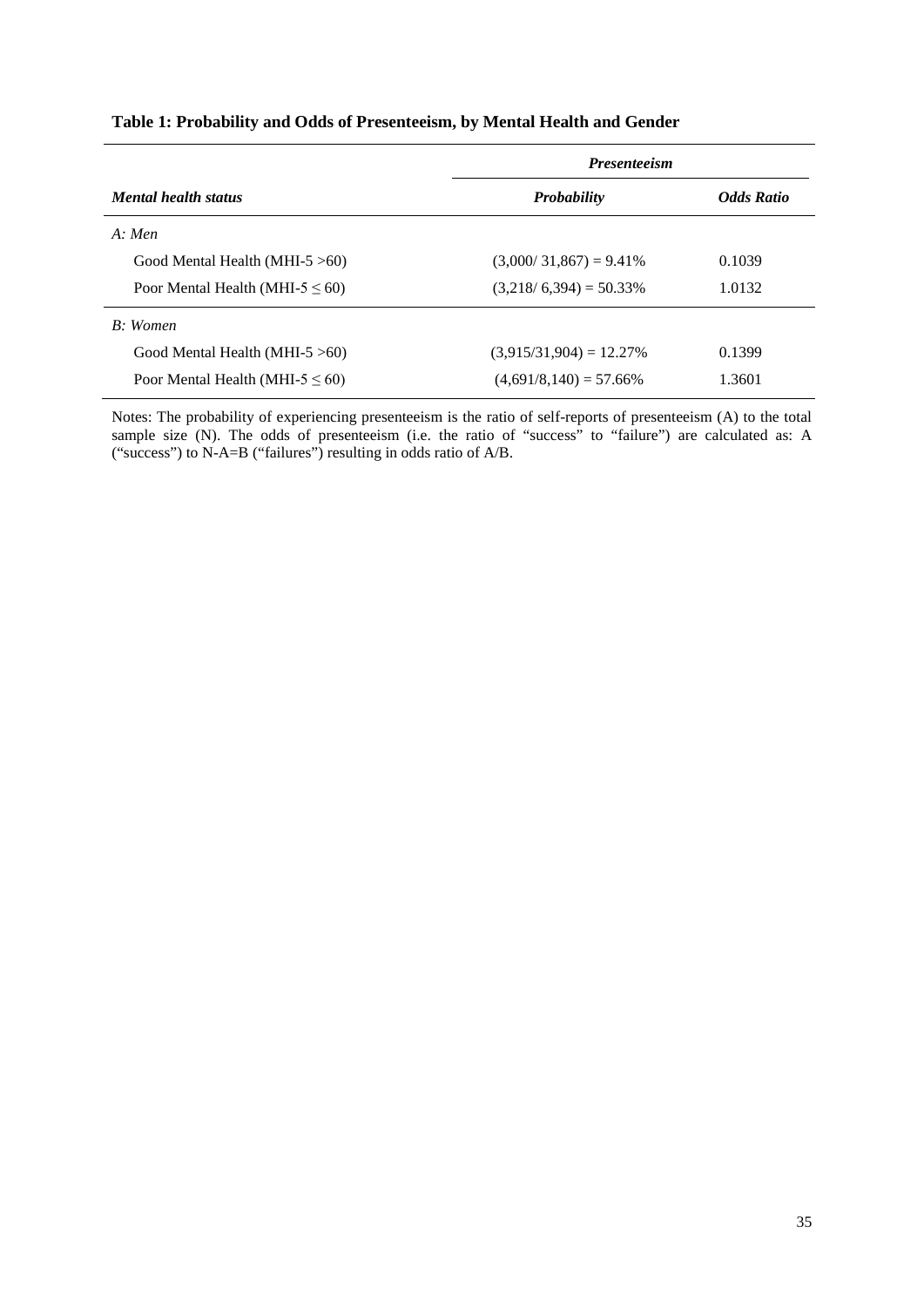|  |  | Table 2: Incidence and Mean Level (Days) of Absenteeism, by Mental Health and Gender |
|--|--|--------------------------------------------------------------------------------------|
|--|--|--------------------------------------------------------------------------------------|

|                                       |                                         | <b>Full sample</b>                              | Worked $<$ 230 days per year            |                                                       | Worked $\geq$ 230 days per year         |                                                 |  |
|---------------------------------------|-----------------------------------------|-------------------------------------------------|-----------------------------------------|-------------------------------------------------------|-----------------------------------------|-------------------------------------------------|--|
| <b>Mental health status</b>           | % with at least 1<br><i>absence day</i> | Mean absence<br>days   absence days<br>$\geq l$ | % with at least 1<br><i>absence day</i> | Mean absence<br>$days \mid absence \; days$<br>$\geq$ | % with at least 1<br><i>absence day</i> | Mean absence<br>days   absence days<br>$\geq l$ |  |
| A: Men                                |                                         |                                                 |                                         |                                                       |                                         |                                                 |  |
| Good Mental Health (MHI- $5 > 60$ )   | 57.79                                   | 5.35(7.66)                                      | 42.33                                   | 5.37(7.00)                                            | 63.06                                   | 5.34(7.80)                                      |  |
| Poor Mental Health (MHI- $5 \le 60$ ) | 59.80                                   | 6.55(10.42)                                     | 43.36                                   | 6.80(10.97)                                           | 65.92                                   | 6.49(10.29)                                     |  |
| B: Women                              |                                         |                                                 |                                         |                                                       |                                         |                                                 |  |
| Good Mental Health (MHI- $5 > 60$ )   | 59.80                                   | 5.70(7.08)                                      | 47.24                                   | 5.39(7.19)                                            | 71.74                                   | 5.90(7.01)                                      |  |
| Poor Mental Health (MHI- $5 \le 60$ ) | 57.73                                   | 6.93(10.04)                                     | 44.08                                   | 6.49(10.31)                                           | 72.88                                   | 7.23(9.84)                                      |  |

Notes: Standard deviations in parentheses.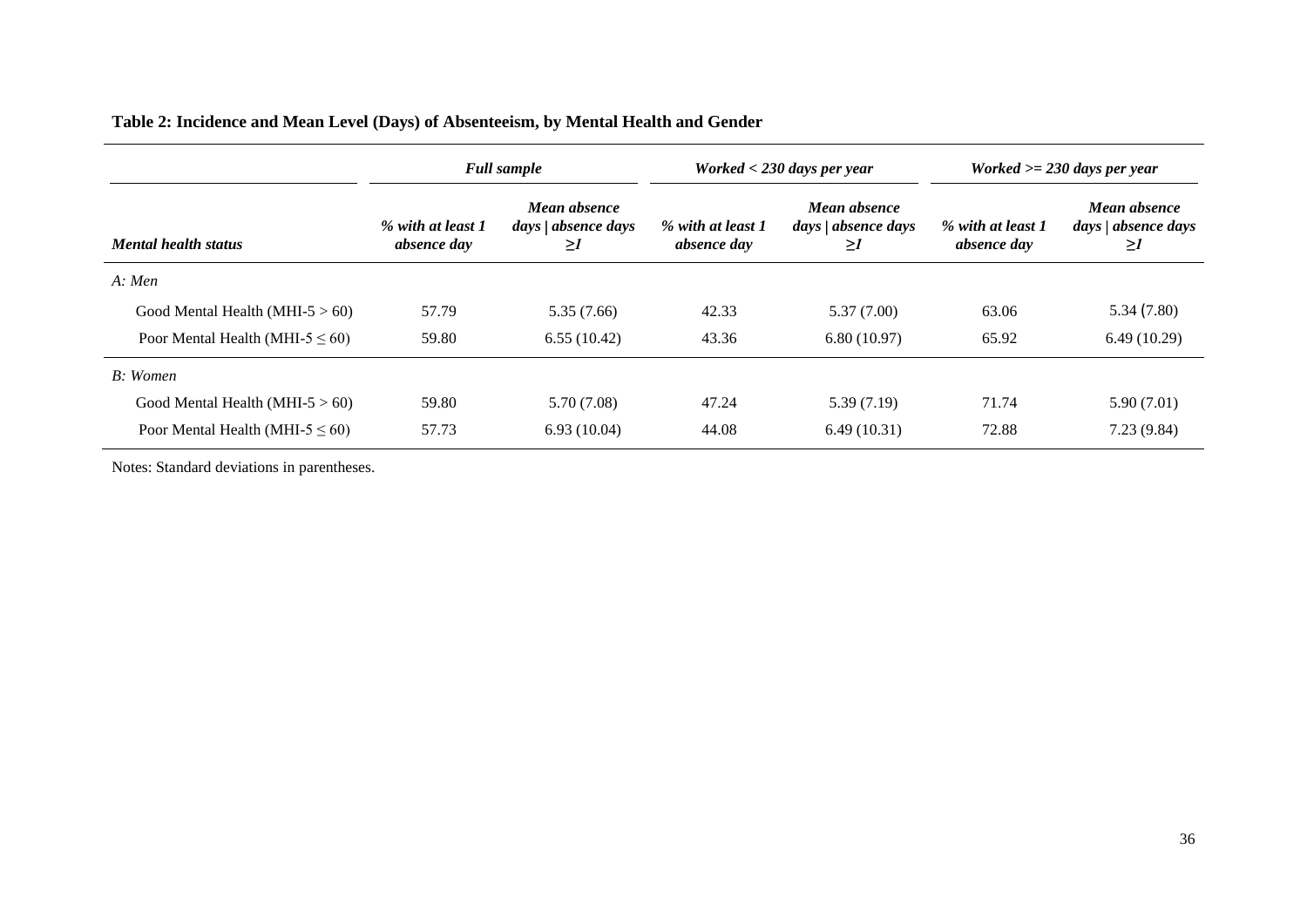|                                     | (1)                | (2)               | (3)                             | (4)                             |
|-------------------------------------|--------------------|-------------------|---------------------------------|---------------------------------|
| A: Men                              |                    |                   |                                 |                                 |
| Poor mental health                  | $9.750***$         | $8.658***$        | $6.537***$                      | $6.180***$                      |
|                                     | $[9.165 - 10.371]$ | $[8.118 - 9.233]$ | $[6.111 - 6.994]$               | $[5.524 - 6.913]$               |
| Control (increasing in)             |                    |                   | $0.960**$                       | $0.917***$                      |
| Security                            |                    |                   | $[0.927 - 0.994]$<br>$0.868***$ | $[0.865 - 0.973]$<br>$0.892***$ |
|                                     |                    |                   | $[0.841 - 0.897]$               | $[0.847 - 0.939]$               |
| <b>Stress</b>                       |                    |                   | 1.501***                        | 1.415***                        |
|                                     |                    |                   | $[1.451 - 1.552]$               | $[1.340 - 1.495]$               |
| Complexity                          |                    |                   | 0.981                           | $0.925**$                       |
|                                     |                    |                   | $[0.946 - 1.017]$               | $[0.871 - 0.983]$               |
| Controls                            |                    | Yes               | Yes                             | Yes                             |
| <b>Conditional Fixed Effects</b>    |                    |                   |                                 | Yes                             |
| N (observations)                    | 38261              | 38261             | 38261                           | 17000                           |
| N (individuals)                     | 8026               | 8026              | 8026                            | 2328                            |
| B: Women                            |                    |                   |                                 |                                 |
| Poor mental health                  | 9.724***           | 8.593***          | $7.249***$                      | 6.917***                        |
|                                     | $[9.201 - 10.276]$ | $[8.113 - 9.102]$ | $[6.832 - 7.690]$               | $[6.279 - 7.620]$               |
| Control (increasing in)             |                    |                   | 0.994                           | $0.948**$                       |
|                                     |                    |                   | $[0.965 - 1.023]$               | $[0.902 - 0.996]$               |
| Security                            |                    |                   | $0.899***$                      | $0.912***$                      |
| <b>Stress</b>                       |                    |                   | $[0.874 - 0.926]$<br>1.398***   | $[0.871 - 0.955]$<br>$1.331***$ |
|                                     |                    |                   | $[1.358 - 1.439]$               | $[1.270 - 1.395]$               |
| Complexity                          |                    |                   | 0.984                           | $0.957*$                        |
|                                     |                    |                   | $[0.954 - 1.016]$               | $[0.910 - 1.007]$               |
|                                     |                    |                   |                                 |                                 |
| Controls                            | Yes                | Yes               | Yes                             | Yes                             |
| Conditional fixed effects           | 40044              | 40044             | 40044                           | Yes<br>20897                    |
| N (observations)<br>N (individuals) | 8487               | 8487              | 8487                            | 2995                            |
|                                     |                    |                   |                                 |                                 |

#### **Table 3: The Relationship between Presenteeism, Poor Mental Health and Job Conditions by Gender (Logit Odds Ratios)**

Notes: Specifications  $(1) - (3)$  are pooled logit models, while  $(4)$  is the fully specified conditional fixed effects logit model. Odds ratios (OR) are reported with corresponding 95% confidence intervals reported in parentheses. \*, \*\*, \*\*\* indicates significance at the 10%, 5% and 1% level, respectively.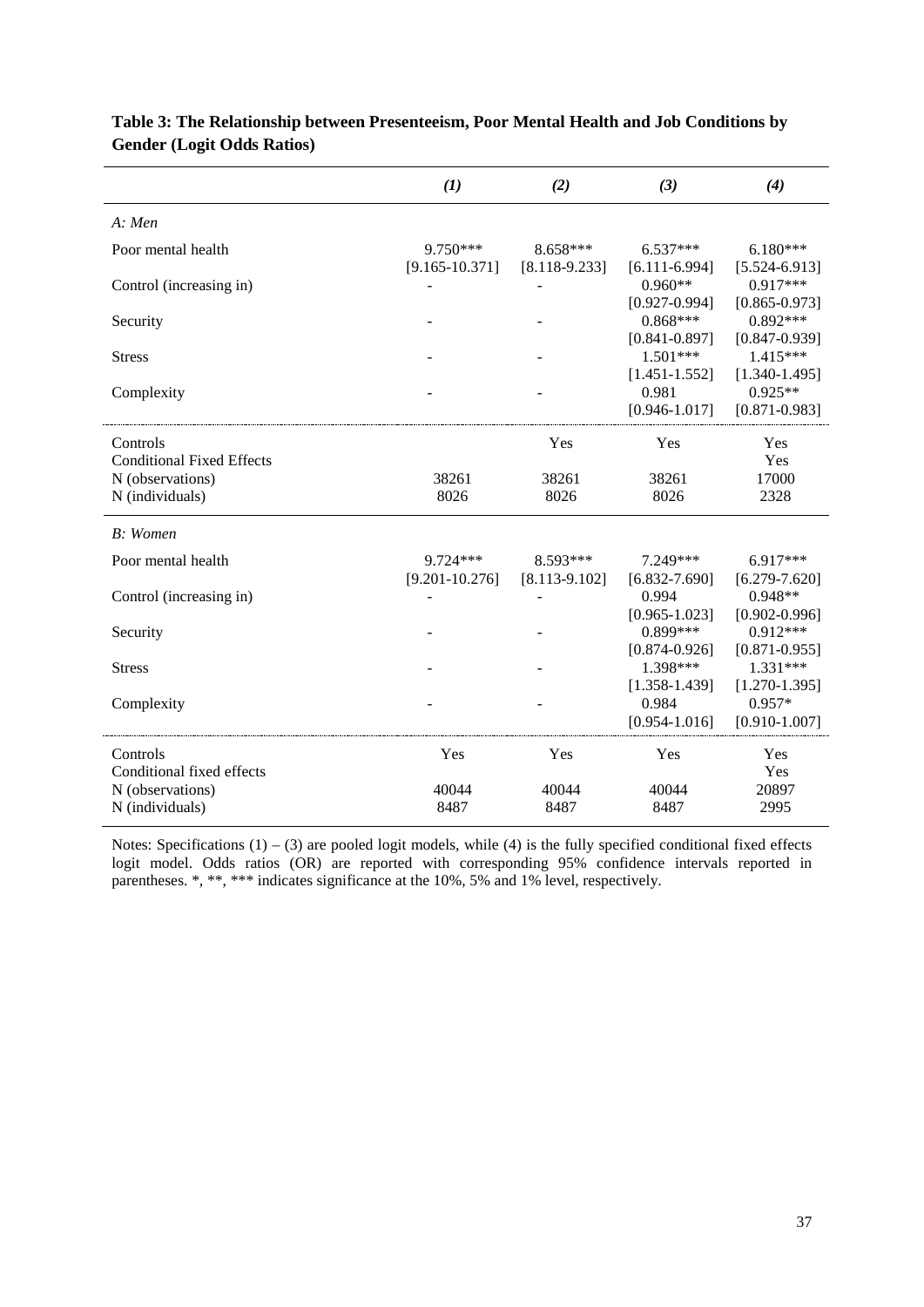|                                                                        | Men               |                   | Women             |                   |  |
|------------------------------------------------------------------------|-------------------|-------------------|-------------------|-------------------|--|
|                                                                        | Logit             | <b>CFE-Logit</b>  | Logit             | <b>CFE-Logit</b>  |  |
|                                                                        | $\mathcal{L}(I)$  | (2)               | (3)               | (4)               |  |
| A: Control                                                             |                   |                   |                   |                   |  |
| Effect of increase in control for those with:                          | 1.004             | 1.002             | 1.024             | 0.992             |  |
| Poor mental health                                                     | $[0.950 - 1.061]$ | $[0.916 - 1.097]$ | $[0.977 - 1.073]$ | $[0.920 - 1.070]$ |  |
| Good mental health                                                     | $0.936***$        | $0.880***$        | 0.977             | $0.927***$        |  |
| Interaction term (ratio of ORs)                                        | $[0.896 - 0.976]$ | $[0.823 - 0.941]$ | $[0.943 - 1.013]$ | $[0.876 - 0.981]$ |  |
|                                                                        | $1.073**$         | 1.139**           | 1.047             | 1.070             |  |
|                                                                        | $[1.004 - 1.147]$ | $[1.030 - 1.260]$ | $[0.990 - 1.109]$ | $[0.983 - 1.165]$ |  |
| <b>B</b> : Security                                                    |                   |                   |                   |                   |  |
| Effect of increase in security for those with:<br>Poor mental health   | $0.933***$        | $0.910**$         | 0.977             | 0.971             |  |
| Good mental health                                                     | $[0.886 - 0.982]$ | $[0.839 - 0.986]$ | $[0.934 - 1.022]$ | $[0.905 - 1.042]$ |  |
|                                                                        | $0.833***$        | $0.883***$        | $0.855***$        | $0.883***$        |  |
| Interaction term (ratio of ORs)                                        | $[0.800 - 0.866]$ | $[0.832 - 0.937]$ | $[0.825 - 0.886]$ | $[0.837 - 0.932]$ |  |
|                                                                        | $1.120***$        | 1.030             | $1.142***$        | 1.100**           |  |
|                                                                        | $[1.052 - 1.193]$ | $[0.939 - 1.130]$ | $[1.081 - 1.207]$ | $[1.014 - 1.193]$ |  |
| C: Stress                                                              |                   |                   |                   |                   |  |
| Effect of increase in stress for those with:<br>Poor mental health     | 1.368***          | 1.349***          | $1.293***$        | $1.235***$        |  |
| Good mental health                                                     | $[1.300 - 1.439]$ | $[1.243 - 1.464]$ | $[1.240 - 1.349]$ | $[1.156 - 1.319]$ |  |
|                                                                        | 1.591***          | 1.452***          | 1.475***          | 1.394***          |  |
| Interaction term (ratio of ORs)                                        | $[1.526 - 1.658]$ | $[1.363 - 1.547]$ | $[1.423 - 1.529]$ | $[1.320 - 1.473]$ |  |
|                                                                        | $0.860***$        | 0.929             | $0.877***$        | $0.886***$        |  |
|                                                                        | $[0.807 - 0.916]$ | $[0.846 - 1.020]$ | $[0.832 - 0.924]$ | $[0.821 - 0.956]$ |  |
| D: Complexity                                                          |                   |                   |                   |                   |  |
| Effect of increase in complexity for those with:<br>Poor mental health | 1.031             | 0.970             | 1.020             | 0.951             |  |
| Good mental health                                                     | $[0.975 - 1.089]$ | $[0.886 - 1.062]$ | $[0.974 - 1.069]$ | $[0.882 - 1.026]$ |  |
|                                                                        | $0.953**$         | $0.904***$        | $0.963*$          | 0.960             |  |
| Interaction term (ratio of ORs)                                        | $[0.913 - 0.995]$ | $[0.845 - 0.968]$ | $[0.928 - 1.000]$ | $[0.907 - 1.016]$ |  |
|                                                                        | 1.081**           | 1.072             | $1.059**$         | 0.991             |  |
|                                                                        | $[1.012 - 1.155]$ | $[0.971 - 1.184]$ | $[1.002 - 1.119]$ | $[0.913 - 1.075]$ |  |
| N (observations)                                                       | 38261             | 17000             | 40044             | 20897             |  |
| N (individuals)                                                        | 8026              | 2328              | 8487              | 2995              |  |

#### **Table 4: Interactions between Poor Mental Health and Job Conditions in Presenteeism by Gender (Logit Odds Ratios)**

*Notes*: Each regression controls for the main effects of other job characteristics and the standard demographic and employment covariates outlined in the data section. Odds ratios (OR) are reported with corresponding 95% confidence intervals reported in parentheses. The delta-method has been used to obtain confidence intervals for the effect of each job characteristic for those with poor mental health. \*, \*\*, \*\*\* indicates significance at the 10%, 5% and 1% level, respectively.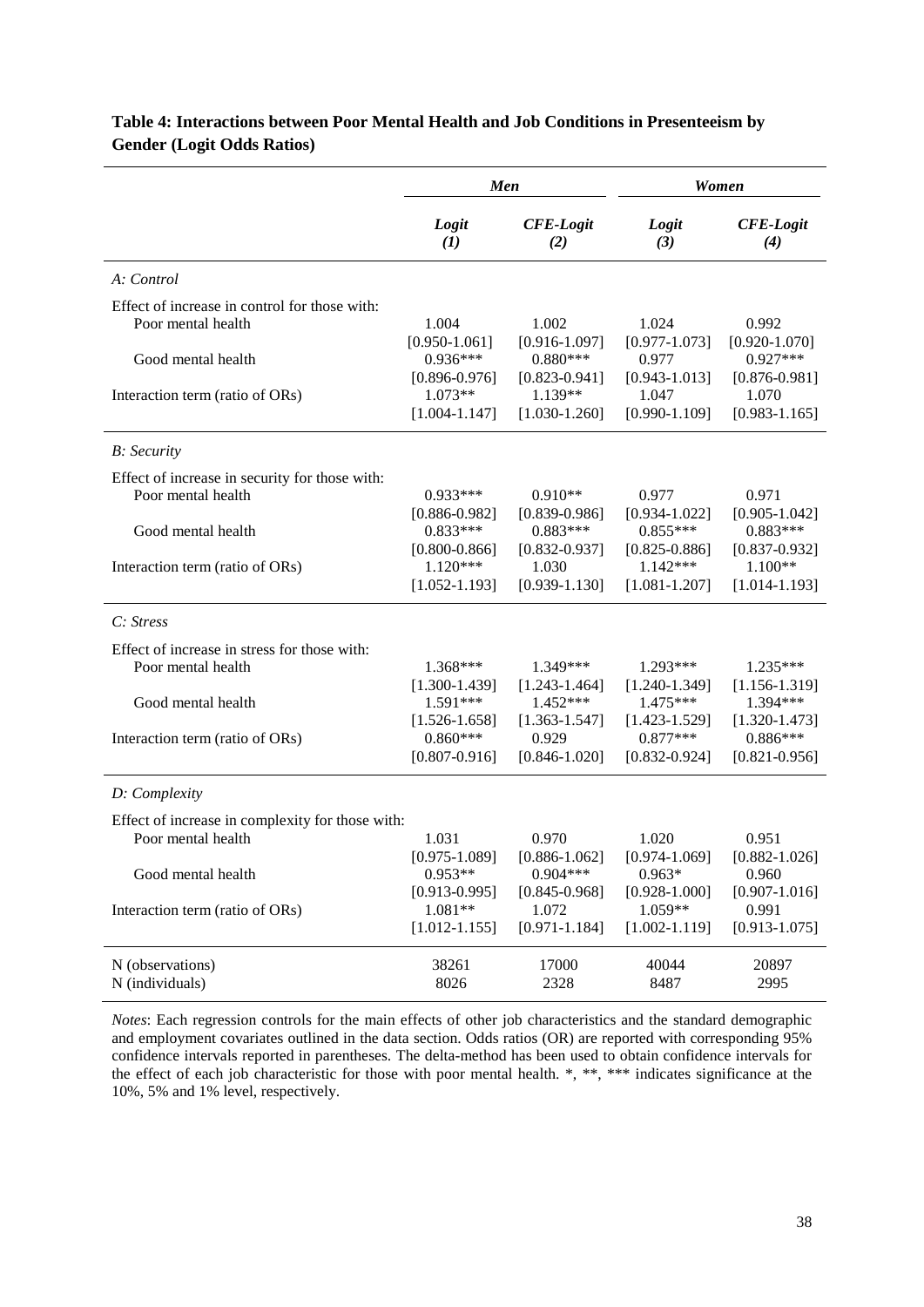|                                              | (1)               | (2)               | (3)                                                  | (4)                                               |
|----------------------------------------------|-------------------|-------------------|------------------------------------------------------|---------------------------------------------------|
| A: Men                                       |                   |                   |                                                      |                                                   |
| Poor Mental Health                           | $1.276***$        | $1.167***$        | $1.133***$                                           | 1.049*                                            |
| Control (increasing in)                      | $[1.210-1.345]$   | $[1.110 - 1.228]$ | $[1.075 - 1.195]$<br>$0.922***$                      | $[0.997 - 1.103]$<br>$0.956***$                   |
| Security                                     |                   |                   | $[0.903 - 0.942]$<br>$0.981*$<br>$[0.961 - 1.001]$   | $[0.934 - 0.979]$<br>1.028**<br>$[1.006 - 1.050]$ |
| <b>Stress</b>                                |                   |                   | 1.003                                                | 1.005                                             |
| Complexity                                   |                   |                   | $[0.982 - 1.025]$<br>1.018<br>$[0.995 - 1.040]$      | $[0.983 - 1.027]$<br>0.984<br>$[0.961 - 1.009]$   |
| Controls<br><b>Correlated Random Effects</b> |                   | Yes               | Yes                                                  | Yes<br>Yes                                        |
| N (observations)                             | 25070             | 25070             | 25070                                                | 25070                                             |
| N (individuals)                              | 6101              | 6101              | 6101                                                 | 6101                                              |
| LR test for individual effects ( $\chi^2$ )  |                   |                   |                                                      | 3263.04                                           |
| B: Women                                     |                   |                   |                                                      |                                                   |
| Poor Mental Health                           | $1.175***$        | $1.209***$        | $1.172***$                                           | $1.053**$                                         |
| Control (increasing in)                      | $[1.121 - 1.231]$ | $[1.158 - 1.263]$ | $[1.120 - 1.226]$<br>$0.956***$<br>$[0.939 - 0.973]$ | $[1.007 - 1.101]$<br>0.986<br>$[0.966 - 1.007]$   |
| Security                                     |                   |                   | 1.003                                                | $1.034***$                                        |
| <b>Stress</b>                                |                   |                   | $[0.984 - 1.021]$<br>1.058***                        | $[1.013 - 1.055]$<br>$1.027***$                   |
| Complexity                                   |                   |                   | $[1.039 - 1.077]$<br>1.017*<br>$[0.997 - 1.037]$     | $[1.007 - 1.047]$<br>1.007<br>$[0.985 - 1.030]$   |
| Controls<br><b>Correlated Random Effects</b> |                   | Yes               | Yes                                                  | Yes<br>Yes                                        |
| N (observations)                             | 26385             | 26385             | 26385                                                | 26385                                             |
| N (individuals)                              | 6459              | 6459              | 6459                                                 | 6459                                              |
| LR test for individual effects ( $\chi^2$ )  |                   |                   |                                                      | 2742.56                                           |

**Table 5: The Relationship between Absenteeism, Poor Mental Health, and Job Conditions by Gender (Negative Binomial Incidence Rate Ratios)**

Notes: Specifications  $(1) - (3)$  are pooled negative binomial models, while (4) is the fully specified correlated random effects negative binomial model. For absenteeism models covariates are measured at the previous interview (roughly 12 months prior). We do not control for the main effects of either the proportion of the previous 12 months in employment or the number of days usually worked per week given these are used in the construction of the exposure measure, but we do include a control identifying job changers. Incidence rate ratios (IRR) are reported with corresponding 95% confidence intervals reported in parentheses. \*, \*\*, \*\*\* indicates significance at the 10%, 5% and 1% level, respectively.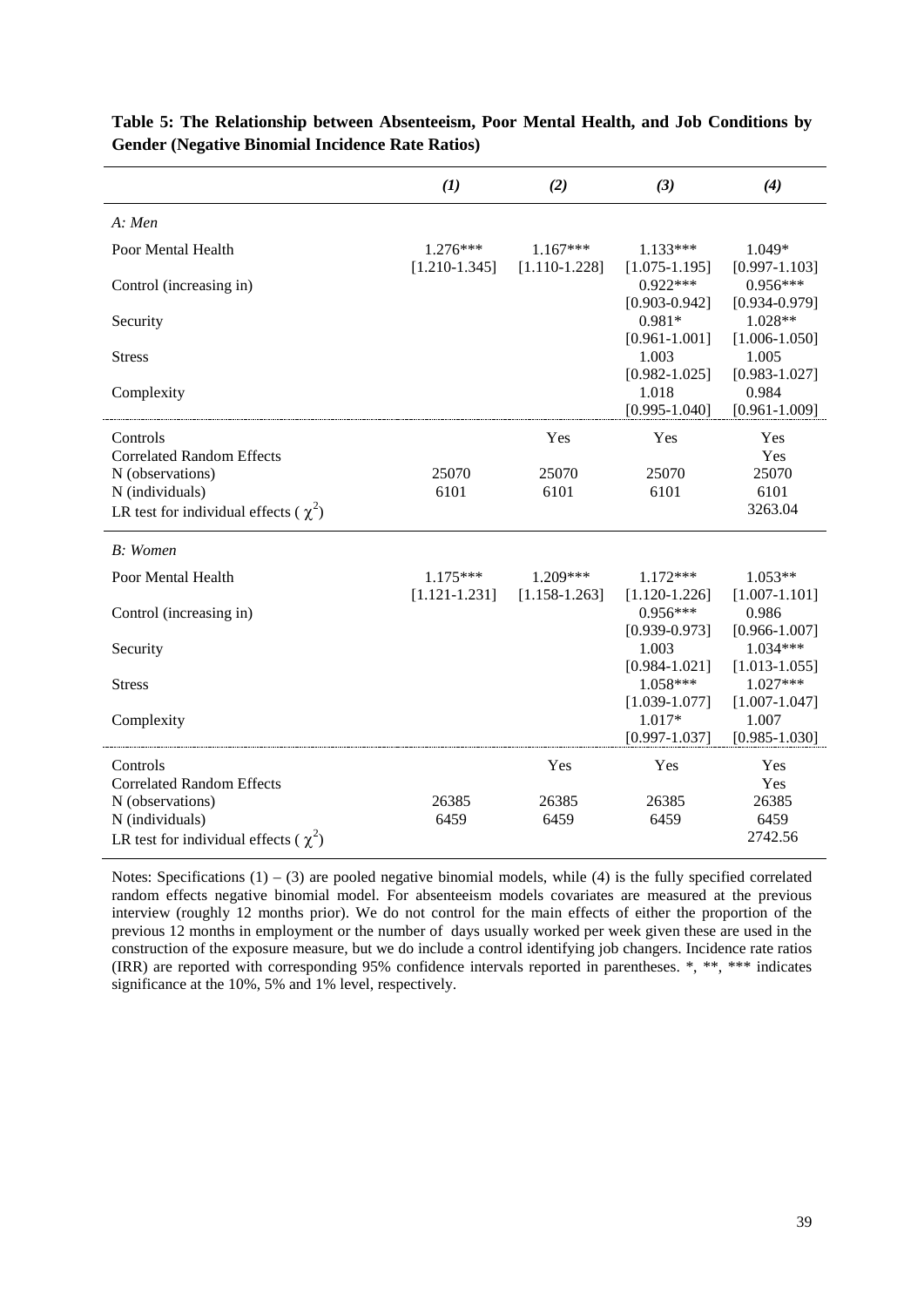|                                                  | Men                            |                            | <b>Women</b>                  |                                 |
|--------------------------------------------------|--------------------------------|----------------------------|-------------------------------|---------------------------------|
|                                                  | <b>NEG BIN</b><br>$\mathbf{U}$ | <b>NB-CRE</b><br>(2)       | <b>NEG BIN</b><br>(3)         | $NB-CRE$<br>(4)                 |
| A: Control                                       |                                |                            |                               |                                 |
| Effect of increase in control for those with:    |                                |                            |                               |                                 |
| Poor mental health                               | $0.907***$                     | $0.938***$                 | 1.060***                      | 1.038**                         |
|                                                  | $[0.865 - 0.950]$              | $[0.900 - 0.977]$          | $[1.022 - 1.101]$             | $[1.003 - 1.074]$               |
| Good mental health                               | $0.925***$                     | $0.960***$                 | $0.931***$                    | $0.972**$                       |
|                                                  | $[0.904 - 0.947]$              | $[0.936 - 0.984]$          | $[0.913 - 0.950]$             | $[0.951 - 0.994]$<br>$1.068***$ |
| Interaction term (ratio of IRRs)                 | 0.980<br>$[0.931 - 1.031]$     | 0.977<br>$[0.937 - 1.018]$ | 1.139***<br>$[1.093 - 1.187]$ | $[1.031 - 1.105]$               |
|                                                  |                                |                            |                               |                                 |
| LR test for individual effects $(\chi^2)$        |                                | 3264.02                    |                               | 2742.37                         |
| <b>B</b> : Security                              |                                |                            |                               |                                 |
| Effect of increase in security for those with:   |                                |                            |                               |                                 |
| Poor mental health                               | $1.043*$                       | 1.028                      | 1.024                         | $1.051***$                      |
|                                                  | $[0.998 - 1.090]$              | $[0.990 - 1.067]$          | $[0.988 - 1.061]$             | $[1.017 - 1.087]$               |
| Good mental health                               | $0.966***$                     | $1.028**$                  | 0.996                         | 1.028**                         |
|                                                  | $[0.945 - 0.988]$              | $[1.004 - 1.051]$          | $[0.975 - 1.017]$             | $[1.006 - 1.051]$               |
| Interaction term (ratio of IRRs)                 | 1.079***                       | 1.000                      | 1.028                         | 1.022                           |
|                                                  | $[1.028 - 1.133]$              | $[0.962 - 1.040]$          | $[0.988 - 1.070]$             | $[0.988 - 1.059]$               |
| LR test for individual effects ( $\chi^2$ )      |                                | 3259.24                    |                               | 2740.69                         |
| C: Stress                                        |                                |                            |                               |                                 |
| Effect of increase in stress for those with:     |                                |                            |                               |                                 |
| Poor mental health                               | 1.004                          | 1.011                      | $1.070***$                    | 1.024                           |
|                                                  | $[0.962 - 1.048]$              | $[0.975 - 1.049]$          | $[1.036 - 1.106]$             | $[0.993 - 1.055]$               |
| Good mental health                               | 1.003                          | 1.003                      | 1.054***                      | 1.028***                        |
|                                                  | $[0.980 - 1.027]$              | $[0.979 - 1.027]$          | $[1.032 - 1.076]$             | $[1.007 - 1.050]$               |
| Interaction term (ratio of IRRs)                 | 1.001                          | 1.009                      | 1.016                         | 0.996                           |
|                                                  | $[0.955 - 1.050]$              | $[0.971 - 1.048]$          | $[0.979 - 1.054]$             | $[0.965 - 1.028]$               |
| LR test for individual effects $(\chi^2)$        |                                | 3263.16                    |                               | 2742.62                         |
| D: Complexity                                    |                                |                            |                               |                                 |
| Effect of increase in complexity for those with: |                                |                            |                               |                                 |
| Poor mental health                               | 1.026                          | 0.980                      | 1.023                         | 1.019                           |
|                                                  | $[0.978 - 1.076]$              | $[0.940 - 1.021]$          | $[0.984 - 1.063]$             | $[0.983 - 1.055]$               |
| Good mental health                               | 1.016                          | 0.985                      | 1.016                         | 1.004                           |
|                                                  | $[0.992 - 1.041]$              | $[0.960 - 1.011]$          | $[0.994 - 1.038]$             | $[0.981 - 1.028]$               |
| Interaction term (ratio of IRRs)                 | 1.010                          | 0.994                      | 1.007                         | 1.014                           |
|                                                  | $[0.959 - 1.063]$              | $[0.954 - 1.037]$          | $[0.966 - 1.050]$             | $[0.979 - 1.051]$               |
| LR test for individual effects $(\chi^2)$        |                                | 3263.09                    |                               | 2741.88                         |
| N (observations)                                 | 25070                          | 25070                      | 26385                         | 26385                           |
| N (individuals)                                  | 6101                           | 6101                       | 6459                          | 6459                            |

#### **Table 6: Interactions between Poor Mental Health and Job Conditions in Absenteeism by Gender (Negative Binomial Incidence Rate Ratios)**

*Notes*: Each regression controls for the main effects of other job characteristics and the standard demographic and employment covariates outlined in the data section. For absenteeism models covariates are measured at the previous interview (roughly 12 months prior). We do not control for the main effects of either the proportion of the previous 12 months in employment or the number of days usually worked per week given these are used in the construction of the exposure measure, but we do include a control identifying job changers. Incidence rate ratios (IRR) are reported with corresponding 95% confidence intervals reported in parentheses. The deltamethod has been used to obtain confidence intervals for the effect of each job characteristic for those with poor mental health. \*, \*\*, \*\*\* indicates significance at the 10%, 5% and 1% level, respectively.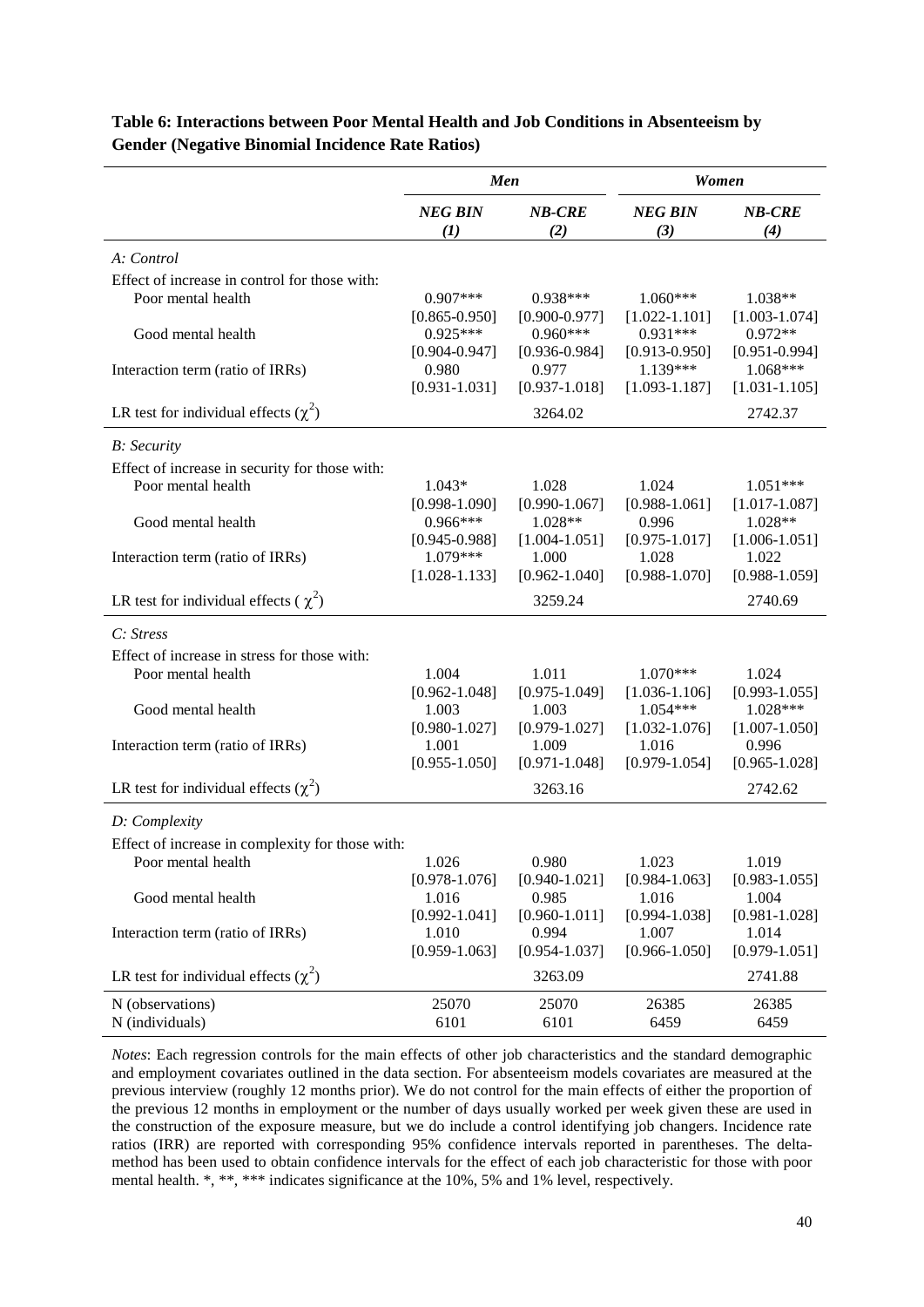# **Appendix**

### **Table A1: Variable Definitions**

| Variable name                           | <b>Definition</b>                                                                                                                                                       |
|-----------------------------------------|-------------------------------------------------------------------------------------------------------------------------------------------------------------------------|
| <b>Outcomes / Variables of Interest</b> |                                                                                                                                                                         |
| Absenteeism                             | Number of days of paid sick leave taken in last 12 months.                                                                                                              |
| Presenteeism                            | Equals 1 if respondent indicated that that in the past four weeks they had experienced                                                                                  |
|                                         | any of the following as a result of any emotional problems, and 0 otherwise.                                                                                            |
|                                         | "Cutting down the amount of time you spent on work or other activities";<br>(i)                                                                                         |
|                                         | (ii) "Accomplished less than you would like";                                                                                                                           |
|                                         | (iii) "Didn't do work or other activities as carefully as usual".                                                                                                       |
| Poor Mental Health                      | Equals 1 if respondent's MHI-5 score is less than or equal to 60.                                                                                                       |
| <b>Job Control</b>                      | An index of 3 items scored on a 7 point scale, standardized to have a mean 0 and                                                                                        |
| Job Security                            | standard deviation 1. Increasing in the level of control.<br>An index of 3 items scored on a 7 point scale, standardized to have a mean 0 and                           |
|                                         | standard deviation 1. Increasing in the level of security.                                                                                                              |
| <b>Job Stress</b>                       | An index of 2 items scored on a 7 point scale, standardized to have a mean 0 and                                                                                        |
|                                         | standard deviation 1. Increasing in the level of stress.                                                                                                                |
| Job Complexity                          | An index of 3 items scored on a 7 point scale, standardized to have a mean 0 and                                                                                        |
|                                         | standard deviation 1. Increasing in the level of complexity.                                                                                                            |
|                                         |                                                                                                                                                                         |
| <b>Exposure</b>                         |                                                                                                                                                                         |
| Exposure                                | Indicator of the number of days a respondent was potentially working in the past 12                                                                                     |
|                                         | months. Our exposure variable is derived by multiplying the number of weeks                                                                                             |
|                                         | potentially worked in a year (46 weeks for employees who report receiving paid annual                                                                                   |
|                                         | leave and 52 weeks for those that do not) by both the proportion of the previous 12                                                                                     |
|                                         | months in paid employment" and the number of usual work days per week. The six week                                                                                     |
|                                         | difference reflects 4 weeks of paid annual leave, which all Australian employees covered<br>by industrial awards are entitled to, plus 2 weeks of paid public holidays. |
|                                         |                                                                                                                                                                         |
| <b>Demographic controls</b>             |                                                                                                                                                                         |
| Age                                     | Age (in years) at 30th June in year prior to interview.                                                                                                                 |
| # Children                              | Number of own children aged less than 15 years living with respondent.                                                                                                  |
| # Adults                                | Number of persons aged 15 years or more living in the household.                                                                                                        |
| Marital status                          | Married: Equals 1 if respondent is legally married.                                                                                                                     |
|                                         | De-facto: Equals 1 if respondent is in a de-facto relationship.                                                                                                         |
|                                         | Single: Equals 1 if respondent is single which includes being separated, divorced,                                                                                      |
|                                         | widowed or never married/de-facto (reference category).                                                                                                                 |
| Education                               | Postgrad: Equals 1 if respondent's highest education level is a masters, doctorate,                                                                                     |
|                                         | graduate diploma or graduate certificate.                                                                                                                               |
|                                         | Undergrad: Equals 1 if respondent's highest education level is a bachelor's degree,                                                                                     |
|                                         | degree with honours, advanced diploma or diploma.                                                                                                                       |
|                                         | Cert: Equals 1 if respondent's highest education level Certificate III or IV.                                                                                           |
|                                         | Year12: Equals 1 if respondent's highest education level is high school completion.                                                                                     |
|                                         | Year11: Equals 1 if respondent did not finish high school (reference category).                                                                                         |
| Disability                              | No disability: Equals 1 if respondent has no long-term health condition. (Includes people                                                                               |
|                                         | who only report a mental health condition) (reference category).                                                                                                        |
|                                         | Mild: Equals 1 if respondent has a long-term health condition that does not limit work.<br>(Persons who only reported having a mental illness are excluded.)            |
|                                         | Moderate: Equals 1 if respondent has a restrictive long-term health condition that                                                                                      |
|                                         | prevents any work being undertaken/limits the amount of work. (Persons who only                                                                                         |
|                                         | reported having a mental illness are excluded.)                                                                                                                         |
| Physical health (SF-                    | Physical functioning sub-scale of the SF-36 Health Survey. Scores are standardized to                                                                                   |
| 36)                                     | range from 0 to 100.                                                                                                                                                    |
| Smoker                                  | Equals 1 if respondent is currently a smoker (smokes on a daily, weekly or less basis).                                                                                 |
| Ln household                            | Log of real equivalized disposable household income for the previous financial year                                                                                     |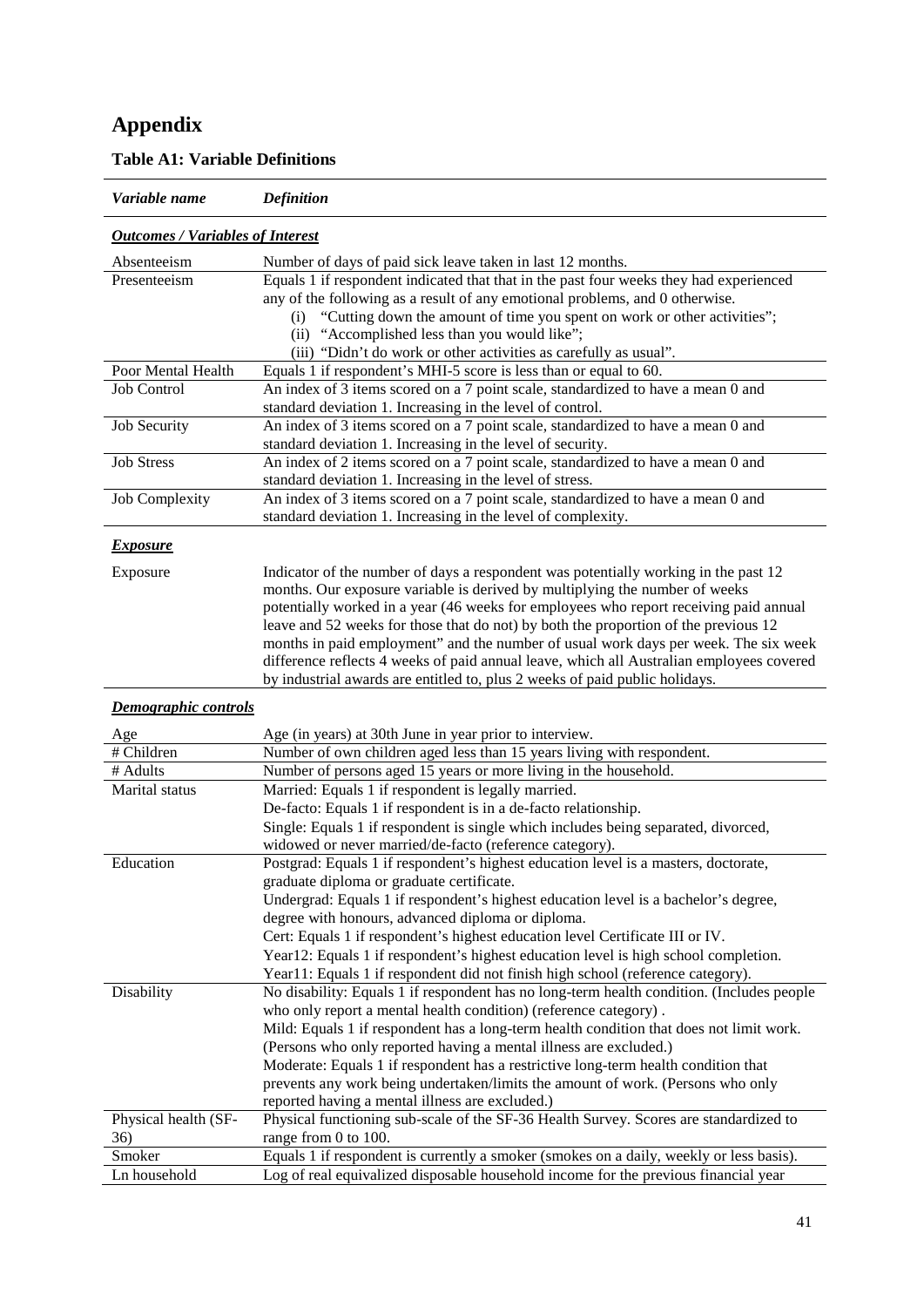| disposable income          | (\$000 at 2010 prices) with missing values imputed and non-positive incomes set to \$1.     |
|----------------------------|---------------------------------------------------------------------------------------------|
|                            | The equivalence scale used is the OECD modified scale (which assigns a weight of 1 to       |
|                            | the first adult in the household, 0.5 for each other adult, and 0.3 for each child).        |
| Non-positive income        | Equals 1 if real disposable household income for the financial year is non-positive.        |
| Regional                   | The official unemployment rate in the major statistical region for October of the           |
|                            |                                                                                             |
| unemployment               | interview year, and sourced from ABS, Labour Force, Australia, Detailed - Electronic        |
|                            | Delivery (ABS cat. no. 6291.0.55.001), Table 02: Labour force status by State, Capital      |
|                            | city / Balance of state and Sex.                                                            |
| <b>Regional Indicators</b> | Inner Regional: Equals 1 if respondent lives in inner regional Australia (as defined in the |
|                            | Australian Standard Geographical Classification [ASGC]).                                    |
|                            | Outer Regional: Equals 1 if respondent lives in outer regional Australia.                   |
|                            |                                                                                             |
|                            | Remote: Equals 1 if respondent lives in remote or very remote location in Australia.        |
|                            | Major Urban: Equals 1 if respondent lives in a major urban Australia (reference             |
|                            | category).                                                                                  |
| SEIFA index                | Decile of index of relative socio-economic advantage/disadvantage for regions, where 1      |
|                            | represents highest relative disadvantage and 10 highest relative advantage (ABS 2001). It   |
|                            | takes into account variables such as the proportion of families with high incomes, people   |
|                            |                                                                                             |
|                            | with a tertiary education, and people employed in a skilled occupation.                     |
| $NR$ at $t+1$              | Equals 1 if the respondent did not respond at the next survey wave.                         |
| <b>Employment Controls</b> |                                                                                             |
|                            |                                                                                             |
| Usual work days per        | Number of days respondent usually works in a week.                                          |
| week                       |                                                                                             |
| % of previous 12           | Proportion of last 12 months since interview respondent spent in employment. Derived        |
| months in                  | from the calendar, which collects activity in the early, middle and late part of each       |
|                            |                                                                                             |
| employment                 | month, for the period 12 months before the interview till the month of the interview. Jobs  |
|                            | include any job, full or part-time. If a third of a month overlaps between employment,      |
|                            | unemployment or not in the labour force, then a half or a third is allocated to each as     |
|                            | appropriate.                                                                                |
| Full-time                  | Equals 1 if respondent is employed full-time.                                               |
| employment                 |                                                                                             |
|                            |                                                                                             |
|                            |                                                                                             |
| Employment contract        | Fixed-term: Equals 1 if respondent has a fixed-term employment contract.                    |
|                            | Casual: Equals 1 if respondent has a casual employment contract.                            |
|                            | Permanent: Equals 1 if respondent has a permanent employment contract (reference            |
|                            | category).                                                                                  |
|                            |                                                                                             |
|                            | Other: Equals 1 if respondent has an 'other' type of employment contract.                   |
| Tenure                     | Number of years the respondent has worked for their current employer.                       |
| Firm size                  | <20 Employees: Equals 1 if the number of employees belonging to a firm Australia wide       |
|                            | is less than 20.                                                                            |
|                            | 20-99 Employees: Equals 1 if the number of employees belonging to a firm Australia          |
|                            | wide is from 20 to 99.                                                                      |
|                            | 100-499 Employees: Equals 1 if the number of employees belonging to a firm Australia        |
|                            | wide is from 100 to 499.                                                                    |
|                            |                                                                                             |
|                            | 500 > Employees: Equals 1 if the number of employees belonging to a firm Australia          |
|                            | wide is 500 or greater (reference category).                                                |
|                            | Missing: Equals 1 if firm size is missing.                                                  |
| Union                      | Equals 1 if respondent has a union membership or employee association.                      |
| Regular work               | Equals 1 if respondent's current work schedule is a regular daytime schedule.               |
| schedule                   |                                                                                             |
| Private sector             | Equals 1 if respondent works in the Private sector (for profit organisation).               |
| Job changer                | Equals 1 if a respondent changed job within the 12 month period we observe absence          |
|                            |                                                                                             |
|                            | days, derived from the question about tenure with current employer. Only used in            |
|                            | absenteeism analysis.                                                                       |
| Occupation                 | Categorical occupation dummies derived from the respondent's current occupation. The        |
|                            | classifications come from the Australian and New Zealand Standard Classification of         |
|                            | Occupations (ANZSCO), First Edition, 2006 (ABS Cat. No. 1220.0) [1 digit].                  |
|                            | Managers (reference category); Professionals; Technicians and trade workers;                |
|                            | Community and personal service workers; Clerical and administrative workers; Sales          |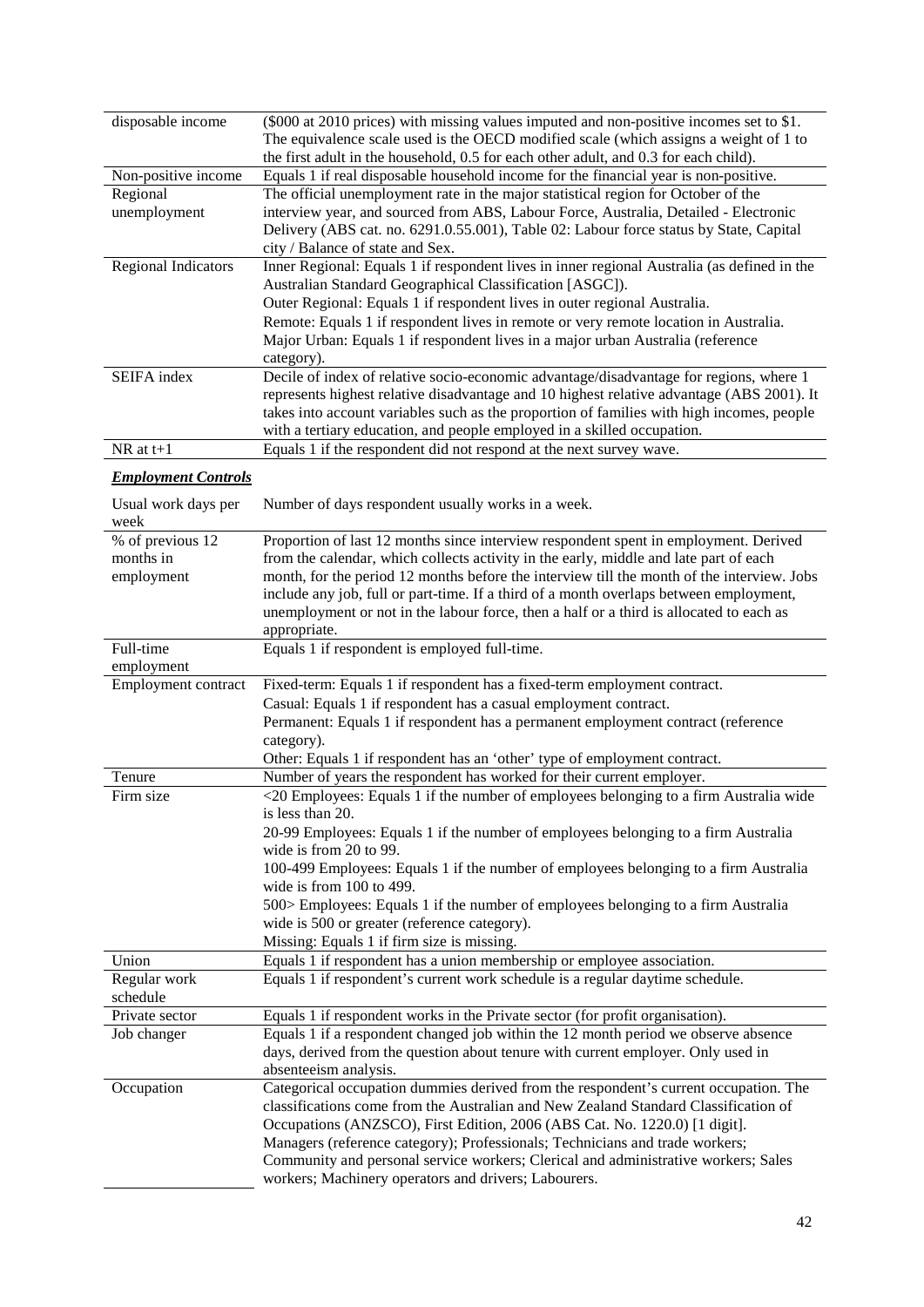| Industry | Categorical industry dummies derived from the respondent's current employment       |
|----------|-------------------------------------------------------------------------------------|
|          | industry. The classifications come from the Australian and New Zealand Standard     |
|          | Industrial Classification (ANZSIC), Second Edition, 2006 (ABS Cat. No. 1292.0) [1]  |
|          | digit]. Industries include:                                                         |
|          | Agriculture, Forestry and Fishing (reference category); Mining; Manufacturing;      |
|          | Electricity, Gas, Water and Waste Services; Construction; Wholesale Trade; Retail   |
|          | Trade; Accommodation and Food Services; Transport, Postal and Warehousing;          |
|          | Information Media and Telecommunications; Financial and Insurance Services; Rental, |
|          | Hiring and Real Estate Services; Professional, Scientific and Technical Services;   |
|          | Administrative and Support Service; Public Administration and Safety; Education and |
|          | Training; Health Care and Social Assistance; Arts and Recreation Services; Other    |
|          | Services.                                                                           |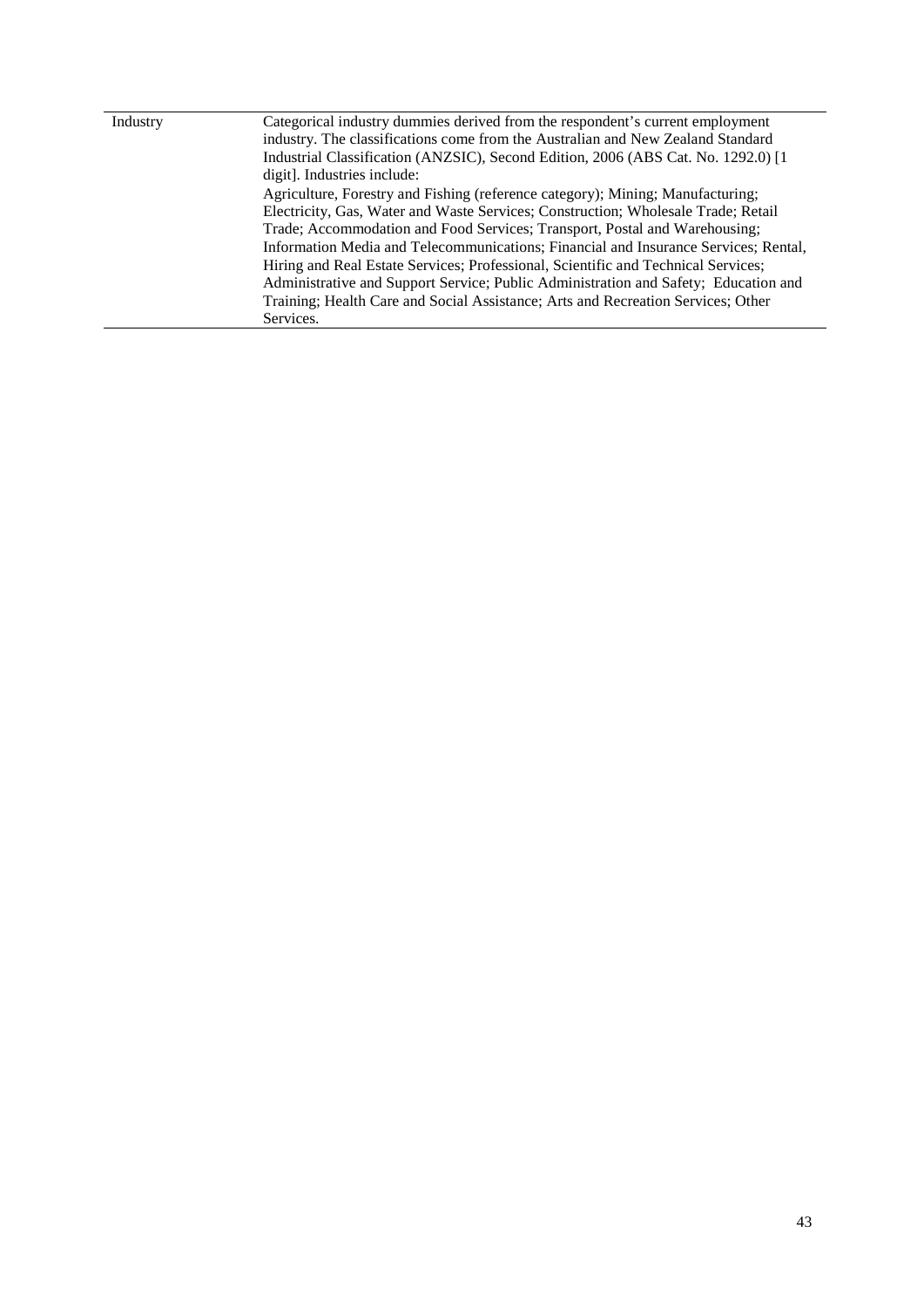|                              | Men         |                |          | <b>Women</b>   |          |                |          |                |
|------------------------------|-------------|----------------|----------|----------------|----------|----------------|----------|----------------|
|                              |             | <b>Poor MH</b> |          | <b>Good MH</b> |          | <b>Poor MH</b> |          | <b>Good MH</b> |
| <b>Variable</b>              | <b>Mean</b> | SD             | Mean     | SD             | Mean     | SD             | Mean     | SD             |
| Presenteeism                 | 0.50        | (0.50)         | 0.09     | (0.29)         | 0.58     | (0.49)         | 0.12     | (0.33)         |
| Job Control                  | $-0.16$     | (0.97)         | 0.13     | (0.97)         | $-0.24$  | (1.01)         | $-0.05$  | (1.01)         |
| Job Security                 | $-0.48$     | (1.04)         | 0.02     | (0.97)         | $-0.26$  | (1.05)         | 0.15     | (0.96)         |
| <b>Job Stress</b>            | 0.59        | (1.06)         | $-0.07$  | (0.91)         | 0.37     | (1.16)         | $-0.14$  | (0.96)         |
| <b>Job Complexity</b>        | $-0.12$     | (0.99)         | 0.08     | (0.97)         | $-0.17$  | (1.05)         | $-0.01$  | (1.01)         |
| Age                          | 36.69       | (12.14)        | 37.51    | (12.84)        | 36.15    | (12.82)        | 37.73    | (12.98)        |
| # Children                   | 0.71        | (1.06)         | 0.78     | (1.10)         | 0.80     | (1.09)         | 0.83     | (1.09)         |
| # Adults                     | 2.35        | (1.05)         | 2.42     | (1.03)         | 2.39     | (1.07)         | 2.41     | (1.05)         |
| Marital status: Married      | 0.42        | (0.49)         | 0.32     | (0.47)         | 0.45     | (0.50)         | 0.36     | (0.48)         |
| Marital status: De-facto     | 0.42        | (0.49)         | 0.51     | (0.50)         | 0.37     | (0.48)         | 0.47     | (0.50)         |
| Marital status: Single (ref) | 0.16        | (0.36)         | 0.17     | (0.38)         | 0.17     | (0.38)         | 0.17     | (0.37)         |
| <b>Education: Postgrad</b>   | 0.08        | (0.28)         | 0.11     | (0.31)         | 0.10     | (0.30)         | 0.13     | (0.34)         |
| <b>Education: Undergrad</b>  | 0.22        | (0.41)         | 0.24     | (0.42)         | 0.25     | (0.44)         | 0.29     | (0.46)         |
| <b>Education: Cert</b>       | 0.26        | (0.44)         | 0.27     | (0.44)         | 0.17     | (0.38)         | 0.15     | (0.35)         |
| Education: Year12            | 0.17        | (0.37)         | 0.17     | (0.38)         | 0.20     | (0.40)         | 0.19     | (0.39)         |
| Education: Year11 (ref)      | 0.27        | (0.44)         | 0.21     | (0.41)         | 0.28     | (0.45)         | 0.25     | (0.43)         |
| Disability: None (ref)       | 0.77        | (0.42)         | 0.87     | (0.33)         | 0.75     | (0.43)         | 0.88     | (0.33)         |
| Disability: Mild             | 0.10        | (0.30)         | 0.07     | (0.26)         | 0.10     | (0.29)         | 0.06     | (0.24)         |
| Disability: Moderate         | 0.13        | (0.33)         | 0.05     | (0.22)         | 0.15     | (0.36)         | 0.06     | (0.24)         |
| Physical health (SF-36)      | 85.60       | (20.00)        | 92.46    | (15.43)        | 84.25    | (20.15)        | 91.23    | (15.02)        |
| Smoker                       | 0.32        | (0.47)         | 0.24     | (0.42)         | 0.27     | (0.44)         | 0.18     | (0.38)         |
| Ln household disposable      |             |                |          |                |          |                |          |                |
| income                       | 10.60       | (0.63)         | 10.69    | (0.62)         | 10.56    | (0.73)         | 10.68    | (0.62)         |
| Non-positive income          | 0.00        | (0.04)         | 0.00     | (0.04)         | $0.00\,$ | (0.05)         | $0.00\,$ | (0.04)         |
| Regional unemployment        | 5.16        | (1.11)         | 5.15     | (1.12)         | 5.17     | (1.10)         | 5.14     | (1.12)         |
| Region: Inner Regional       | 0.23        | (0.42)         | 0.23     | (0.42)         | 0.21     | (0.41)         | 0.23     | (0.42)         |
| Region: Outer Regional       | 0.09        | (0.29)         | 0.10     | (0.29)         | 0.10     | (0.30)         | 0.10     | (0.29)         |
|                              |             |                |          |                |          |                |          |                |
| Region: Remote               | 0.02        | (0.13)         | 0.01     | (0.11)         | 0.01     | (0.11)         | 0.01     | (0.11)         |
| Region: Major Urban (ref)    | 0.66        | (0.47)         | 0.66     | (0.47)         | 0.67     | (0.47)         | 0.65     | (0.48)         |
| SEIFA index                  | 5.56        | (2.85)         | 5.86     | (2.83)         | 5.66     | (2.85)         | 5.95     | (2.82)         |
| $NR$ at $t+1$                | 0.09        | (0.28)         | 0.07     | (0.26)         | 0.08     | (0.28)         | 0.07     | (0.25)         |
| Usual workdays / week        | 4.84        | (1.04)         | 4.84     | (1.05)         | 4.23     | (1.31)         | 4.25     | (1.29)         |
| Proportion of past year in   |             |                |          |                |          |                |          |                |
| employment                   | 0.95        | (0.16)         | 0.96     | (0.14)         | 0.93     | (0.19)         | 0.95     | (0.16)         |
| Full-time employment         | 0.83        | (0.38)         | 0.85     | (0.36)         | 0.50     | (0.50)         | 0.53     | (0.50)         |
| Employment: Fixed-term       | 0.09        | (0.29)         | 0.09     | (0.29)         | 0.10     | (0.30)         | 0.10     | (0.30)         |
| Employment: Causal           | 0.20        | (0.40)         | 0.16     | (0.37)         | 0.31     | (0.46)         | 0.25     | (0.43)         |
| <b>Employment: Permanent</b> |             |                |          |                |          |                |          |                |
| (ref)                        | 0.70        | (0.46)         | 0.74     | (0.44)         | 0.59     | (0.49)         | 0.65     | (0.48)         |
| Employment: Other            | $0.00\,$    | (0.07)         | $0.00\,$ | (0.06)         | 0.00     | (0.05)         | 0.00     | (0.05)         |
| Tenure                       | 6.16        | (7.69)         | 6.73     | (8.13)         | 4.69     | (6.12)         | 5.98     | (7.10)         |
| Firm size: < 20              | 0.21        | (0.41)         | 0.20     | (0.40)         | 0.21     | (0.41)         | 0.20     | (0.40)         |
| Firm size: 20-99             | 0.17        | (0.38)         | 0.16     | (0.36)         | 0.15     | (0.36)         | 0.15     | (0.35)         |
| Firm size: 100-499           | 0.14        | (0.35)         | 0.13     | (0.34)         | 0.11     | (0.32)         | 0.11     | (0.32)         |
| Firm size: $500$ (ref)       | 0.43        | (0.49)         | 0.46     | (0.50)         | 0.43     | (0.50)         | 0.46     | (0.50)         |
| Firm size: Missing           | 0.05        | (0.22)         | 0.05     | (0.22)         | 0.09     | (0.29)         | 0.08     | (0.27)         |
| Union                        | 0.28        | (0.45)         | 0.29     | (0.45)         | 0.25     | (0.43)         | 0.28     | (0.45)         |
| Regular work schedule        | 0.74        | (0.44)         | 0.76     | (0.43)         | 0.72     | (0.45)         | 0.77     | (0.42)         |
| Private sector               | 0.75        | (0.43)         | 0.73     | (0.45)         | 0.63     | (0.48)         | 0.57     | (0.49)         |
| <b>Occupation Dummies:</b>   |             |                |          |                |          |                |          |                |
| Managers (ref)               | 0.11        | (0.31)         | 0.14     | (0.34)         | 0.06     | (0.24)         | 0.08     | (0.26)         |
| Professionals                | 0.19        | (0.39)         | 0.21     | (0.41)         | 0.23     | (0.42)         | 0.29     | (0.45)         |
| Technicians and trade        | 0.20        | (0.40)         | 0.21     | (0.41)         | 0.05     | (0.22)         | 0.04     | (0.19)         |

| Table A2: Summary Statistics - Presenteeism Sample by Mental Health and Gender |  |  |
|--------------------------------------------------------------------------------|--|--|
|                                                                                |  |  |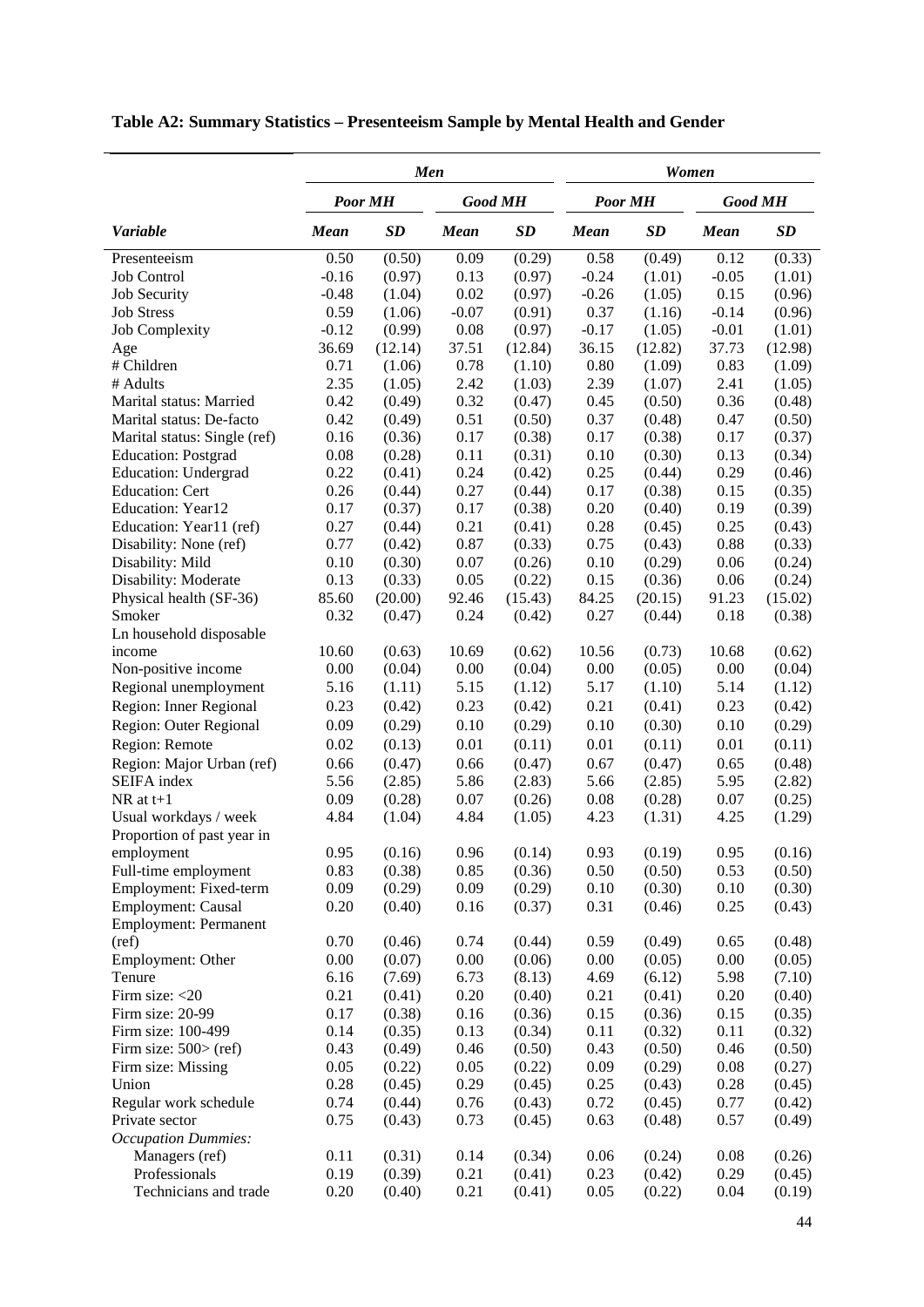| N (observations)                           | 6394 |        | 31867 |        | 8140 |        | 31904    |        |
|--------------------------------------------|------|--------|-------|--------|------|--------|----------|--------|
| Other Services                             | 0.03 | (0.17) | 0.04  | (0.19) | 0.03 | (0.17) | 0.03     | (0.16) |
| Services                                   | 0.02 | (0.14) | 0.02  | (0.14) | 0.02 | (0.13) | 0.02     | (0.12) |
| Arts and Recreation                        |      |        |       |        |      |        |          |        |
| Assistance                                 | 0.06 | (0.23) | 0.05  | (0.21) | 0.21 | (0.41) | 0.23     | (0.42) |
| Health Care and Social                     |      |        |       |        |      |        |          |        |
| <b>Education and Training</b>              | 0.05 | (0.22) | 0.07  | (0.25) | 0.13 | (0.34) | 0.17     | (0.38) |
| and Safety                                 | 0.09 | (0.28) | 0.10  | (0.30) | 0.06 | (0.23) | 0.07     | (0.25) |
| Public Administration                      |      |        |       |        |      |        |          |        |
| <b>Support Service</b>                     | 0.03 | (0.17) | 0.02  | (0.13) | 0.03 | (0.18) | 0.03     | (0.16) |
| Administrative and                         |      |        |       |        |      |        |          |        |
| and Technical Services                     | 0.07 | (0.26) | 0.07  | (0.25) | 0.06 | (0.24) | 0.06     | (0.24) |
| Professional, Scientific                   |      |        |       |        |      |        |          |        |
| <b>Estate Services</b>                     | 0.01 | (0.10) | 0.01  | (0.10) | 0.01 | (0.11) | 0.02     | (0.12) |
| Rental, Hiring and Real                    |      |        |       |        |      |        |          |        |
| <b>Services</b>                            | 0.03 | (0.18) | 0.03  | (0.18) | 0.04 | (0.20) | 0.04     | (0.20) |
| Financial and Insurance                    |      |        |       |        |      |        |          |        |
| Telecommunications                         | 0.03 | (0.16) | 0.03  | (0.16) | 0.03 | (0.16) | 0.02     | (0.14) |
| Information Media and                      |      |        |       |        |      |        |          |        |
| Warehousing                                | 0.07 | (0.26) | 0.07  | (0.25) | 0.02 | (0.14) | 0.02     | (0.14) |
| Transport, Postal and                      |      |        |       |        |      |        |          |        |
| <b>Food Services</b>                       | 0.06 | (0.24) | 0.05  | (0.23) | 0.10 | (0.30) | 0.07     | (0.26) |
| Accommodation and                          |      |        |       |        |      |        |          |        |
| Retail Trade                               | 0.10 | (0.30) | 0.09  | (0.28) | 0.14 | (0.34) | 0.13     | (0.33) |
| <b>Wholesale Trade</b>                     | 0.04 | (0.19) | 0.05  | (0.21) | 0.02 | (0.15) | 0.02     | (0.15) |
| Construction                               | 0.09 | (0.29) | 0.10  | (0.30) | 0.01 | (0.12) | 0.01     | (0.11) |
| and Waste Services                         | 0.02 | (0.13) | 0.02  | (0.14) | 0.00 | (0.07) | 0.00     | (0.07) |
| Electricity, Gas, Water                    |      |        |       |        |      |        |          |        |
| Manufacturing                              | 0.16 | (0.36) | 0.14  | (0.35) | 0.06 | (0.24) | 0.04     | (0.20) |
| Mining                                     | 0.02 | (0.16) | 0.03  | (0.18) | 0.00 | (0.06) | 0.01     | (0.08) |
| Agriculture, Forestry<br>and Fishing (ref) | 0.03 | (0.16) | 0.02  | (0.15) | 0.01 | (0.07) | 0.01     | (0.09) |
| <b>Industry Dummies:</b>                   |      |        |       |        |      |        |          |        |
| Labourers                                  | 0.15 | (0.36) | 0.11  | (0.32) | 0.09 | (0.29) | $0.06\,$ | (0.24) |
| drivers                                    | 0.13 | (0.33) | 0.11  | (0.31) | 0.01 | (0.10) | 0.01     | (0.10) |
| Machinery operators and                    |      |        |       |        |      |        |          |        |
| Sales workers                              | 0.07 | (0.25) | 0.07  | (0.25) | 0.15 | (0.36) | 0.14     | (0.34) |
| administrative workers                     | 0.09 | (0.28) | 0.09  | (0.28) | 0.23 | (0.42) | 0.24     | (0.43) |
| Clerical and                               |      |        |       |        |      |        |          |        |
| service workers                            | 0.07 | (0.25) | 0.07  | (0.26) | 0.18 | (0.38) | 0.15     | (0.36) |
| Community and personal                     |      |        |       |        |      |        |          |        |
| workers                                    |      |        |       |        |      |        |          |        |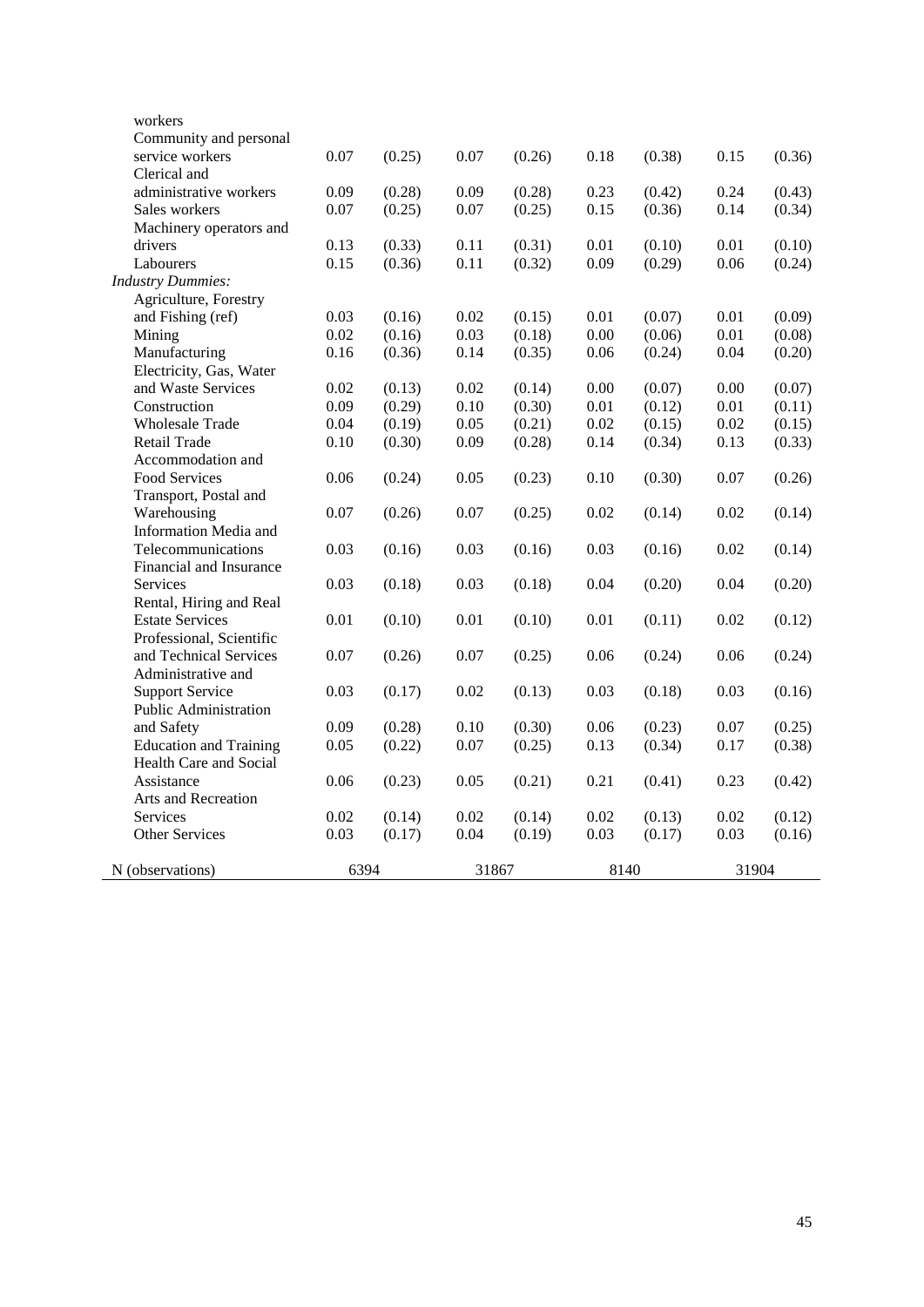|                                          |                | Men              |                |                  | <b>Women</b>   |         |              |                  |  |
|------------------------------------------|----------------|------------------|----------------|------------------|----------------|---------|--------------|------------------|--|
|                                          | <b>Poor MH</b> |                  | <b>Good MH</b> |                  | <b>Poor MH</b> |         |              | <b>Good MH</b>   |  |
| <b>Variable</b>                          | <b>Mean</b>    | SD               | <b>Mean</b>    | SD               | <b>Mean</b>    | SD      | <b>Mean</b>  | SD               |  |
| Absenteeism                              | 3.92           | (8.68)           | 3.09           | (6.39)           | 4.00           | (8.36)  | 3.41         | (6.15)           |  |
| Job Control                              | $-0.18$        | (0.97)           | 0.11           | (0.96)           | $-0.26$        | (1.01)  | $-0.09$      | (1.02)           |  |
| <b>Job Security</b>                      | $-0.49$        | (1.04)           | 0.02           | (0.96)           | $-0.26$        | (1.06)  | 0.15         | (0.96)           |  |
| <b>Job Stress</b>                        | 0.57           | (1.06)           | $-0.10$        | (0.91)           | 0.34           | (1.16)  | $-0.16$      | (0.96)           |  |
| <b>Job Complexity</b>                    | $-0.13$        | (0.99)           | 0.05           | (0.98)           | $-0.21$        | (1.07)  | $-0.04$      | (1.03)           |  |
| Exposure                                 | 220.01         | (52.74)          | 221.79         | (49.19)          | 190.41         | (63.18) | 194.65       | (59.82)          |  |
| Age                                      | 37.17          | (12.13)          | 37.89          | (12.94)          | 36.64          | (12.95) | 38.24        | (13.08)          |  |
| # Children                               | 0.73           | (1.06)           | 0.78           | (1.09)           | 0.81           | (1.09)  | 0.83         | (1.09)           |  |
| # Adults                                 | 2.34           | (1.06)           | 2.41           | (1.04)           | 2.38           | (1.07)  | 2.40         | (1.05)           |  |
| Marital status: Married                  | 0.43           | (0.50)           | 0.52           | (0.50)           | 0.37           | (0.48)  | 0.48         | (0.50)           |  |
| Marital status: De-facto                 | 0.16           | (0.37)           | 0.18           | (0.38)           | 0.17           | (0.38)  | 0.17         | (0.37)           |  |
| Marital status: Single (ref)             | 0.40           | (0.49)           | 0.31           | (0.46)           | 0.46           | (0.50)  | 0.35         | (0.48)           |  |
| <b>Education: Postgrad</b>               | 0.09           | (0.29)           | 0.11           | (0.32)           | 0.10           | (0.30)  | 0.13         | (0.34)           |  |
| <b>Education: Undergrad</b>              | 0.22           | (0.42)           | 0.24           | (0.43)           | 0.26           | (0.44)  | 0.30         | (0.46)           |  |
| <b>Education: Cert</b>                   | 0.27           | (0.44)           | 0.27           | (0.44)           | 0.18           | (0.39)  | 0.15         | (0.36)           |  |
| Education: Year12                        | 0.17           | (0.37)           | 0.17           | (0.38)           | 0.19           | (0.39)  | 0.18         | (0.39)           |  |
| Education: Year11 (ref)                  | 0.26           | (0.44)           | 0.20           | (0.40)           | 0.26           | (0.44)  | 0.24         | (0.42)           |  |
| Disability: None (ref)                   | 0.77           | (0.42)           | 0.87           | (0.33)           | 0.74           | (0.44)  | 0.87         | (0.33)           |  |
| Disability: Mild                         | 0.10           | (0.31)           | 0.07           | (0.26)           | 0.10           | (0.30)  | 0.06         | (0.24)           |  |
| Disability: Moderate                     | 0.12           | (0.33)           | 0.05           | (0.22)           | 0.16           | (0.36)  | 0.07         | (0.25)           |  |
| Physical health (SF-36)                  | 86.00          | (19.29)          | 92.65          | (15.16)          | 84.25          | (20.26) | 91.18        | (14.95)          |  |
| Smoker                                   | 0.31           | (0.46)           | 0.23           | (0.42)           | 0.25           | (0.44)  | 0.17         | (0.38)           |  |
| Ln household disposable                  |                |                  |                |                  |                |         |              |                  |  |
| income                                   | 10.64          | (0.62)           | 10.72          | (0.61)           | 10.59          | (0.71)  | 10.71        | (0.61)           |  |
| Non-positive income                      | 0.00           | (0.04)           | 0.00           | (0.04)           | 0.00           | (0.05)  | 0.00         | (0.04)           |  |
| Regional unemployment                    | 4.79           | (0.94)           | 4.78           | (0.94)           | 4.80           | (0.93)  | 4.79         | (0.95)           |  |
| Region: Inner Regional                   | 0.23           | (0.42)           | 0.23           | (0.42)           | 0.21           | (0.41)  | 0.24         | (0.42)           |  |
| Region: Outer Regional                   | 0.09           | (0.29)           | 0.10           | (0.29)           | 0.10           | (0.30)  | 0.10         | (0.29)           |  |
| Region: Remote                           | 0.02           | (0.12)           | 0.01           | (0.11)           | 0.01           | (0.11)  | 0.01         | (0.11)           |  |
|                                          |                |                  | 0.66           |                  | 0.67           | (0.47)  |              | (0.48)           |  |
| Region: Major Urban (ref)<br>SEIFA index | 0.66<br>5.54   | (0.47)<br>(2.84) | 5.89           | (0.47)<br>(2.82) | 5.62           | (2.85)  | 0.65<br>5.96 | (2.80)           |  |
| $NR$ at $t+1$                            | 0.06           |                  | 0.05           | (0.22)           | 0.06           | (0.23)  | 0.04         |                  |  |
|                                          | 0.84           | (0.23)<br>(0.37) | 0.85           |                  | 0.50           |         | 0.53         | (0.21)<br>(0.50) |  |
| Full-time employment                     |                |                  |                | (0.35)           |                | (0.50)  |              |                  |  |
| Employment: Fixed-term                   | 0.09           | (0.29)<br>(0.39) | 0.09           | (0.29)           | 0.09           | (0.29)  | 0.10         | (0.29)           |  |
| Employment: Causal                       | 0.19           |                  | 0.15           | (0.36)           | 0.31           | (0.46)  | 0.24         | (0.43)           |  |
| <b>Employment: Permanent</b>             | 0.72           |                  | 0.75           |                  | 0.60           |         | 0.66         |                  |  |
| (ref)                                    | 0.00           | (0.45)           | 0.00           | (0.43)           | 0.00           | (0.49)  |              | (0.47)           |  |
| Employment: Other                        |                | (0.06)           |                | (0.05)           |                | (0.05)  | 0.00         | (0.04)           |  |
| Tenure                                   | 6.34           | (7.74)           | 6.79           | (8.14)           | 4.83           | (6.20)  | 6.16         | (7.26)           |  |
| Firm size: $<$ 20                        | 0.20           | (0.40)           | 0.20           | (0.40)           | 0.21           | (0.41)  | 0.19         | (0.39)           |  |
| Firm size: 20-99                         | 0.17           | (0.38)           | 0.16           | (0.36)           | 0.15           | (0.35)  | 0.14         | (0.35)           |  |
| Firm size: 100-499                       | 0.14           | (0.34)           | 0.14           | (0.34)           | 0.11           | (0.32)  | 0.11         | (0.32)           |  |
| Firm size: $500$ (ref)                   | 0.44           | (0.50)           | 0.47           | (0.50)           | 0.45           | (0.50)  | 0.48         | (0.50)           |  |
| Firm size: Missing                       | 0.05           | (0.22)           | 0.05           | (0.21)           | 0.09           | (0.28)  | 0.08         | (0.26)           |  |
| Union                                    | 0.28           | (0.45)           | 0.28           | (0.45)           | 0.25           | (0.43)  | 0.28         | (0.45)           |  |
| Regular work schedule                    | 0.75           | (0.43)           | 0.77           | (0.42)           | 0.73           | (0.44)  | 0.78         | (0.41)           |  |
| Private sector                           | 0.75           | (0.43)           | 0.72           | (0.45)           | 0.63           | (0.48)  | 0.56         | (0.50)           |  |
| Job changer                              | 0.17           | (0.38)           | 0.14           | (0.35)           | 0.19           | (0.39)  | 0.14         | (0.35)           |  |
| <b>Occupation Dummies:</b>               |                |                  |                |                  |                |         |              |                  |  |
| Managers (ref)                           | 0.10           | (0.31)           | 0.14           | (0.35)           | 0.07           | (0.25)  | 0.08         | (0.27)           |  |
| Professionals                            | 0.20           | (0.40)           | 0.22           | (0.41)           | 0.23           | (0.42)  | 0.29         | (0.46)           |  |
| Technicians and trade                    |                |                  |                |                  |                |         |              |                  |  |
| workers                                  | 0.20           | (0.40)           | 0.21           | (0.41)           | 0.05           | (0.22)  | 0.03         | (0.18)           |  |

| Table A3: Summary Statistics - Absenteeism Sample by Gender and Mental Health |  |  |
|-------------------------------------------------------------------------------|--|--|
|                                                                               |  |  |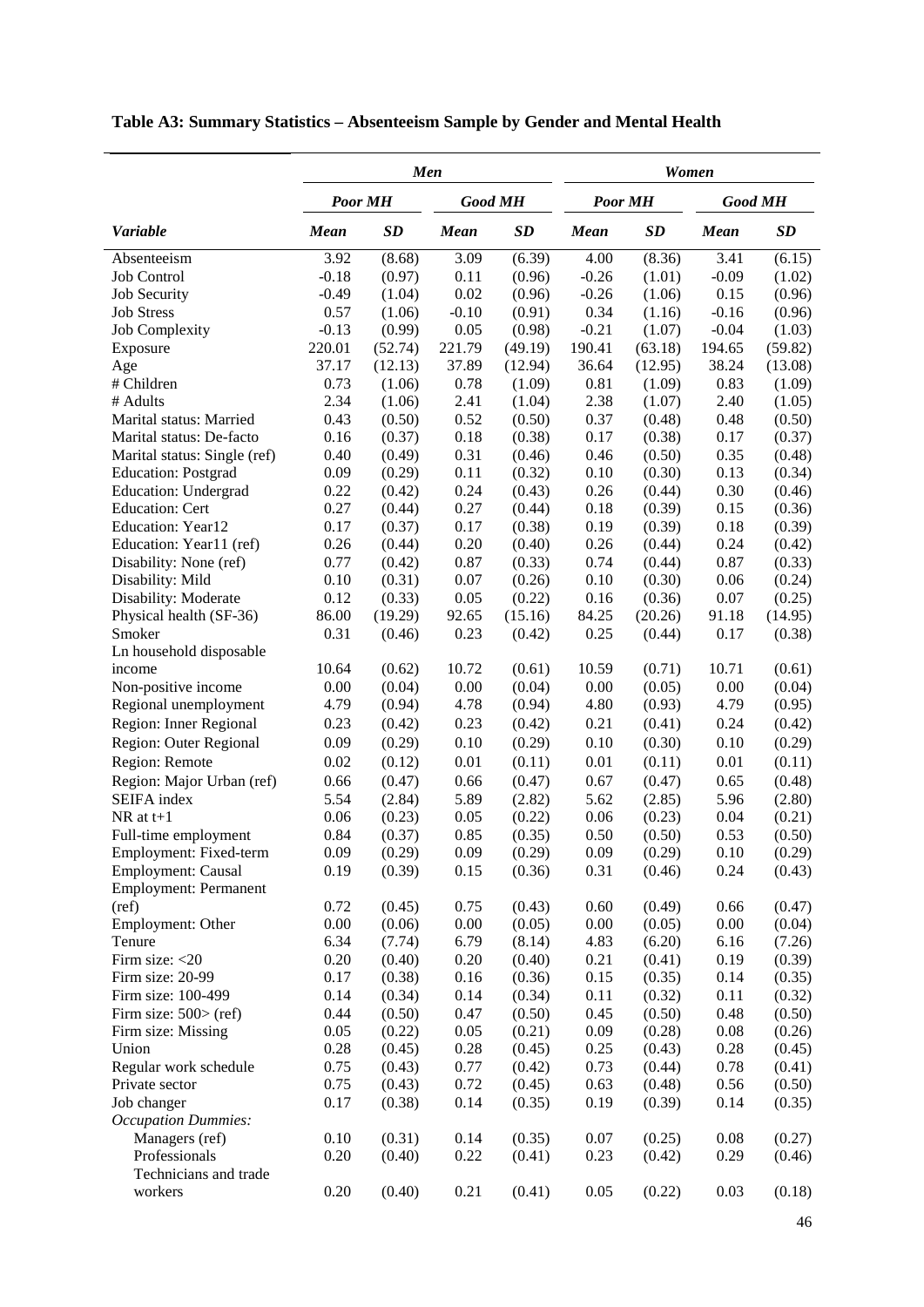| Community and<br>personal service workers | 0.07 | (0.26) | 0.07  | (0.26) | 0.17 | (0.38) | 0.15  | (0.36) |
|-------------------------------------------|------|--------|-------|--------|------|--------|-------|--------|
| Clerical and                              |      |        |       |        |      |        |       |        |
| administrative workers                    | 0.09 | (0.29) | 0.09  | (0.28) | 0.22 | (0.42) | 0.24  | (0.43) |
| Sales workers                             | 0.07 | (0.25) | 0.07  | (0.25) | 0.16 | (0.36) | 0.13  | (0.34) |
| Machinery operators                       |      |        |       |        |      |        |       |        |
| and drivers                               |      | (0.33) | 0.10  | (0.30) | 0.01 | (0.10) | 0.01  | (0.10) |
|                                           | 0.13 |        |       |        |      |        |       |        |
| Labourers                                 | 0.14 | (0.35) | 0.11  | (0.31) | 0.09 | (0.29) | 0.06  | (0.23) |
| <b>Industry Dummies:</b>                  |      |        |       |        |      |        |       |        |
| Agriculture, Forestry                     |      |        |       |        |      |        |       |        |
| and Fishing (ref)                         | 0.03 | (0.16) | 0.02  | (0.14) | 0.00 | (0.07) | 0.01  | (0.09) |
| Mining                                    | 0.02 | (0.16) | 0.03  | (0.18) | 0.00 | (0.06) | 0.01  | (0.08) |
| Manufacturing                             | 0.15 | (0.36) | 0.14  | (0.34) | 0.05 | (0.23) | 0.04  | (0.20) |
| Electricity, Gas, Water                   |      |        |       |        |      |        |       |        |
| and Waste Services                        | 0.01 | (0.12) | 0.02  | (0.14) | 0.00 | (0.07) | 0.00  | (0.07) |
| Construction                              | 0.09 | (0.29) | 0.10  | (0.30) | 0.01 | (0.12) | 0.01  | (0.11) |
| <b>Wholesale Trade</b>                    | 0.04 | (0.19) | 0.04  | (0.20) | 0.02 | (0.15) | 0.02  | (0.15) |
| Retail Trade                              | 0.10 | (0.30) | 0.09  | (0.28) | 0.14 | (0.35) | 0.13  | (0.33) |
| Accommodation and                         |      |        |       |        |      |        |       |        |
| Food Services                             | 0.05 | (0.22) | 0.05  | (0.22) | 0.10 | (0.30) | 0.07  | (0.26) |
| Transport, Postal and                     |      |        |       |        |      |        |       |        |
| Warehousing                               | 0.08 | (0.27) | 0.07  | (0.25) | 0.02 | (0.14) | 0.02  | (0.13) |
| Information Media and                     |      |        |       |        |      |        |       |        |
| Telecommunications                        | 0.03 | (0.16) | 0.02  | (0.16) | 0.02 | (0.16) | 0.02  | (0.14) |
| Financial and Insurance                   |      |        |       |        |      |        |       |        |
| Services                                  | 0.04 | (0.18) | 0.04  | (0.19) | 0.04 | (0.20) | 0.05  | (0.21) |
| Rental, Hiring and Real                   |      |        |       |        |      |        |       |        |
| <b>Estate Services</b>                    | 0.01 | (0.10) | 0.01  | (0.10) | 0.01 | (0.12) | 0.02  | (0.12) |
| Professional, Scientific                  |      |        |       |        |      |        |       |        |
| and Technical Services                    | 0.07 | (0.26) | 0.07  | (0.25) | 0.06 | (0.24) | 0.06  | (0.24) |
| Administrative and                        |      |        |       |        |      |        |       |        |
| <b>Support Service</b>                    | 0.03 | (0.17) | 0.02  | (0.14) | 0.04 | (0.19) | 0.03  | (0.16) |
| Public Administration                     |      |        |       |        |      |        |       |        |
| and Safety                                | 0.09 | (0.29) | 0.10  | (0.30) | 0.06 | (0.23) | 0.07  | (0.26) |
| <b>Education and Training</b>             | 0.05 | (0.21) | 0.07  | (0.26) | 0.14 | (0.34) | 0.18  | (0.38) |
| Health Care and Social                    |      |        |       |        |      |        |       |        |
| Assistance                                | 0.06 |        |       |        |      |        | 0.23  |        |
|                                           |      | (0.24) | 0.05  | (0.22) | 0.22 | (0.41) |       | (0.42) |
| Arts and Recreation                       |      |        |       |        |      |        |       |        |
| <b>Services</b>                           | 0.02 | (0.14) | 0.02  | (0.13) | 0.02 | (0.12) | 0.01  | (0.12) |
| Other Services                            | 0.03 | (0.18) | 0.04  | (0.19) | 0.03 | (0.17) | 0.02  | (0.16) |
| N (observations)                          | 4167 |        | 20903 |        | 5205 |        | 21180 |        |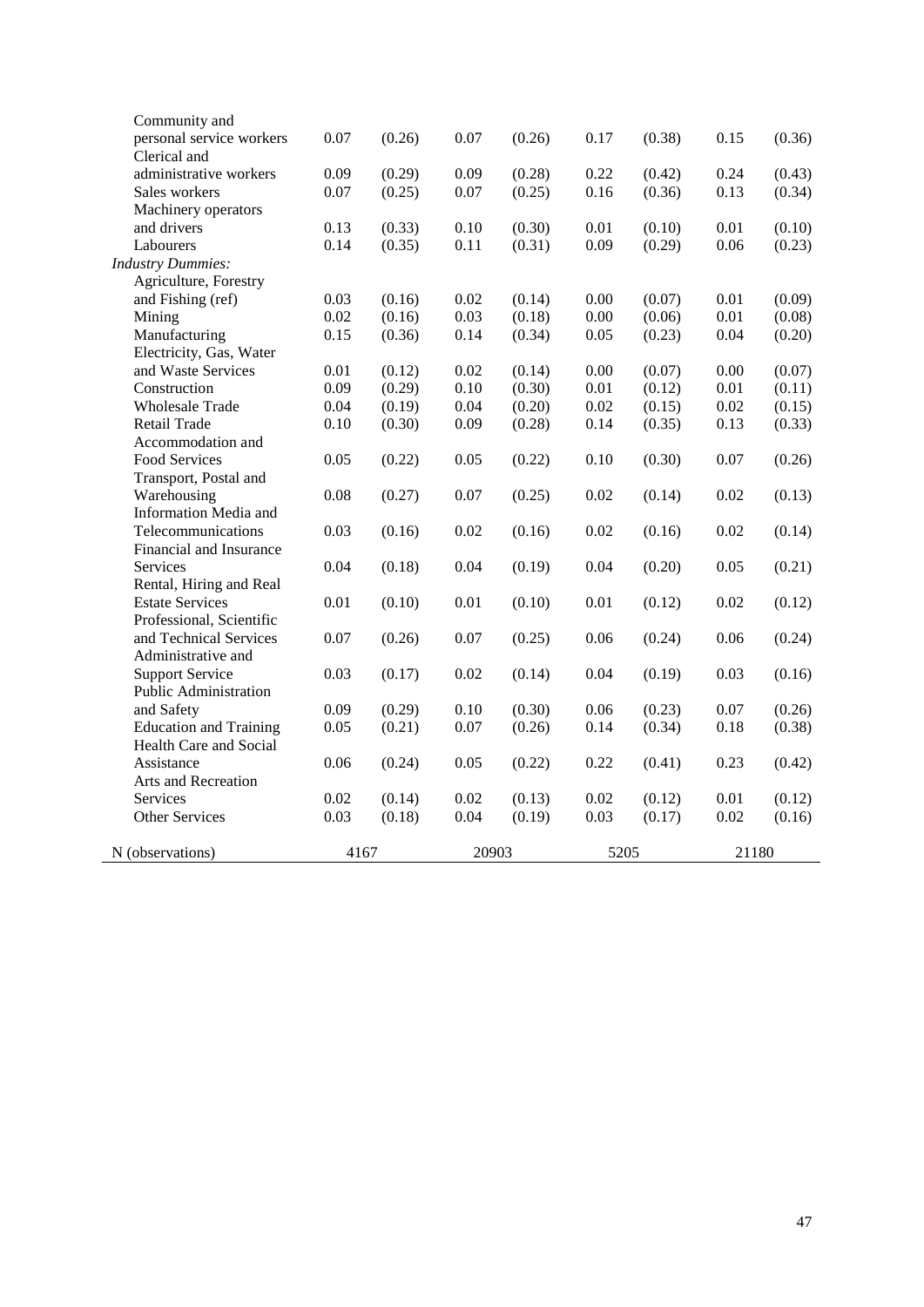| <b>Factor</b> | <i>Items</i>                                                                                                                                                         | <i>Presenteeism</i><br><b>Sample</b> | <i><b>Absenteeism</b></i><br><i>Sample</i> |
|---------------|----------------------------------------------------------------------------------------------------------------------------------------------------------------------|--------------------------------------|--------------------------------------------|
| Control       | I have a lot of freedom to decide how I do my own<br>work<br>I have a lot of say about what happens on my job<br>I have a lot of freedom to decide when I do my work | 0.7843<br>0.7787<br>0.6201           | 0.7953<br>0.7876<br>0.6369                 |
| Security      | I have a secure future in my job<br>The company I work for will still be in business 5 years<br>from now<br>I worry about the future of my job (reverse coded)       | 0.6540<br>0.4923<br>0.5467           | 0.6745<br>0.4982<br>0.5734                 |
| Complexity    | My job is complex and difficult<br>My job often requires me to learn new skills<br>I use many of my skills and abilities in my current job                           | 0.5221<br>0.6605<br>0.5931           | 0.5474<br>0.6719<br>0.5946                 |
| <b>Stress</b> | My job is more stressful than I had ever imagined<br>I fear that the amount of stress in my job will make me<br>physically ill                                       | 0.7541<br>0.7389                     | 0.7560<br>0.7392                           |

### **Table A4: Factor Loadings for Job Conditions by Analysis Sample**

### *Rotated factor loadings*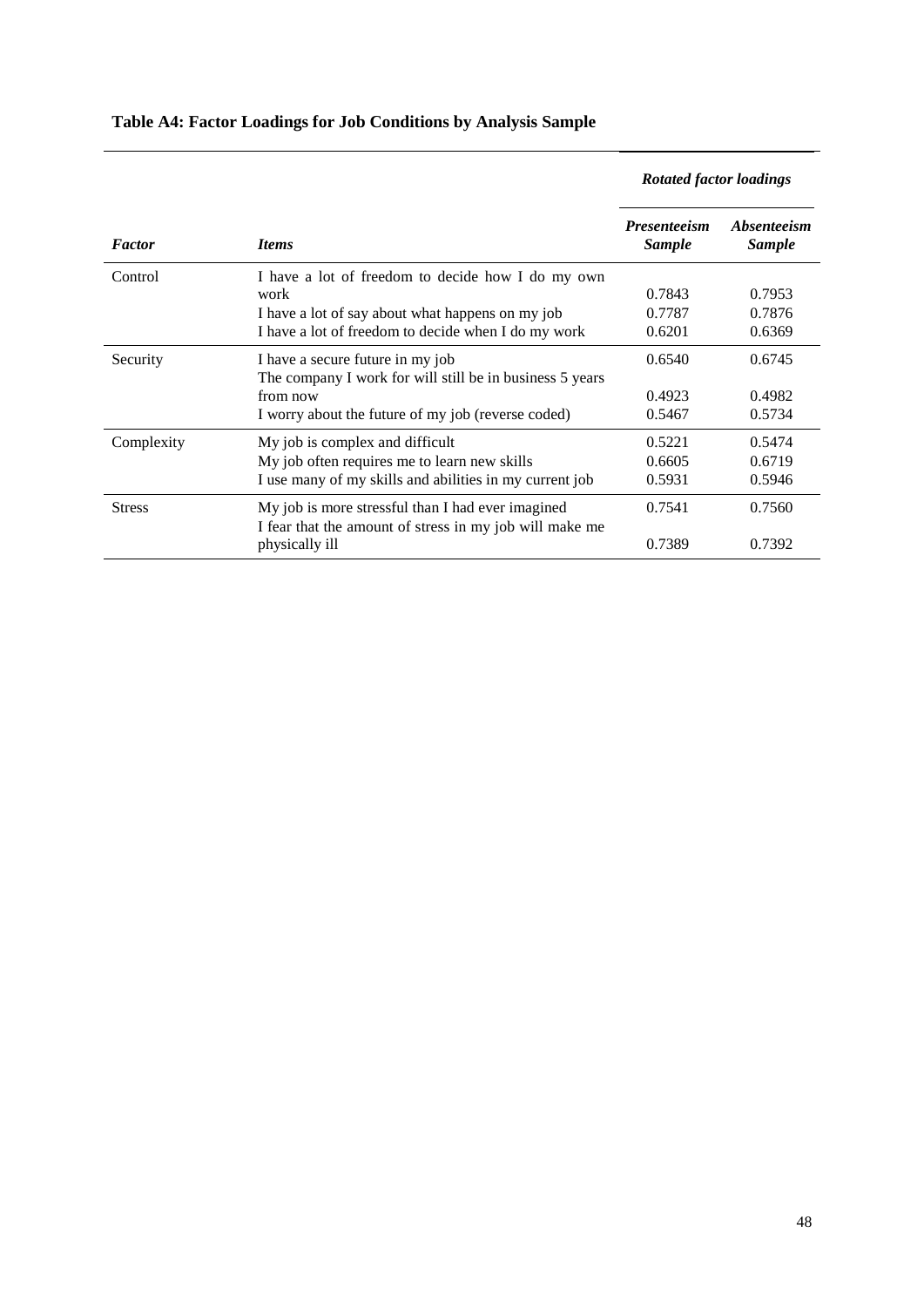|                                | Men                             |                               | <b>Women</b>                |                             |  |
|--------------------------------|---------------------------------|-------------------------------|-----------------------------|-----------------------------|--|
|                                | <b>LOGIT</b><br>(1)             | <b>CFE-LOGIT</b><br>(2)       | <b>LOGIT</b><br>(3)         | <b>CFE-LOGIT</b><br>(4)     |  |
| Poor mental health             | $6.537***$                      | $6.180***$                    | 7.249***                    | 6.917***                    |  |
|                                | $[6.111 - 6.994]$               | $[5.524 - 6.913]$             | $[6.832 - 7.690]$           | $[6.279 - 7.620]$           |  |
| Control                        | $0.960**$                       | $0.917***$                    | 0.994                       | 0.948**                     |  |
|                                | $[0.927 - 0.994]$               | $[0.865 - 0.973]$             | $[0.965 - 1.023]$           | $[0.902 - 0.996]$           |  |
| Security                       | $0.868***$                      | $0.892***$                    | $0.899***$                  | $0.912***$                  |  |
|                                | $[0.841 - 0.897]$               | $[0.847 - 0.939]$             | $[0.874 - 0.926]$           | $[0.871 - 0.955]$           |  |
| <b>Stress</b>                  | $1.501***$                      | 1.415***                      | 1.398***                    | 1.331***                    |  |
|                                | $[1.451 - 1.552]$               | $[1.340 - 1.495]$             | $[1.358 - 1.439]$           | $[1.270 - 1.395]$           |  |
| Complexity                     | 0.981                           | $0.925**$                     | 0.984                       | $0.957*$                    |  |
|                                | $[0.946 - 1.017]$               | $[0.871 - 0.983]$             | $[0.954 - 1.016]$           | $[0.910 - 1.007]$           |  |
| Age                            | $1.025**$                       | 0.988                         | $0.968***$                  | $0.945**$                   |  |
|                                | $[1.004 - 1.047]$               | $[0.933 - 1.046]$             | $[0.950 - 0.986]$           | $[0.899 - 0.994]$           |  |
| Age (square)                   | $0.966***$                      | 0.971                         | 1.030**                     | 1.031                       |  |
|                                | $[0.941 - 0.991]$<br>0.984      | $[0.907 - 1.039]$             | $[1.006 - 1.054]$           | $[0.972 - 1.095]$           |  |
| # Children                     | $[0.946 - 1.023]$               | 0.942<br>$[0.861 - 1.031]$    | 1.002<br>$[0.967 - 1.038]$  | 1.023<br>$[0.934 - 1.121]$  |  |
| # Adults                       | $0.951***$                      | 0.966                         | $0.913***$                  | $0.953*$                    |  |
|                                | $[0.919 - 0.984]$               | $[0.905 - 1.030]$             | $[0.886 - 0.941]$           | $[0.901 - 1.008]$           |  |
| Married                        | $0.691***$                      | $0.605***$                    | $0.709***$                  | $0.670***$                  |  |
|                                | $[0.630 - 0.757]$               | $[0.490 - 0.747]$             | $[0.658 - 0.764]$           | $[0.558 - 0.806]$           |  |
| De-facto                       | $0.787***$                      | $0.665***$                    | $0.900**$                   | $0.777***$                  |  |
|                                | $[0.716 - 0.865]$               | $[0.556 - 0.796]$             | $[0.830 - 0.976]$           | $[0.663 - 0.910]$           |  |
| Postgraduate                   | $1.215***$                      | $0.560*$                      | 1.029                       | $0.687*$                    |  |
|                                | $[1.050 - 1.406]$               | $[0.309 - 1.014]$             | $[0.913 - 1.160]$           | $[0.451 - 1.046]$           |  |
| Undergraduate                  | $1.269***$                      | 0.724                         | 1.082*                      | 0.824                       |  |
|                                | $[1.135 - 1.419]$               | $[0.465 - 1.130]$             | $[0.988 - 1.185]$           | $[0.605 - 1.123]$           |  |
| Certificate                    | $1.227***$                      | 0.896                         | 1.090*                      | 1.002                       |  |
|                                | $[1.114 - 1.351]$               | $[0.620 - 1.295]$             | $[0.993 - 1.197]$           | $[0.771 - 1.302]$           |  |
| Year 12                        | 1.195***                        | 0.880                         | 1.084*                      | 0.877                       |  |
|                                | $[1.077 - 1.326]$               | $[0.634 - 1.221]$             | $[0.994 - 1.182]$           | $[0.699 - 1.102]$           |  |
| Mild disability                | $1.261***$                      | 1.066                         | $1.377***$                  | 1.348***                    |  |
|                                | $[1.131 - 1.405]$               | $[0.910 - 1.249]$             | $[1.244 - 1.524]$           | $[1.159-1.569]$             |  |
| Moderate disability            | 1.798***                        | 1.300***                      | 1.848***                    | 1.541***                    |  |
|                                | $[1.613 - 2.004]$               | $[1.086 - 1.555]$             | $[1.680 - 2.034]$           | $[1.311 - 1.811]$           |  |
| Physical health (SF-36)        | $0.989***$                      | $0.987***$                    | $0.990***$                  | $0.990***$                  |  |
|                                | $[0.987 - 0.991]$               | $[0.984 - 0.990]$             | $[0.989 - 0.992]$           | $[0.987 - 0.993]$           |  |
| Smoker                         | 1.397***                        | 1.366***                      | $1.233***$                  | 1.244***                    |  |
|                                | $[1.300 - 1.500]$               | $[1.150-1.624]$               | $[1.151 - 1.321]$           | $[1.058 - 1.464]$           |  |
| Ln household disposable income | $0.818***$                      | 1.067                         | $0.906***$                  | 0.981                       |  |
|                                | $[0.758 - 0.883]$               | $[0.930 - 1.224]$             | $[0.848 - 0.968]$           | $[0.875 - 1.101]$           |  |
| Non-positive income            | $0.134***$                      | 1.566                         | $0.397*$                    | 1.354                       |  |
|                                | $[0.044 - 0.408]$               | $[0.263 - 9.328]$             | $[0.155 - 1.019]$           | $[0.284 - 6.464]$           |  |
| Regional unemployment          | 1.015                           | 1.019                         | 1.010                       | 1.018                       |  |
|                                | $[0.986 - 1.044]$               | $[0.975 - 1.064]$             | $[0.984 - 1.036]$           | $[0.979 - 1.059]$           |  |
| Inner regional                 | 1.043                           | 1.074                         | $0.929*$                    | 0.897                       |  |
|                                | $[0.960 - 1.134]$<br>$1.176***$ | $[0.847 - 1.363]$<br>1.936*** | $[0.862 - 1.001]$<br>0.917* | $[0.716 - 1.124]$<br>0.795  |  |
| Outer regional                 |                                 |                               |                             |                             |  |
|                                | $[1.050 - 1.317]$<br>1.370**    | $[1.389 - 2.699]$             | $[0.827 - 1.016]$           | $[0.573 - 1.103]$<br>0.589* |  |
| Remote                         | $[1.065 - 1.763]$               | 1.085<br>$[0.571 - 2.064]$    | 1.037<br>$[0.812 - 1.325]$  | $[0.320 - 1.084]$           |  |
| SEIFA index                    | $1.024***$                      | $1.046***$                    | $1.033***$                  | $1.032**$                   |  |
|                                | $[1.011 - 1.037]$               | $[1.012 - 1.081]$             | $[1.021 - 1.045]$           | $[1.003 - 1.061]$           |  |
| $NR$ at $t+1$                  | 0.992                           | 1.016                         | 0.974                       | 0.904                       |  |
|                                | $[0.884 - 1.114]$               | $[0.832 - 1.242]$             | $[0.877 - 1.082]$           | $[0.755 - 1.083]$           |  |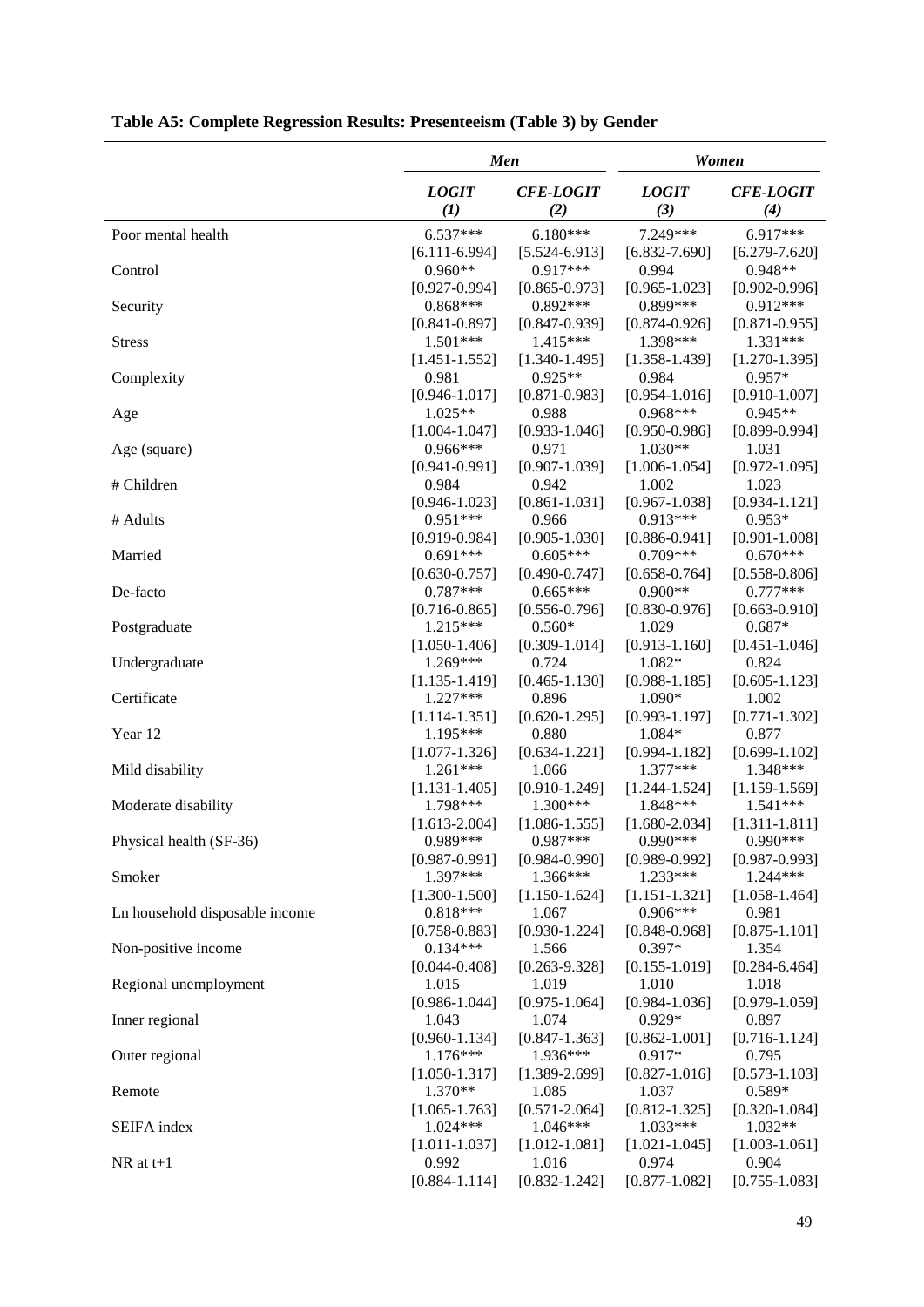| Usual workdays / week                 | $0.954**$         | 0.969             | $0.941***$        | $0.949**$         |
|---------------------------------------|-------------------|-------------------|-------------------|-------------------|
|                                       | $[0.918 - 0.991]$ | $[0.913 - 1.029]$ | $[0.915 - 0.967]$ | $[0.910 - 0.990]$ |
| Proportion of past year in employment | 1.316**           | 1.393*            | 0.954             | 1.080             |
|                                       | $[1.043 - 1.660]$ | $[0.972 - 1.999]$ | $[0.806 - 1.128]$ | $[0.843 - 1.382]$ |
| Full-time employed                    | 0.910             | 0.923             | $0.898***$        | 0.902             |
|                                       | $[0.801 - 1.033]$ | $[0.757 - 1.126]$ | $[0.830 - 0.972]$ | $[0.797 - 1.020]$ |
| Fixed-term contract                   | 0.927             | $0.865*$          | 1.004             | 0.889             |
|                                       | $[0.830 - 1.036]$ | $[0.733 - 1.020]$ | $[0.911 - 1.107]$ | $[0.771 - 1.024]$ |
| Casual contract                       | 1.039             | 1.064             | 1.043             | 0.912             |
|                                       | $[0.932 - 1.159]$ | $[0.895 - 1.264]$ | $[0.961 - 1.133]$ | $[0.802 - 1.037]$ |
| Other contract                        | 1.139             | 1.225             | 0.971             | $0.462**$         |
|                                       | $[0.685 - 1.895]$ | $[0.575 - 2.606]$ | $[0.567 - 1.664]$ | $[0.215 - 0.991]$ |
| Tenure                                | 0.981***          | 1.013             | 0.996             | 1.033***          |
|                                       | $[0.969 - 0.994]$ | $[0.990 - 1.037]$ | $[0.983 - 1.008]$ | $[1.010 - 1.056]$ |
| Tenure (square)                       | $1.047**$         | 0.955             | $0.959*$          | $0.889***$        |
|                                       | $[1.006 - 1.089]$ | $[0.882 - 1.034]$ | $[0.916 - 1.005]$ | $[0.819 - 0.964]$ |
| Firm size: $<$ 20                     | $0.921*$          | 0.995             | 1.076*            | 1.279***          |
|                                       | $[0.835 - 1.015]$ | $[0.835 - 1.184]$ | $[0.988 - 1.172]$ | $[1.102 - 1.484]$ |
| Firm size: $20-99$                    | 0.935             | $0.846**$         | 1.060             | 1.105             |
|                                       | $[0.850 - 1.029]$ | $[0.720 - 0.994]$ | $[0.972 - 1.157]$ | $[0.958 - 1.275]$ |
| Firm size: 100-499                    | 1.011             | 0.990             | 1.078             | 1.069             |
|                                       | $[0.917 - 1.115]$ | $[0.845 - 1.161]$ | $[0.983 - 1.182]$ | $[0.924 - 1.236]$ |
| Firm size: Missing                    | 1.022             | 0.962             | 0.947             | 1.017             |
|                                       | $[0.885 - 1.180]$ | $[0.779 - 1.187]$ | $[0.850 - 1.054]$ | $[0.870 - 1.188]$ |
| Union                                 | 1.068             | 1.114             | 1.046             | $1.161**$         |
|                                       | $[0.987 - 1.155]$ | $[0.960 - 1.292]$ | $[0.973 - 1.125]$ | $[1.024 - 1.317]$ |
| Regular work schedule                 | $0.913**$         | 1.043             | 0.949             | $0.884**$         |
|                                       | $[0.842 - 0.990]$ | $[0.908 - 1.199]$ | $[0.884 - 1.019]$ | $[0.787 - 0.993]$ |
| Private sector                        | $0.849***$        | 0.927             | 0.935             | 1.110             |
|                                       | $[0.763 - 0.946]$ | $[0.761 - 1.129]$ | $[0.858 - 1.019]$ | $[0.955 - 1.290]$ |
| Occupation / Industry dummies         | Yes               | Yes               | Yes               | Yes               |
| N (observations)                      | 38261             | 17000             | 40044             | 20897             |
| N (individuals)                       | 8026              | 2328              | 8487              | 2995              |
|                                       |                   |                   |                   |                   |

Notes: Presented are the expanded estimates from Table 3, columns (3) and (4). Columns (1) and (3) are pooled logit models, while (2) and (4) are the fully specified conditional fixed effects logit models. Full estimates are available on request. Odds ratios (OR) are reported with corresponding 95% confidence intervals reported in parentheses. \*, \*\*, \*\*\* indicates significance at the 10%, 5% and 1% level, respectively.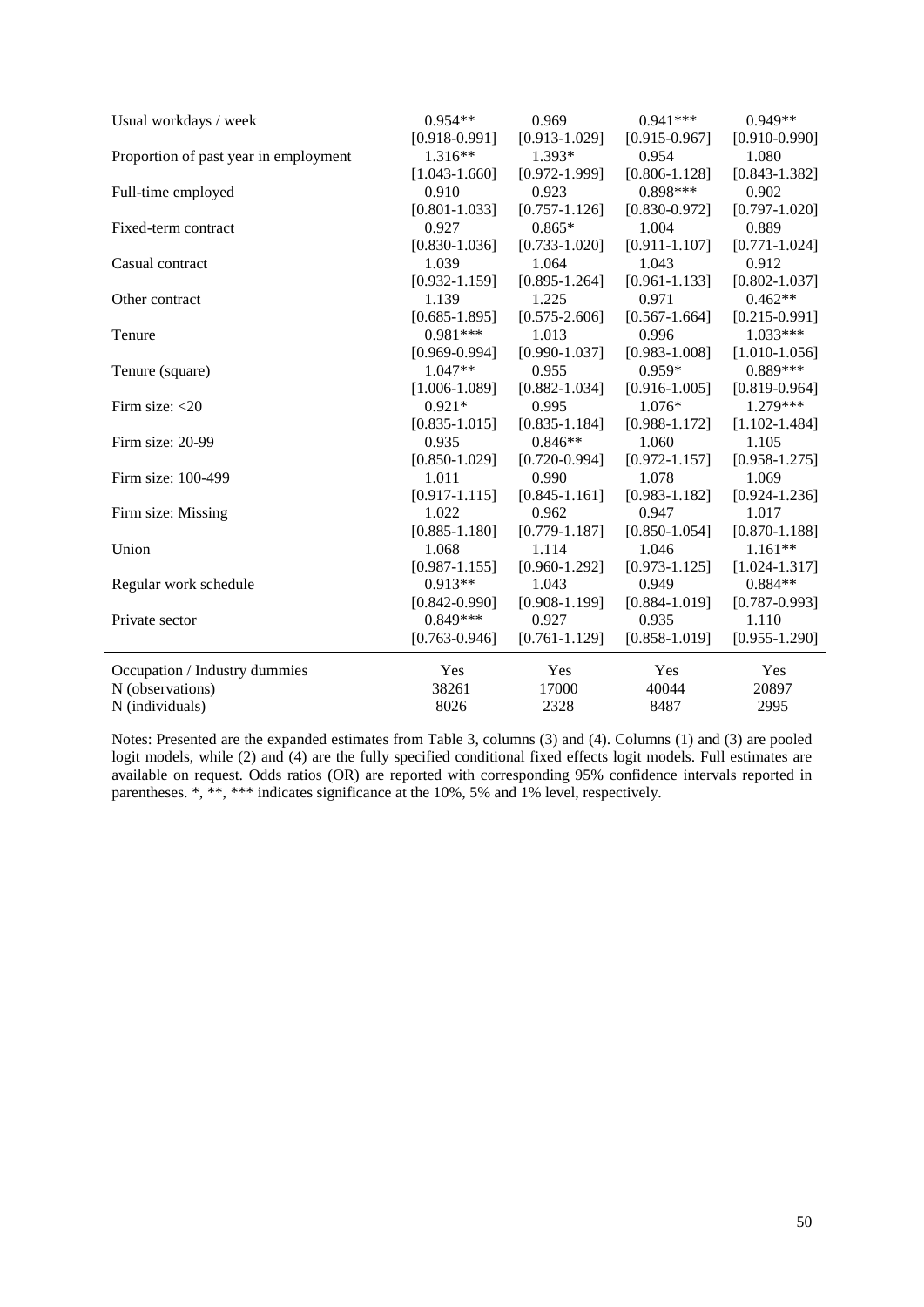|                                | Men                           |                                | Women                           |                               |
|--------------------------------|-------------------------------|--------------------------------|---------------------------------|-------------------------------|
|                                | <b>NEG BIN</b><br>(1)         | <b>NB-CRE</b><br>(2)           | <b>NEG BIN</b><br>(3)           | <b>NB-CRE</b><br>(4)          |
| Poor mental health             | $1.133***$                    | 1.049*                         | 1.172***                        | 1.053**                       |
|                                | $[1.075 - 1.195]$             | $[0.997 - 1.103]$              | $[1.120 - 1.226]$               | $[1.007 - 1.101]$             |
| Control                        | $0.922***$                    | $0.956***$                     | $0.956***$                      | 0.986                         |
|                                | $[0.903 - 0.942]$<br>$0.981*$ | $[0.934 - 0.979]$<br>$1.028**$ | $[0.939 - 0.973]$               | $[0.966 - 1.007]$<br>1.034*** |
| Security                       | $[0.961 - 1.001]$             | $[1.006 - 1.050]$              | 1.003<br>$[0.984 - 1.021]$      | $[1.013 - 1.055]$             |
| <b>Stress</b>                  | 1.003                         | 1.005                          | 1.058***                        | $1.027***$                    |
|                                | $[0.982 - 1.025]$             | $[0.983 - 1.027]$              | $[1.039 - 1.077]$               | $[1.007 - 1.047]$             |
| Complexity                     | 1.018                         | 0.984                          | 1.017*                          | 1.007                         |
|                                | $[0.995 - 1.040]$             | $[0.961 - 1.009]$              | $[0.997 - 1.037]$               | $[0.985 - 1.030]$             |
| Age                            | $0.962***$                    | $0.961***$                     | 0.975***                        | $1.023*$                      |
|                                | $[0.950 - 0.974]$             | $[0.935 - 0.988]$              | $[0.964 - 0.986]$               | $[0.997 - 1.051]$             |
| Age (square)                   | $1.040***$                    | 1.069***                       | $1.021***$                      | 0.989                         |
|                                | $[1.024 - 1.056]$             | $[1.035 - 1.105]$              | $[1.007 - 1.036]$               | $[0.959 - 1.020]$             |
| # Children                     | $0.964***$                    | 1.002                          | 0.983                           | $0.964*$                      |
| # Adults                       | $[0.942 - 0.988]$<br>0.986    | $[0.966 - 1.039]$<br>0.983     | $[0.962 - 1.004]$<br>$0.971***$ | $[0.926 - 1.004]$<br>0.987    |
|                                | $[0.966 - 1.007]$             | $[0.956 - 1.010]$              | $[0.952 - 0.989]$               | $[0.962 - 1.012]$             |
| Married                        | $1.150***$                    | $1.112**$                      | $1.093***$                      | 1.015                         |
|                                | $[1.088 - 1.216]$             | $[1.020 - 1.213]$              | $[1.046 - 1.143]$               | $[0.937 - 1.098]$             |
| De-facto                       | 1.092***                      | 1.025                          | 1.042                           | 1.070*                        |
|                                | $[1.031 - 1.156]$             | $[0.953 - 1.103]$              | $[0.990 - 1.097]$               | $[0.999 - 1.146]$             |
| Postgraduate                   | $0.905**$                     | 1.007                          | 1.027                           | $1.323**$                     |
|                                | $[0.832 - 0.985]$             | $[0.770 - 1.318]$              | $[0.958 - 1.101]$               | $[1.062 - 1.647]$             |
| Undergraduate                  | 1.008                         | 1.211*                         | $1.085***$                      | 1.542***                      |
|                                | $[0.942 - 1.078]$             | $[0.971 - 1.511]$              | $[1.026 - 1.148]$               | $[1.285 - 1.851]$             |
| Certificate                    | 1.020                         | 0.978                          | $1.107***$                      | 1.329***                      |
| Year 12                        | $[0.962 - 1.082]$<br>1.012    | $[0.836 - 1.145]$<br>1.039     | $[1.045 - 1.172]$<br>$1.105***$ | $[1.140 - 1.550]$<br>1.255*** |
|                                | $[0.949 - 1.080]$             | $[0.870 - 1.241]$              | $[1.044 - 1.169]$               | $[1.065 - 1.478]$             |
| Mild disability                | 1.327***                      | 1.004                          | $1.237***$                      | 1.030                         |
|                                | $[1.240 - 1.421]$             | $[0.945 - 1.066]$              | $[1.159-1.321]$                 | $[0.970 - 1.094]$             |
| Moderate disability            | $1.403***$                    | 1.017                          | $1.263***$                      | 1.030                         |
|                                | $[1.298 - 1.516]$             | $[0.942 - 1.097]$              | $[1.182 - 1.349]$               | $[0.962 - 1.103]$             |
| Physical health (SF-36)        | $0.994***$                    | 0.998***                       | $0.995***$                      | 0.999                         |
|                                | $[0.993 - 0.995]$             | $[0.997 - 1.000]$              | $[0.994 - 0.996]$               | $[0.998 - 1.000]$             |
| Smoker                         | 1.079***                      | 1.058                          | 1.081***                        | 1.039                         |
|                                | $[1.030 - 1.130]$             | $[0.985 - 1.137]$              | $[1.033 - 1.131]$               | $[0.967 - 1.116]$             |
| Ln household disposable income | 0.982                         | 1.029                          | 1.014                           | 1.013                         |
|                                | $[0.932 - 1.034]$<br>$0.463*$ | $[0.969 - 1.093]$<br>1.818     | $[0.969 - 1.061]$<br>1.159      | $[0.960 - 1.069]$<br>1.341    |
| Non-positive income            | $[0.211 - 1.014]$             | $[0.811 - 4.074]$              | $[0.576 - 2.331]$               | $[0.633 - 2.838]$             |
| Regional unemployment          | 0.999                         | $0.979*$                       | $0.965***$                      | 0.986                         |
|                                | $[0.979 - 1.020]$             | $[0.958 - 1.000]$              | $[0.947 - 0.983]$               | $[0.966 - 1.007]$             |
| Inner regional                 | $0.934***$                    | 0.938                          | 0.972                           | $0.905*$                      |
|                                | $[0.888 - 0.982]$             | $[0.847 - 1.039]$              | $[0.929 - 1.017]$               | $[0.816 - 1.003]$             |
| Outer regional                 | 0.979                         | 0.976                          | $0.842***$                      | 0.993                         |
|                                | $[0.913 - 1.049]$             | $[0.831 - 1.146]$              | $[0.790 - 0.897]$               | $[0.850 - 1.161]$             |
| Remote                         | 1.112                         | 0.814                          | $0.797***$                      | $0.752**$                     |
|                                | $[0.941 - 1.314]$             | $[0.613 - 1.082]$              | $[0.680 - 0.935]$               | $[0.576 - 0.981]$             |
| SEIFA index                    | $0.982***$                    | 1.001                          | 0.987***                        | 0.994                         |
|                                | $[0.974 - 0.989]$             | $[0.988 - 1.015]$              | $[0.980 - 0.994]$               | $[0.982 - 1.006]$             |
| $NR$ at $t+1$                  | 0.987                         | 0.995                          | 1.103**                         | 1.058                         |